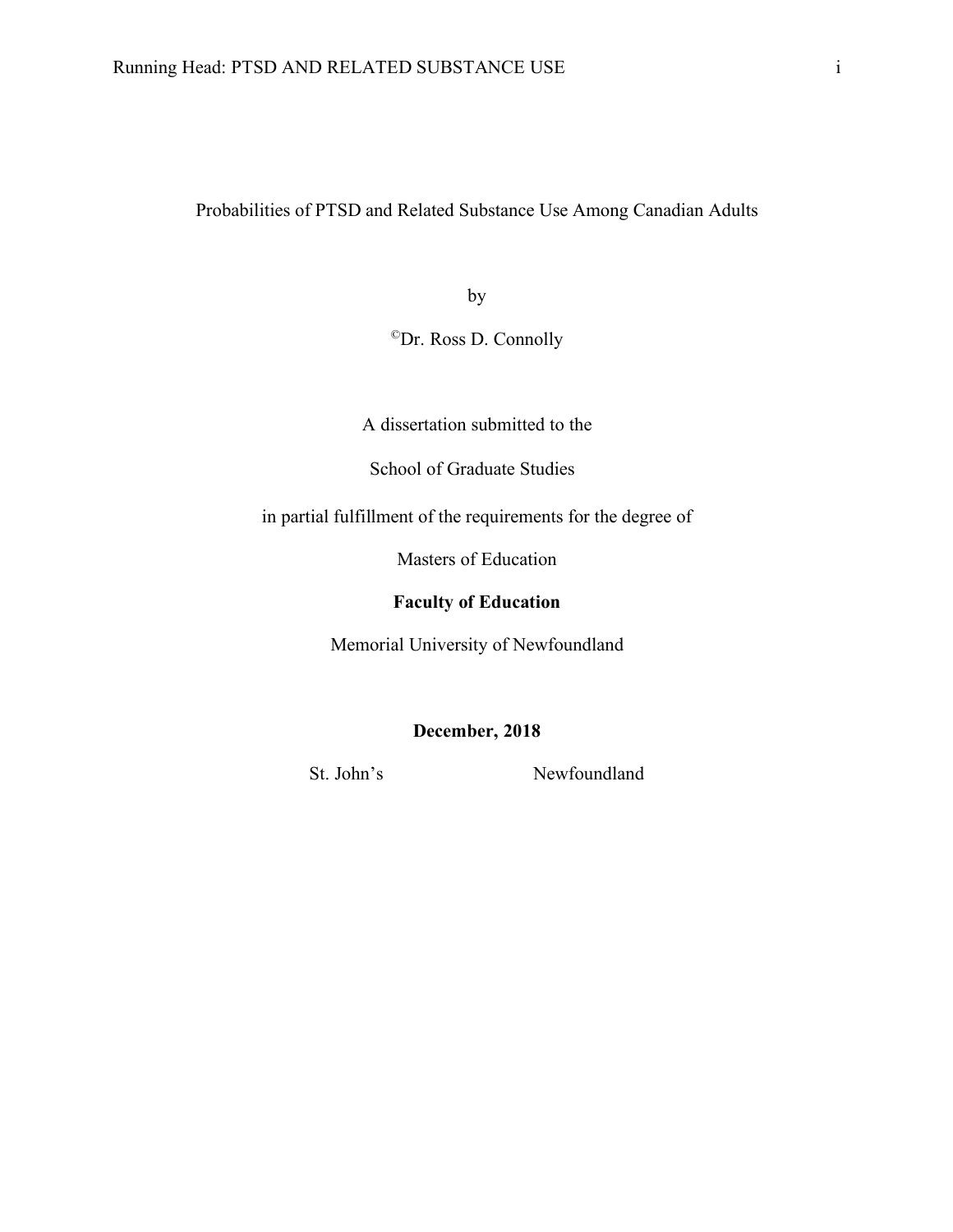#### Abstract

The aim of this study was to estimate the prevalence and probabilities of comorbidities between self-reported PTSD and smoking, alcohol binge drinking, and substance use disorders (SUDs) from a national Canadian sample. Data were taken from the Public Use Microdata File of the 2012 Canadian Community Health Survey–Mental Health (*N* = 17 311). The prevalence of (a) smoking, (b) alcohol binge drinking, and (c) SUDs was estimated among those with a PTSD diagnosis versus those without a PTSD diagnosis. After controlling for potential socioeconomic and mental health covariates, self-reported PTSD acted as a significant predictor for group membership in the heaviest smoking, heaviest drinking, and heaviest drug usage categories. Individuals self-reporting a diagnosis of PTSD were found to have a significantly higher likelihood of engaging in smoking and alcohol binge drinking, and were more likely to meet criteria for SUDs than individuals not reporting a PTSD diagnosis. Implications of the findings are discussed.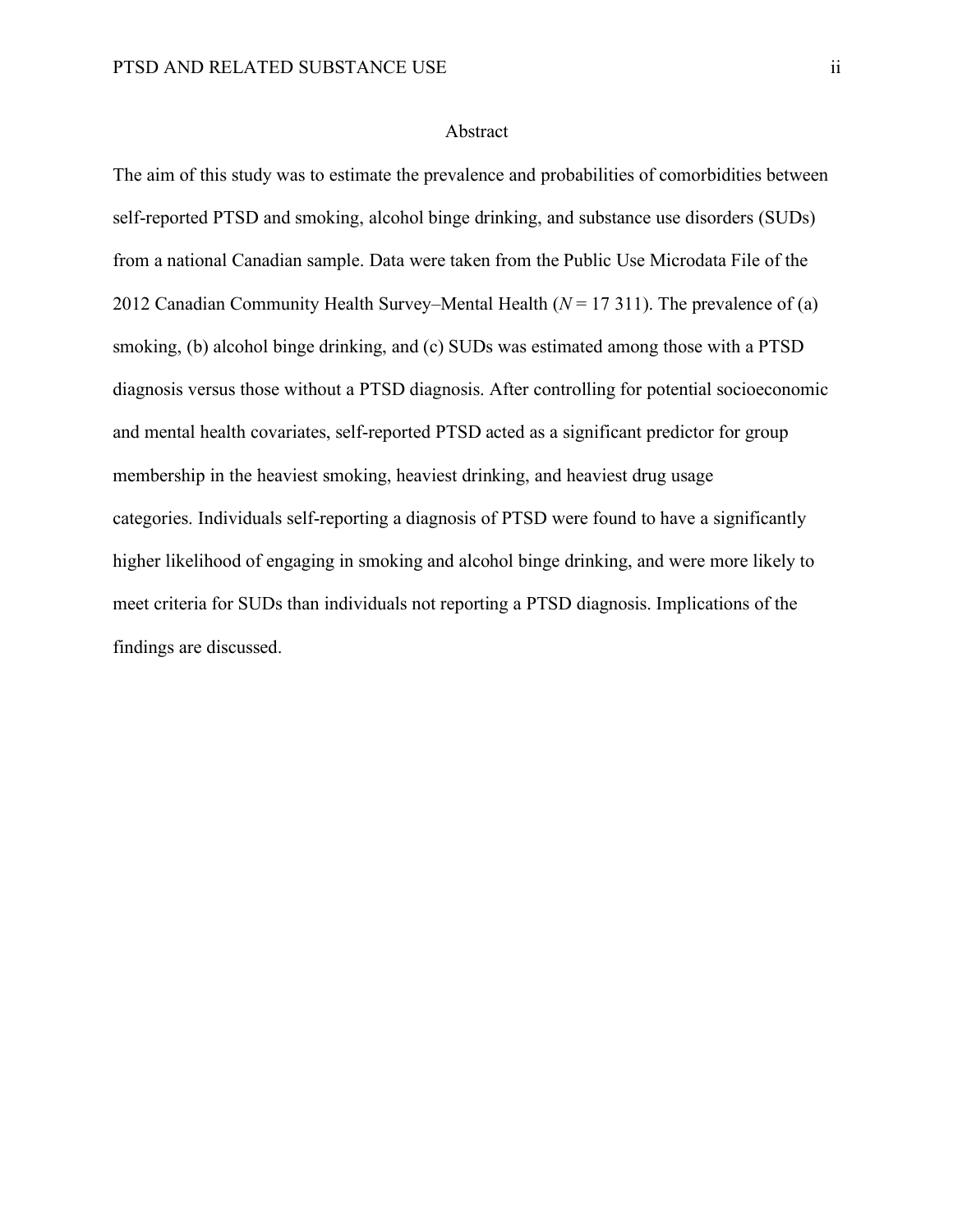# Acknowledgements

I would like to thank my supervisor, Dr. Jackie Hesson, for her continual guidance throughout my time in graduate school. I could not have asked for a more supportive supervisor.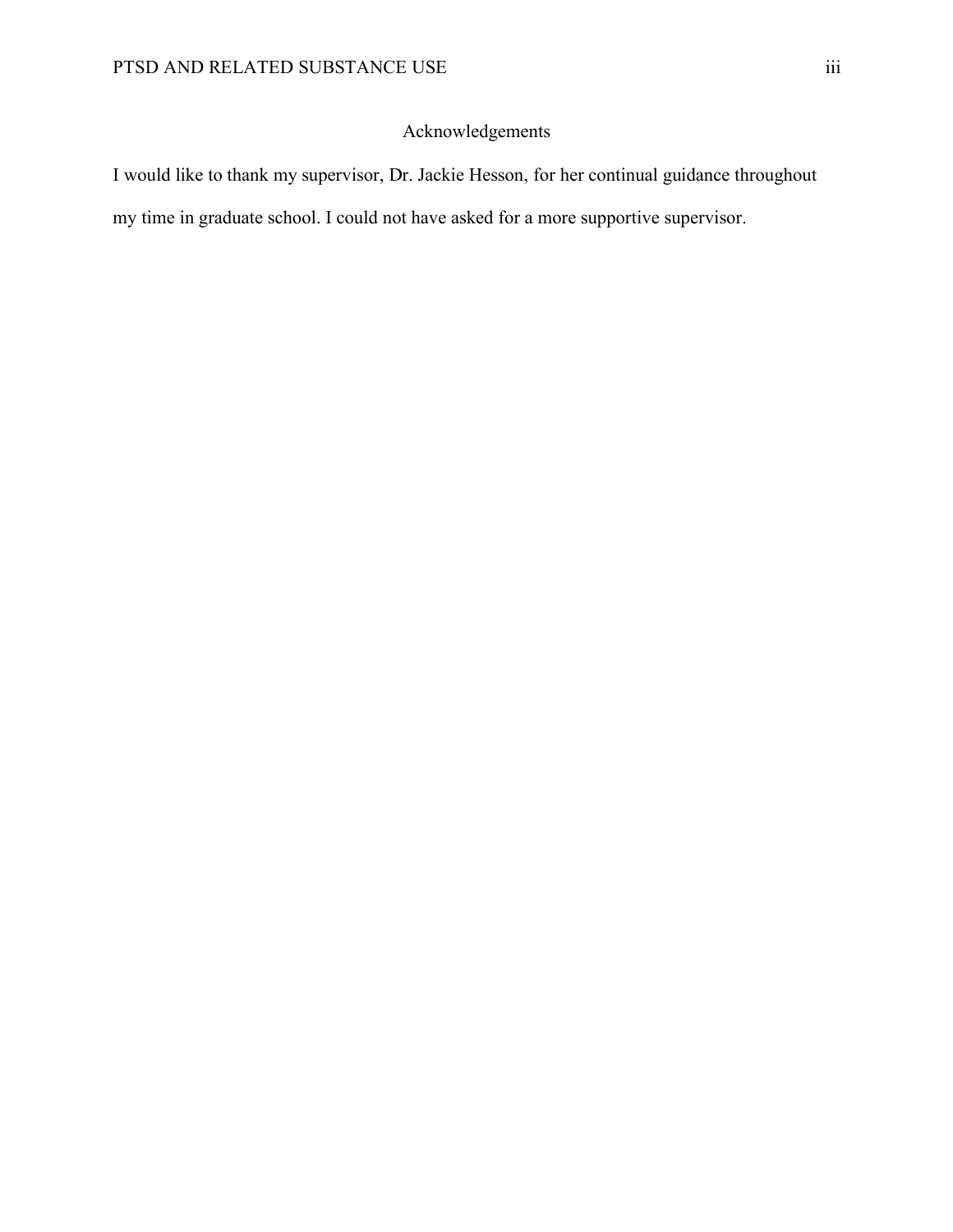*This dissertation is dedicated to my wife, Karla Connolly, for her profound support and endless encouragement over the course of my graduate studies.*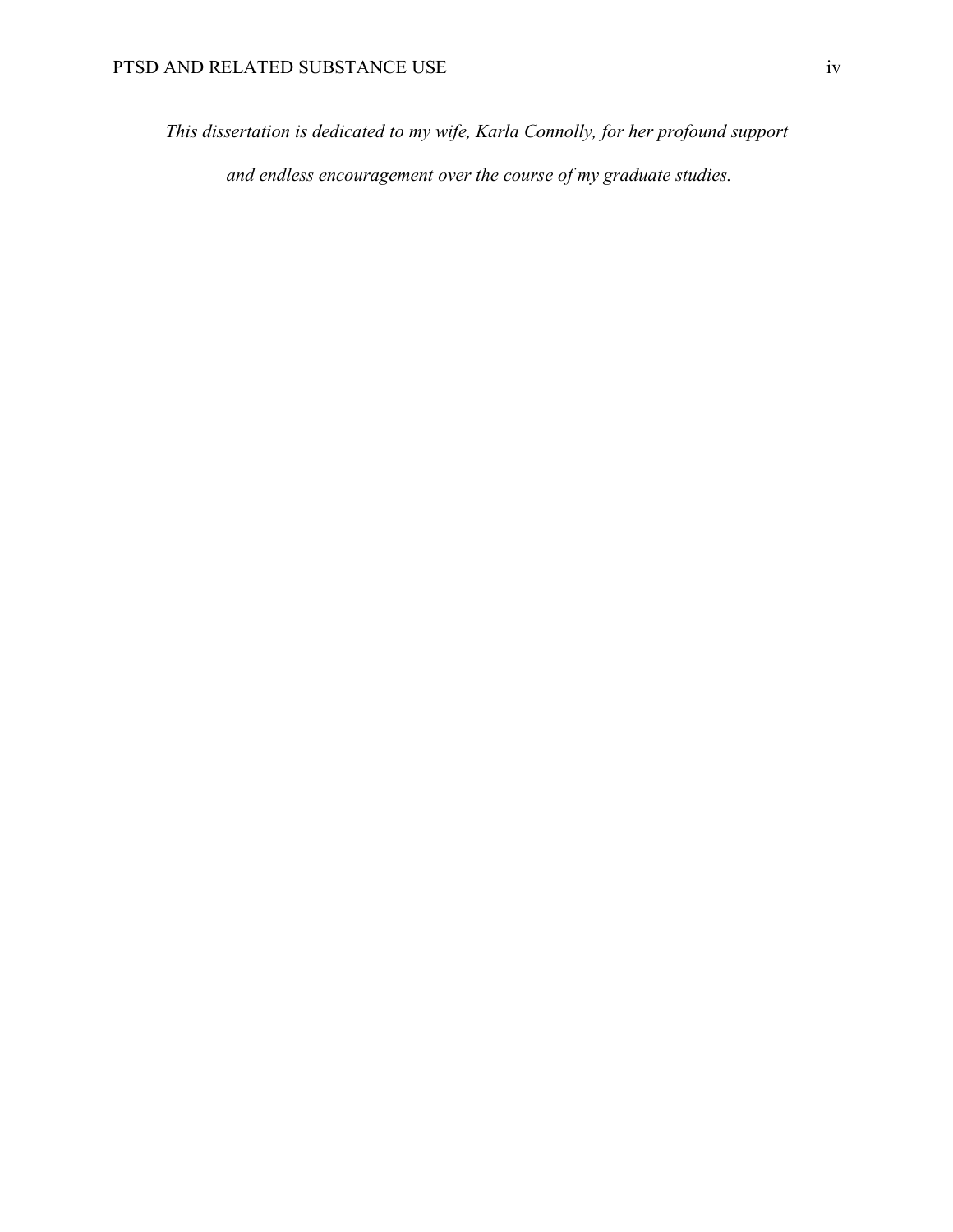# **Table of Contents**

|                                                               | 11             |
|---------------------------------------------------------------|----------------|
|                                                               | iii            |
|                                                               | 1V             |
|                                                               | V11            |
|                                                               | 1              |
|                                                               | 1              |
|                                                               | 3              |
|                                                               | 4              |
|                                                               | $\overline{4}$ |
|                                                               | 5              |
| Temporal Dynamics Model of Emotional Memory Processing Theory | 6              |
|                                                               | $\overline{7}$ |
|                                                               | $\tau$         |
|                                                               | 8              |
|                                                               | 9              |
|                                                               | 9              |
|                                                               | 10             |
|                                                               | 11             |
|                                                               | 11             |
|                                                               | 12             |
|                                                               | 13             |
|                                                               | 15             |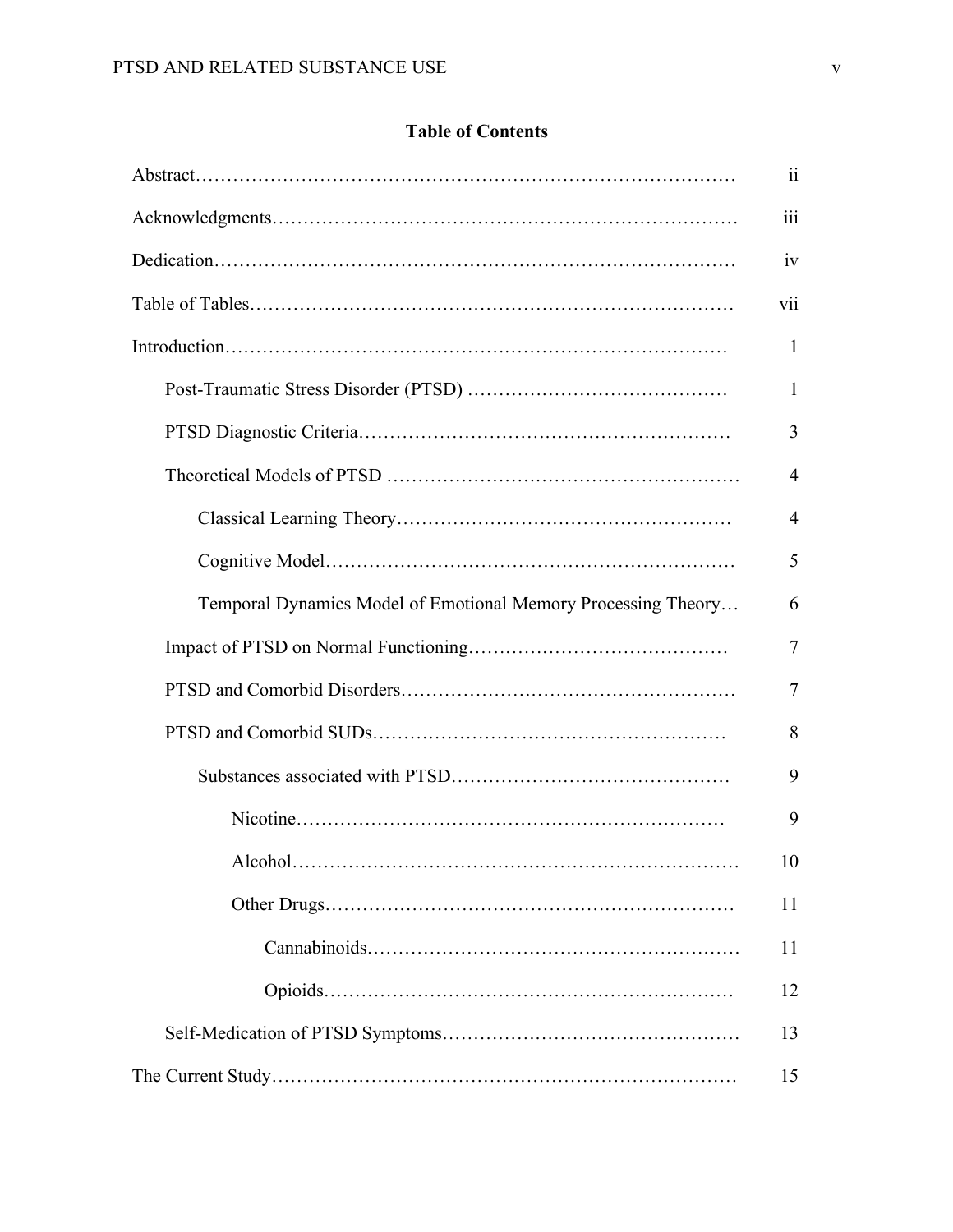|            | 16 |
|------------|----|
|            | 16 |
|            | 17 |
|            | 18 |
|            | 18 |
|            | 18 |
|            | 19 |
|            | 19 |
|            | 19 |
|            | 20 |
|            | 20 |
|            | 21 |
|            | 22 |
|            | 22 |
|            | 22 |
|            | 23 |
| Discussion | 24 |
|            | 27 |
|            | 29 |
|            | 30 |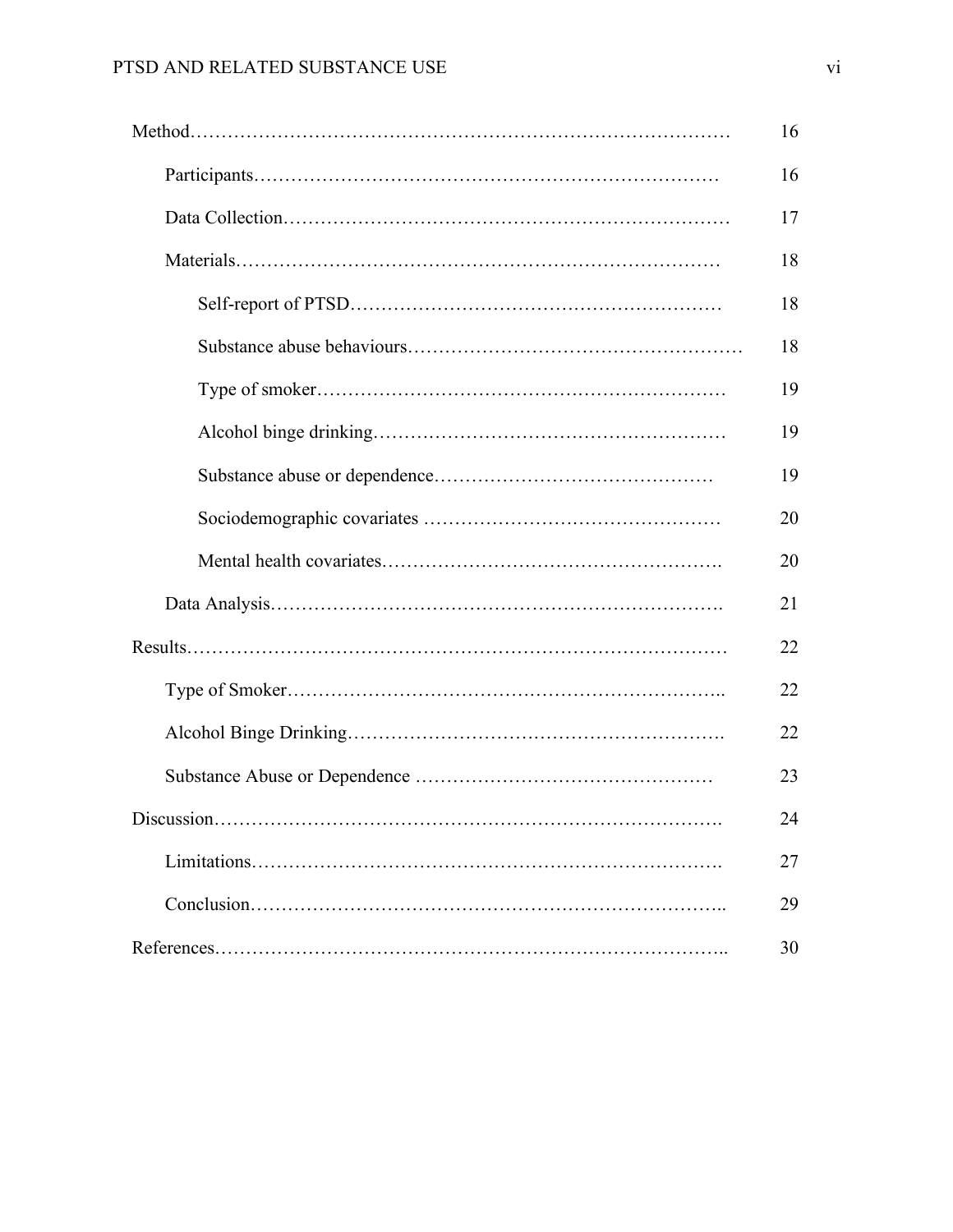# **Table of Tables**

| Table 1 | Descriptive Statistics for Demographic Substance Use,   | 47 |
|---------|---------------------------------------------------------|----|
|         | Demographic Covariates, and Mental Health Covariates by |    |
|         | Post-Traumatic Stress Diagnosis (PTSD)                  |    |
|         |                                                         |    |
| Table 2 | Predicting Smoking with Demographic Covariates, Mental  | 48 |
|         | Health Covariates, and PTSD                             |    |
|         |                                                         |    |
| Table 3 | Predicting Frequency of Binge Drinking with Demographic | 49 |
|         | Covariates, Mental Health Covariates, and PTSD          |    |
|         |                                                         |    |
| Table 4 | Predicting Drug Abuse/Dependence with Demographic       | 50 |
|         | Covariates, Mental Health Covariates, and PTSD          |    |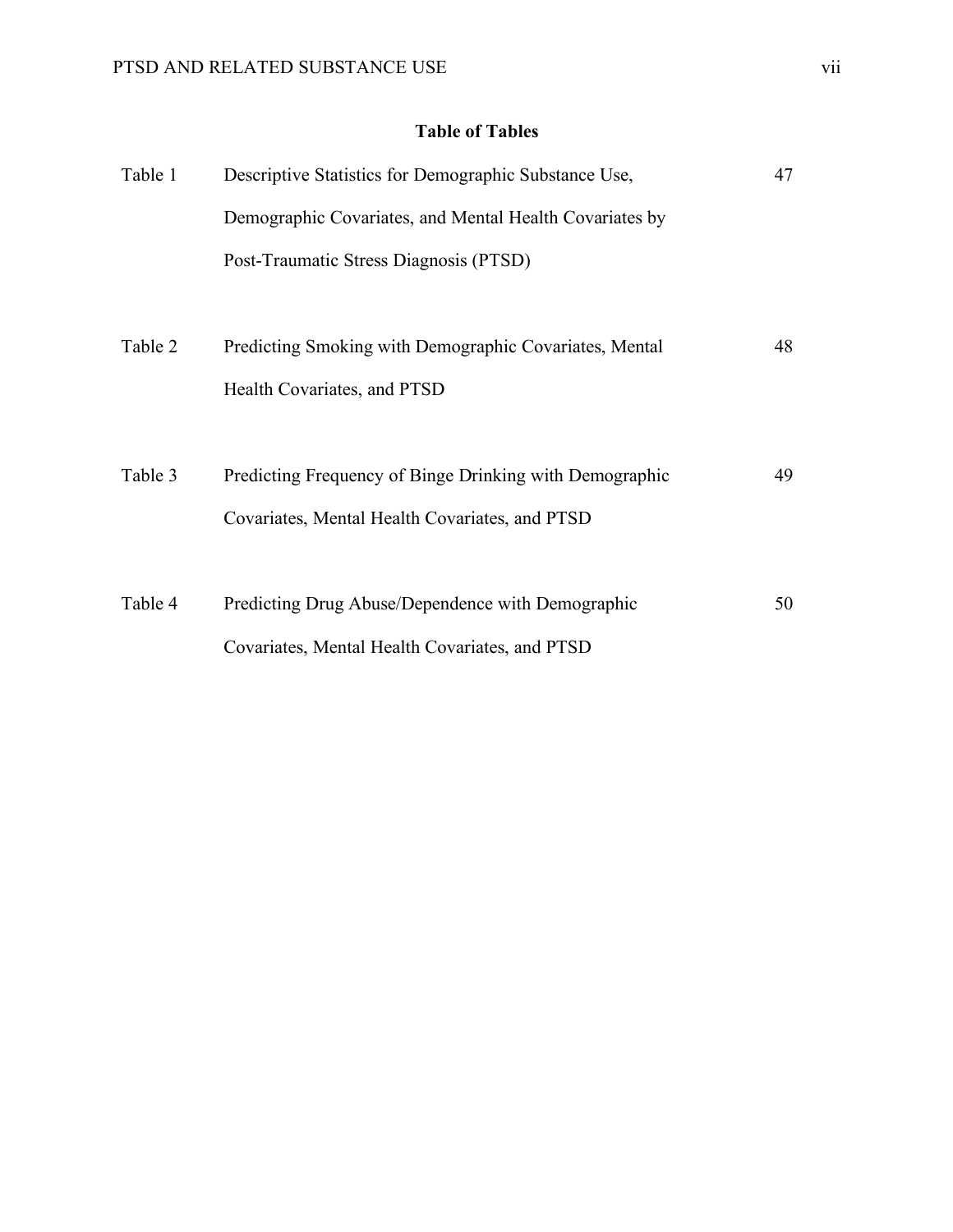Posttraumatic stress disorder (PTSD) is a disabling psychiatric disorder that reflects an inability to cope with overwhelming stress caused by trauma that is followed by a distinctive pattern of symptoms. Most research pertaining to PTSD has been conducted on military veterans, however research on community populations in Canada has indicated a prevalence of 1.2% for men and 2.7% for women (Stein, Walker, Hazen, & Forde, 1997). PTSD also commonly cooccurs with other impairing psychiatric disorders, and epidemiologic survey has indicated that approximately 80% of individuals with PTSD meet criteria for at least one other psychiatric diagnosis (Brady, 1997). PTSD is particularly likely to be comorbid with affective disorders, other anxiety disorders, dissociative disorders, and substance use disorders (SUDS; Galatzer-Levy, Nickerson, Litz, & Marmar, 2013).

Drug and alcohol use is common in individuals with PTSD with research that suggests individuals with PTSD are two to three times more likely than those without PTSD to have a SUD (Kessler, Sonnega, Bromet, 1995). In addition, surveys of those seeking treatment for SUDs have revealed that between 25% and 58% of these individuals have comorbid PTSD (Brady, 1997; Galatzer-Levy et al., 2013; Mills, Teesson, Ross, & Peters, 2006), however research using population based samples is limited. Research in this area is important because it will increase our understanding of comorbid PTSD and SUDs, and improve health outcomes of those with the comorbidity through early identification and applying appropriate treatment strategies. Therefore, the current research will fill this gap in the literature by exploring the prevalence and probabilities of PTSD in relation to smoking, binge drinking, and SUDs based on self-report data from a large nationwide Canadian sample.

#### **Post-Traumatic Stress Disorder (PTSD)**

PTSD is defined as trauma from exposure to actual or threatened death, serious injury, or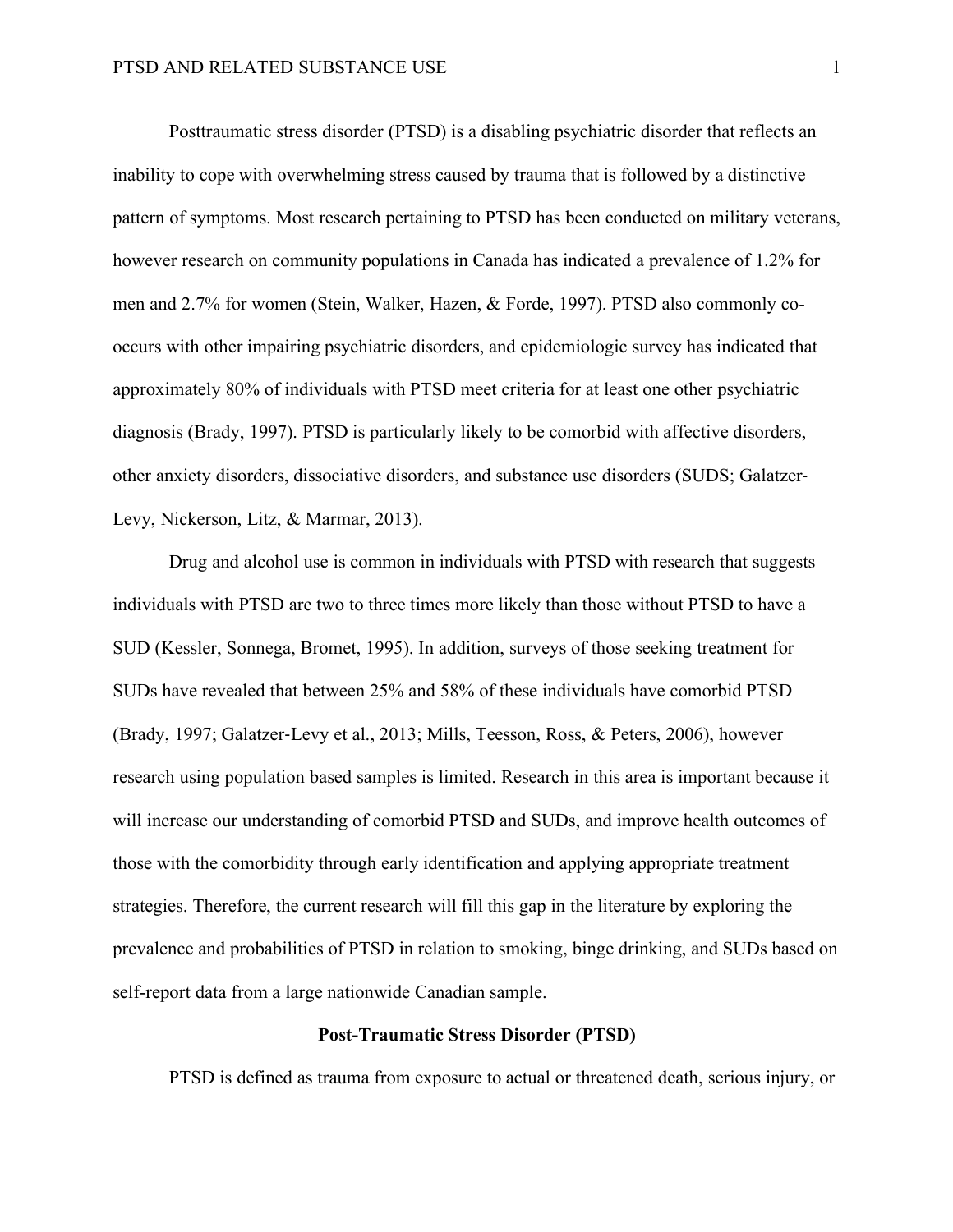sexual violation (American Psychiatric Association, 2013). The symptoms of PTSD may include disturbing thoughts and feelings, mental or physical distress to trauma-related cues, attempts to avoid trauma-related cues, alterations in how a person thinks and feels, and an increase in one's stress response (APA, 2013). A person must have been exposed to trauma and experienced symptoms for at least a month after exposure, however, the functional impairments of PTSD can last throughout one's entire lifetime (Friedman, 2015).

Exposure to stressful events such as failure, disappointment, rejection, and loss are events that normally occur during the course of one's lifetime, and most people have the psychological capacity to cope with stressful events such as these and to continue life normally. However, a catastrophic event, or series of events, in which individuals have been personally exposed to threatening situations, or witnessed death, physical harm, or sexual violence can be traumatic for an individual.

There is a significant minority of people who will be unable to cope effectively with the severe stress that they experience as a result of being confronted with a severely traumatic event (Feldner, Babson, & Zvolensky, 2007). Trauma can also include indirect exposure such as a loved one who is exposed to trauma or in which an individual is repeatedly exposed to consequences of trauma in the line of professional duties, such as police officers who are regularly exposed to the trauma of accidents, crime, and suicide (Foa, Kean, & Friedman, 2000; Kessler, 2000). Those who are unable to psychologically cope with exposure to trauma can develop serious and potentially incapacitating symptoms that are characterized as PTSD.

Avoidance of reminders of the trauma is a core symptom of PTSD (Reddy, Anderson, Liebschutz, & Stein, 2013). These reminders include people, situations or circumstances resembling or associated with the event. Individuals with PTSD often try to push memories of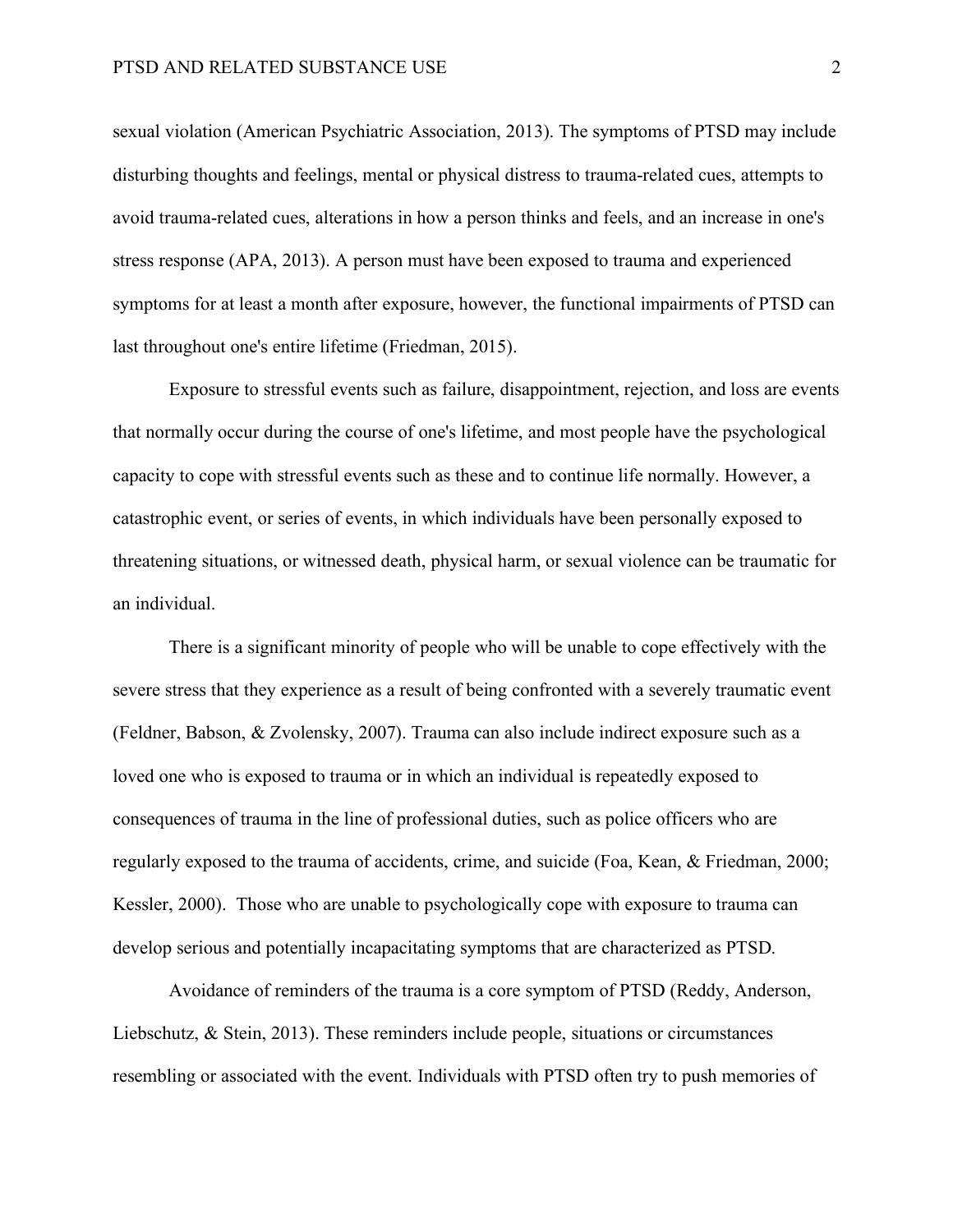the event out of their mind and avoid thinking or talking about it in detail, while others with PTSD may ruminate excessively about the event. Individuals with PTSD also describe symptoms of emotional numbing meaning that they have an inability to experience any emotional feelings (Reddy et al., 2013). In addition, impaired sleep is one of the most common symptoms among individuals diagnosed with PTSD (Ohayon & Shapiro, 2000) and has been described as universal problem across the PTSD population (Gellis & Gehrman, 2011). In addition to these negative symptoms, those with PTSD often abuse substances as a means of temporarily escaping from the insurmountable distress they experience, which further exacerbates the severity of PTSD symptoms (Bremner, Southwick, Darnell, & Charney, 1996). Due to the negative impact that substance abuse and dependence has on individuals with a diagnosis of PTSD, the relationship between these comorbid disorders will be the focus of the current study.

#### **PTSD Diagnostic Criteria**

The DSM-5 (American Psychiatric Association, 2013) defines PTSD as trauma from exposure to actual or threatened death, serious injury, or sexual violation. Diagnoses are derived from patients meeting eight criteria. The first criterion is exposure to the traumatic event, which signifies the importance of aetiology regarding this disorder. In order to be considered a valid diagnosis of PTSD, the DSM-5 acknowledges exposure to four forms of trauma: direct experience, witnessing an event, learning of a close family member or friend who experienced the event, or by being exposed to the harmful effects of the traumatic event.

The second criterion involves intrusion symptoms, and only one of these symptoms is necessary to fulfil the requirements of a PTSD diagnosis. Intrusion symptoms can include distressing memories, dreams, or flashbacks and can be psychological or physiological in nature. The third criterion is avoidance of particular stressing stimuli, of which one symptom is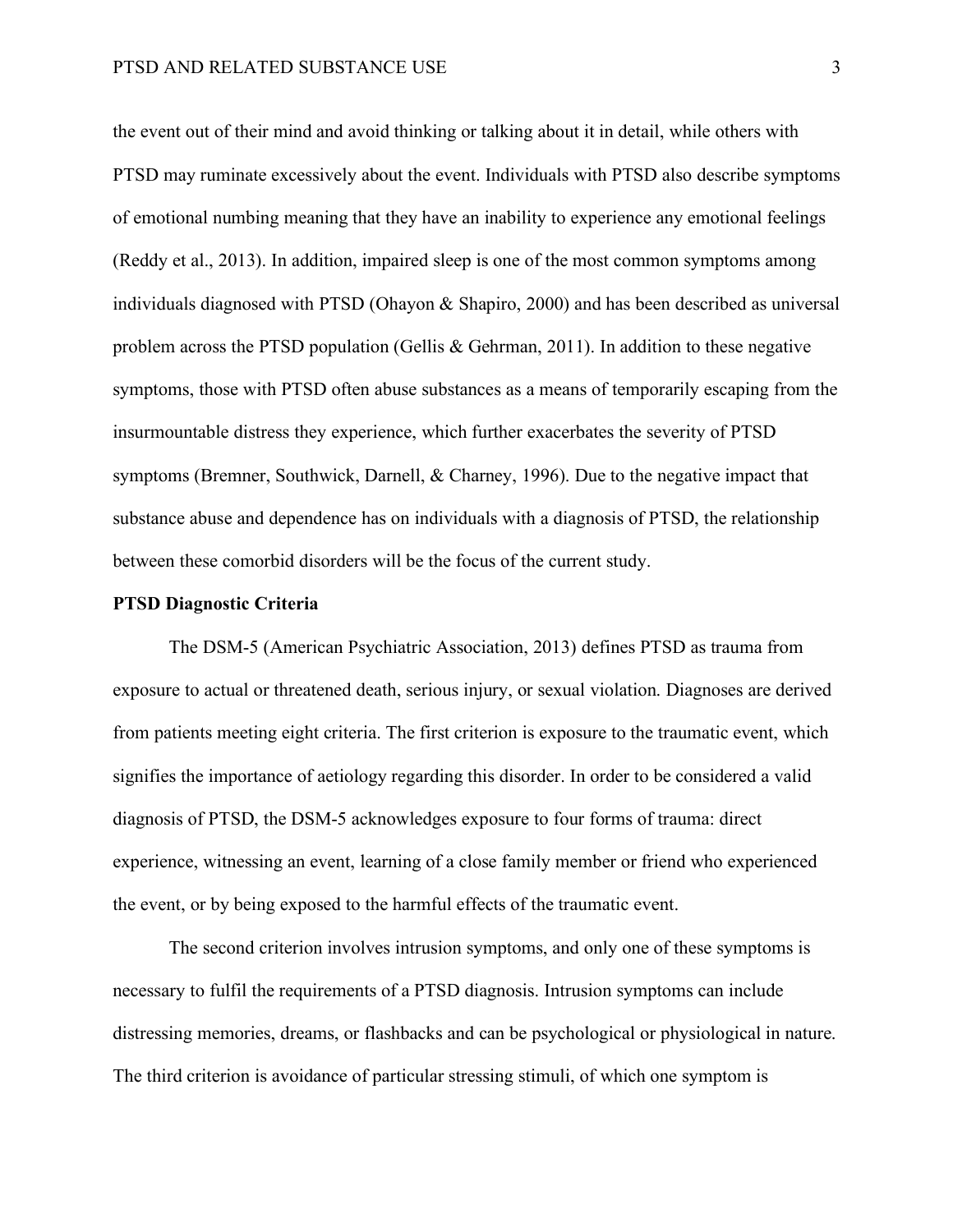necessary to meet a PTSD diagnosis. These stimuli can involve the memory of an event or the external reminders of an event.

The fourth criterion is negative alterations in cognition or mood, of which two symptoms are necessary in order to meet a PTSD diagnosis. Examples of these include an inability to recall events, negative beliefs about one's self, self-blame, anhedonia, disinterest, and detachment. The fifth criterion is increased arousal, of which two symptoms are necessary in order to meet a PTSD diagnosis. Increased arousal could take the form of irritable behaviour, hyper-vigilance, reckless behaviour, difficulty sleeping, difficulty concentrating, or an exaggerated startle response. The disturbance must cause significant impairment in functioning socially or in the workplace, and the symptoms cannot be attributed to substance abuse.

#### **Theoretical Models of PTSD**

There are multiple theories that have been used to explain the mechanisms of PTSD. Two theories used to help explain PTSD were rooted in basic behavioural and cognitive psychology, while another theory stems from research in the area of neuropsychology (Ehlers & Clark, 2000; Diamond, Campbell, Park, Halonen, & Zoladz, 2007; Lissek & Van Meurs, 2015).

## **Classical Learning Theory**

Classical learning theory of PTSD is consistent with classical conditioning paradigms. From this learning perspective, symptoms of PTSD stem largely from maladaptive learning occurring during and after a traumatic encounter. Such learning manifests in both associative and non-associative forms. Through associative fear-conditioning, neutral stimuli associated with the aversive trauma acquire the capacity to trigger and maintain anxiety well after the occurrence of the traumatic episode. This conditioning process is thought to contribute centrally to the reexperiencing and avoidance symptoms that are often triggered by exposure to stimuli that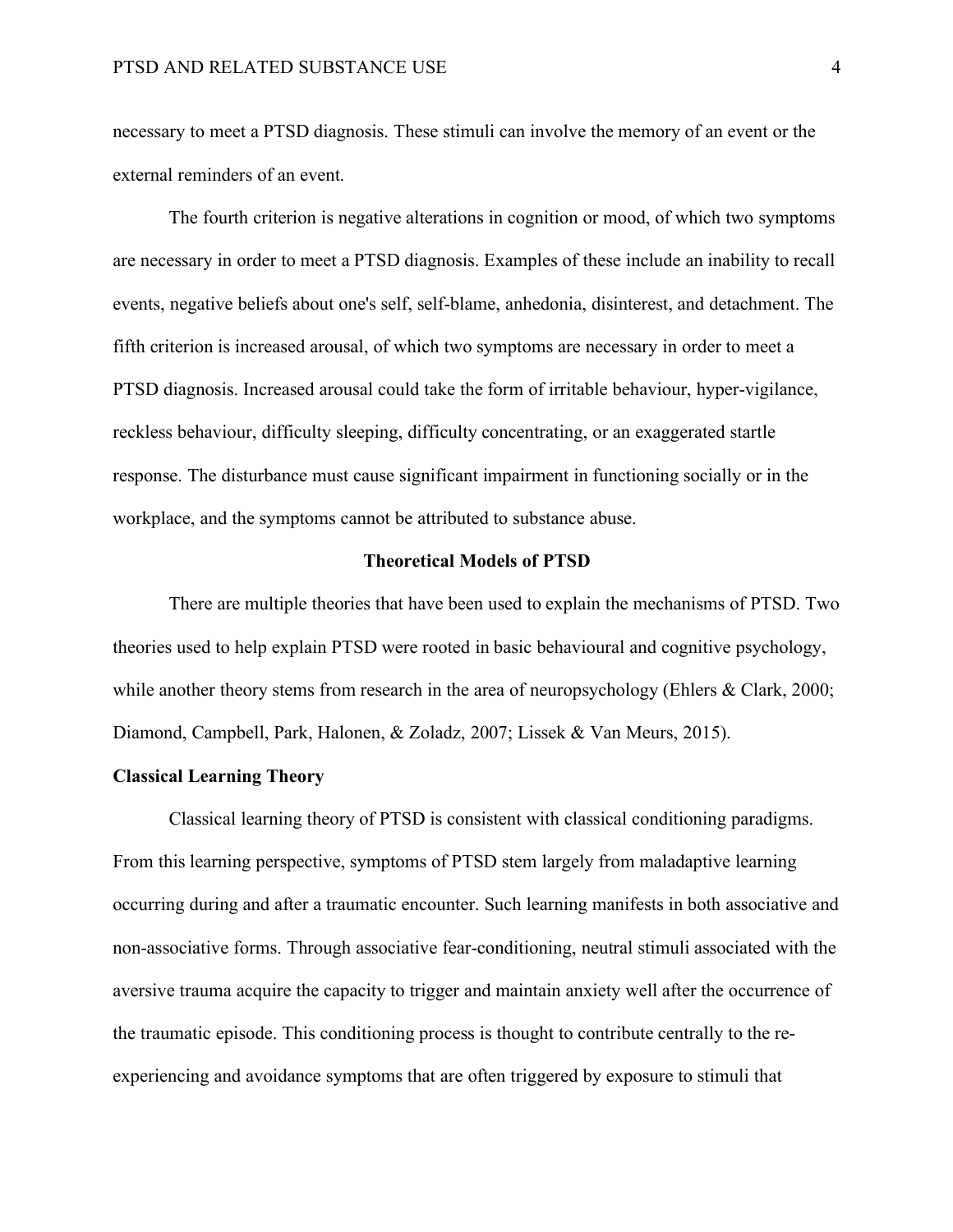resemble aspects of the trauma, but are in fact indicative of no genuine danger (Lissek & Van Meurs, 2015). There is ongoing research in this area that suggests PTSD can be prevented through fear extinction learning (Lommen, Engelhard, Sijbrandij, Van Den Hout, & Hermans, 2013).

Classical learning models posit that conditioned behaviours can be extinguished (Schmajuk, 2008), however PTSD is extremely resistant to extinction, which cannot be accounted for by the model. PTSD is particularly resistant because it supported by a network of second-order conditionings that maintain behavioural strength in spite of the absence of the original unconditioned trauma (Wessa & Flor, 2007). So while it may be possible to prevent the development of the disorder, once the disorder has developed it is difficult to extinguish.

## **Cognitive Model**

The cognitive model of PTSD focuses primarily on the maintenance of PTSD symptoms (Ehlers & Clark, 2000). The model posits that most individuals develop at least below-threshold symptoms of PTSD following exposure to a traumatic event, and that most of these individuals will see a reduction of symptoms over the course of a few months. However, for many individuals these symptoms can persist for years following exposure to trauma (Foa, Stein,  $\&$ McFarlane, 2006).

PTSD symptoms are thought to persist after the traumatic event ends because people continue to experience a perceived sense of threat based on problematic appraisals of the event or the symptoms following the event. Individuals who develop persistent PTSD appraise the event in such a manner that they no longer view the traumatic experience as a time-limited event, but instead view it as having global implications about their future. In addition to problematic cognitive appraisals, problems with trauma-related memories also contribute to a continued sense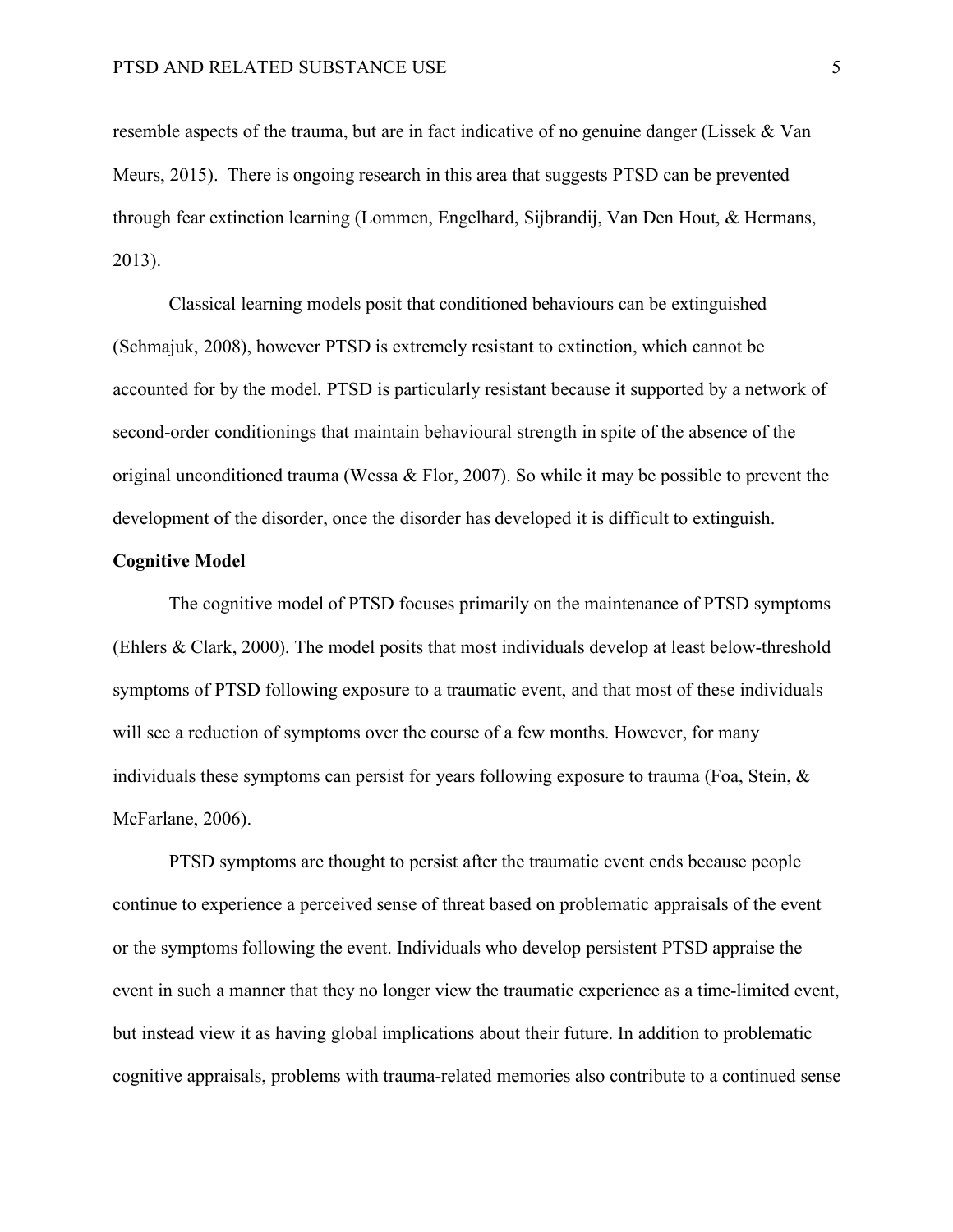of threat. Problems in memory are typically observed in the findings that while individuals typically have a difficult time intentionally recalling details about the traumatic event, involuntary recall, a primary symptom cluster of the disorder, is often vividly detailed (Ehlers  $\&$ Clark, 2000).

The Cognitive model is consistent with the main clinical features of PTSD and it can help explain several phenomena related to the disorder (Ehlers & Clark, 2000). The model also provides a framework for treatment by identifying three key targets for change, which have been supported by recent studies examining several aspects of the model (Ehlers, Mayou & Bryant, 1998; Dunmore et al.,1998).

## **Temporal Dynamics Model of Emotional Memory Processing Theory**

The Temporal Dynamics Model of Emotional Memory Processing Theory describes PTSD as temporally sequenced patterns of long-term potentiation (LTP) and long-term depression (LTD) in the hippocampus, amygdala, and prefrontal cortex as part of a generalized response to stress.

LTP is the process whereby short-term memory is converted into long-term memory, which includes physical changes in the structure of neurons at the synapse. In contrast, LTD refers to processes that inhibit the creation of memories. Under extreme stress conditions the hippocampus switches function from integrating time and place to a focus on the immediate context. Typically, this period isolates the memory of the dangerous circumstance, which would naturally be used for protecting the organism from similar threats presented in the future. However, when this process is disrupted, the individual is prone to experience a more generalized stress response, rather than stress towards a particular stimulus (Diamond et al., 2007).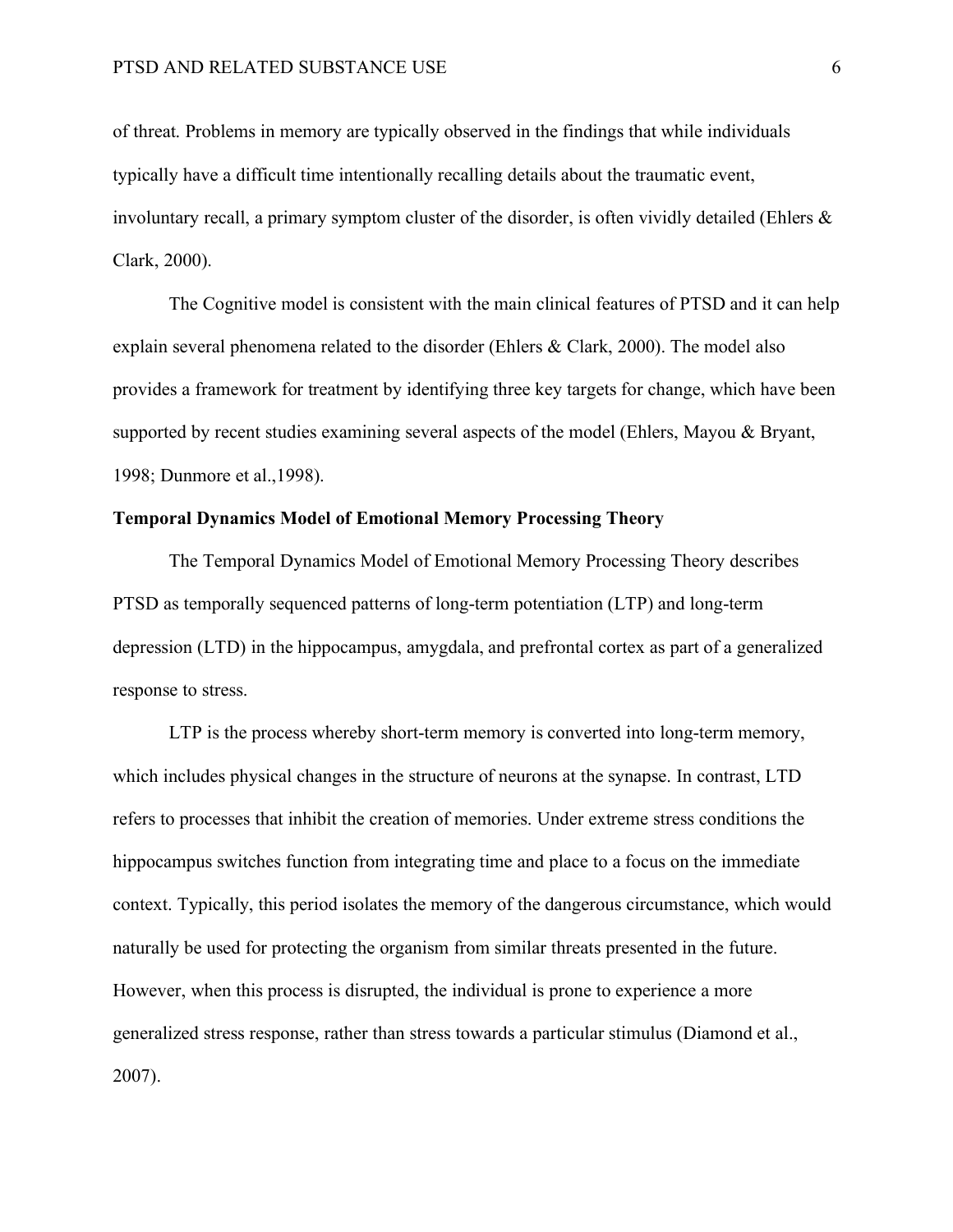The result of this impairment is emotionally driven and inaccurate memories, which may present as an inability to make sense of the traumatic event. The individual can also experience inappropriate psychological and physiological responses, which can impair normal functioning and contribute to the development of psychiatric comorbidities (Foa, Stein, & McFarlane, 2006).

## **Impact of PTSD on Normal Functioning**

Symptoms of PTSD cause considerable distress and can significantly interfere with an individual's social, educational and occupational functioning. Certain symptoms of PTSD, such as difficulties concentrating and problems sleeping, make it difficult for an individual with PTSD to pay attention, concentrate on a task, or keep organized. Not surprisingly, people with PTSD have higher rates of unemployment than people without PTSD, due to an inability to function effectively in the work place (Mills, Lynskey, Teesson, Ross, & Darke, 2005). The resulting financial problems are an additional source of stress, and have the potential to lead to extreme hardship such as homelessness.

The disorder can also have adverse effects on the individual's social relationships, leading to social withdrawal. People with PTSD are also more likely to have problems in their marriages than people without PTSD due to problems managing the negative symptoms of the disorder, financial strain caused by an inability to work, an inability to deal with crises, and a loss of intimacy (Dekel & Monson, 2010).

## **PTSD and Comorbid Disorders**

It has been consistently shown that individuals with PTSD are more likely than those without PTSD to have substantial psychiatric comorbidity (Hernandez et al., 2013; Mills, Teesson, Ross, & Peters, 2006). Population-based surveys have demonstrated that the lifetime prevalence of PTSD with any other mental health (MH) disorder is approximately 80% (Helzer,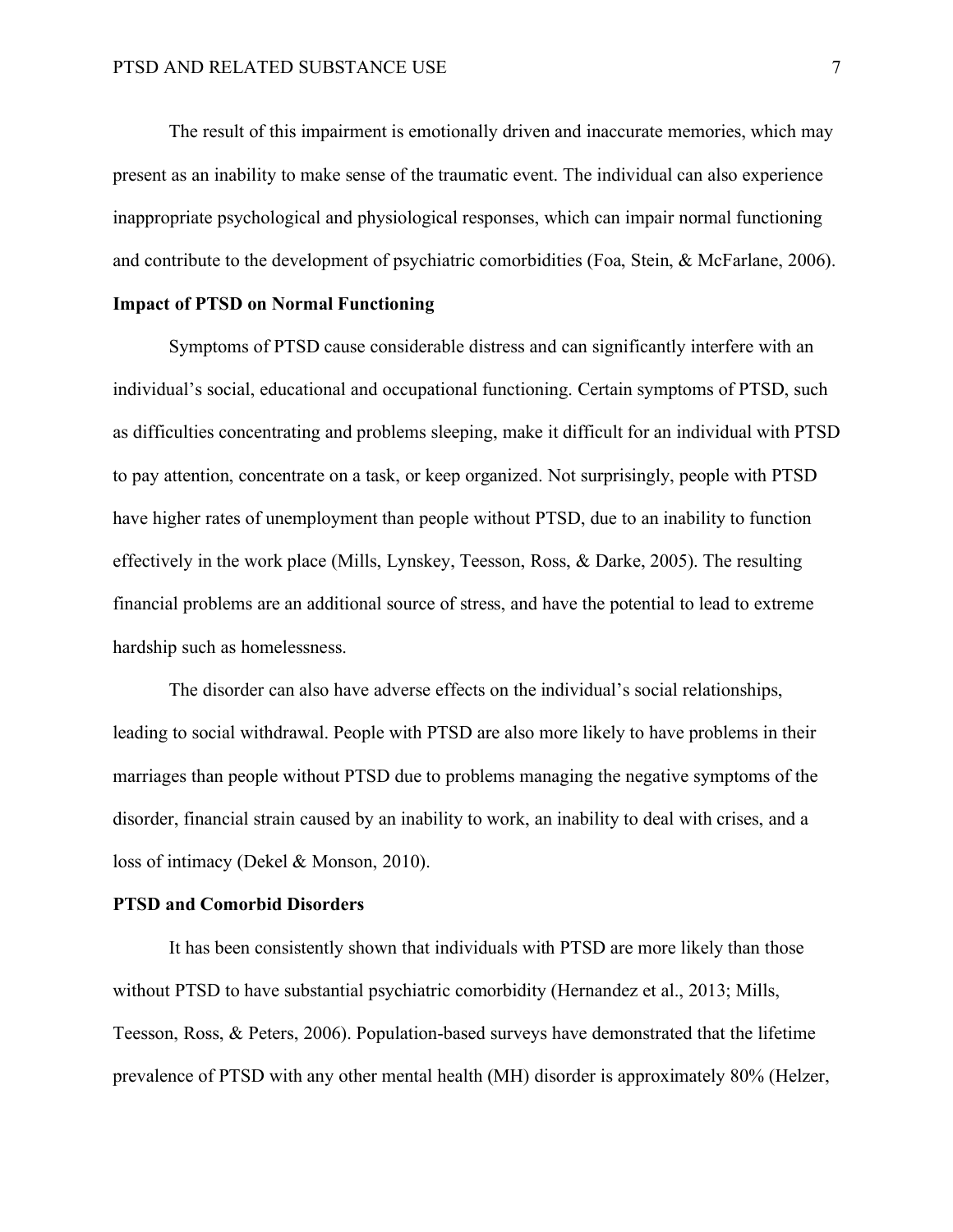Robins, & Mcevoy, 1987), and have indicated that PTSD is most commonly associated with anxiety disorders, major depression disorder, bipolar disorder and SUDs (Cerimele, Bauer, Fortney, & Bauer, 2017; Galatzer-Levy, Nickerson, Litz, & Marmar, 2013).

Approximately 16% of patients with PTSD have one other psychiatric diagnosis, 17% have two other psychiatric diagnoses, and nearly 50% have three or more additional psychiatric diagnoses, which indicates that comorbidity between PTSD and other MH diagnoses is the rule rather than the exception (Brady, 1997). It is difficult to tell whether the development of PTSD contributes to the development of MH disorders, or whether MH disorders contribute to the development of PTSD. One possible explanation is that a prior history of MH disorders might be associated with an increased probability of trauma exposure resulting in an increased risk of developing PTSD. The other possible explanation is that PTSD might be associated with increased risk of subsequent disorders (Kessler, 2000; Sharkansky, Brief, Peirce, Meehan, & Mannix, 1999). Regardless of which disorder causes the development of the other, the cooccurrence of PTSD with other psychiatric disorders can be complex. At least a third of the individuals who develop PTSD remain symptomatic for three years or longer, and are at risk of secondary problems such as substance misuse (Kessler et al, 1995).

#### **PTSD and Comorbid SUDs**

PTSD and SUDs frequently co-occur and the overlap between these disorders has been an area of increasing clinical, research, and public health interest (Kaysen et al., 2014; Kline et al., 2014; Miller, Vogt, Mozley, Kaloupek, & Keane, 2006; Ouimette, Moos, & Finney, 2000; Read, Wardell, & Colder, 2013). A problem stemming from substance use related to PTSD symptoms is the development of SUDs with repeated use.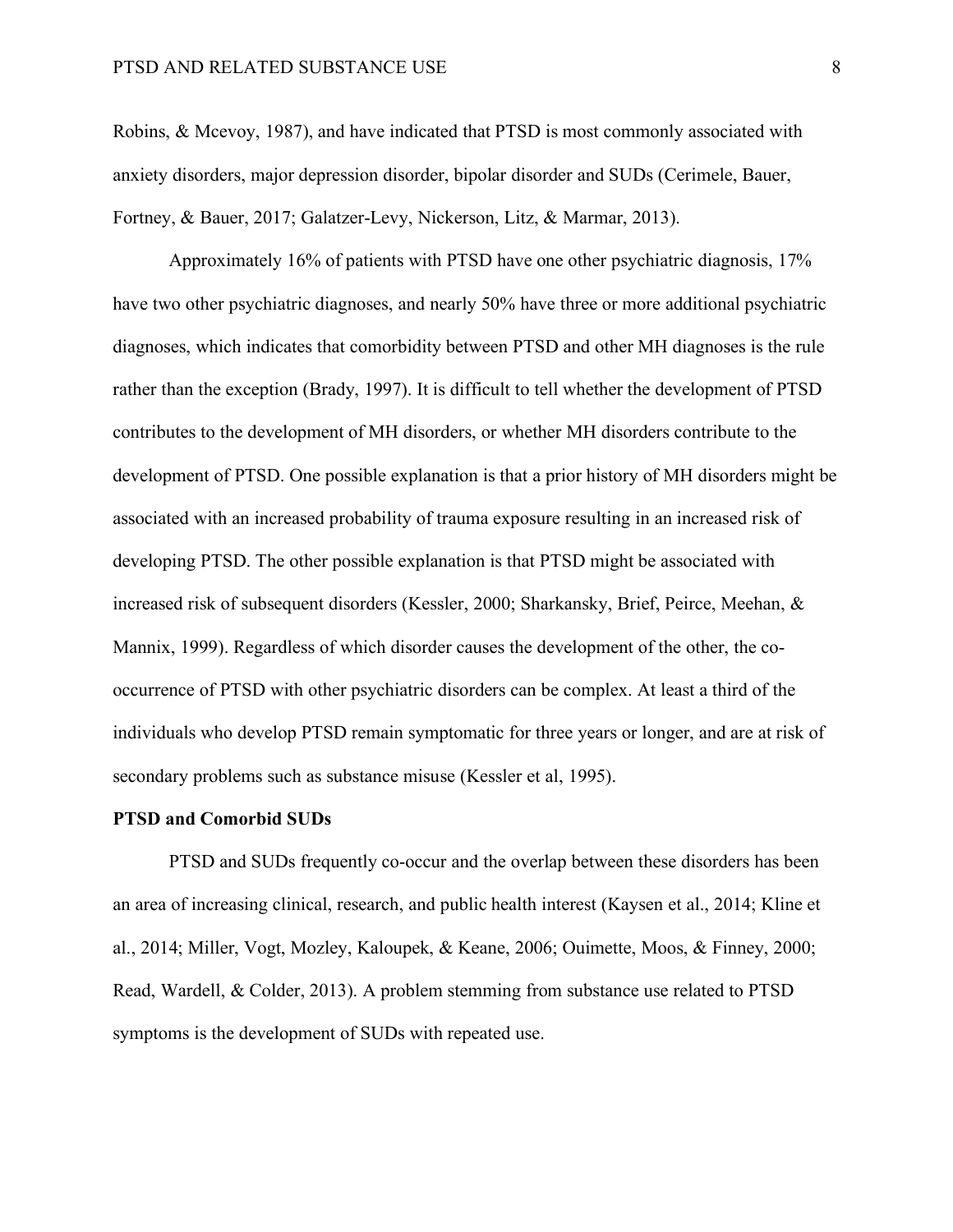Although substance use can induce sensations of euphoria and well-being, these sensations are generally outweighed by negative consequences. These negative consequences include accidents leading to physical harm of self and others, impaired social relationships, and engaging in law-breaking behaviours and incurring subsequent difficulties with the law (Symmes et al., 2015). Specific drugs may also have other detrimental effects on one's physical wellbeing, including sleep disturbances and irregular sleeping patterns (Ogeil, Rajaratnam, Phillips, Redman, & Broadbear, 2011), acute memory problems, psychomotor impairment, and bronchial or pulmonary illnesses (Fischer et al., 2012). Substances are often abused as means of coping with the negative symptoms of PTSD and as a result, the individual can become vulnerable to developing SUDs, which could exacerbate other issues and make treatment of the disorder less effective (Bremner, et al., 1996).

Regardless of which substance has contributed to the problem, by the time an individual has developed a diagnosable SUD, the substance use will have adversely affected their overall level of functioning and their physical and mental health. Among individuals with both PTSD and SUDs, the symptoms of PTSD and SUDs tend to be more severe, which is supported by evidence that the comorbidity is associated with a higher rate of psychosocial and medical problems and higher utilization of inpatient hospitalization (Trivedi et al., 2015). Additionally, individuals with comorbid PTSD and SUDs are more prone to substance use relapse than individuals without PTSD (Brown, Stout, & Mueller, 1996). Once comorbid PTSD and SUDs develop, it is difficult to treat them separately because there is a great deal of overlap between the symptoms of both disorders (Mills, 2013).

**Substances associated with PTSD.** The following section describes specific substances that are commonly abused by individuals with PTSD.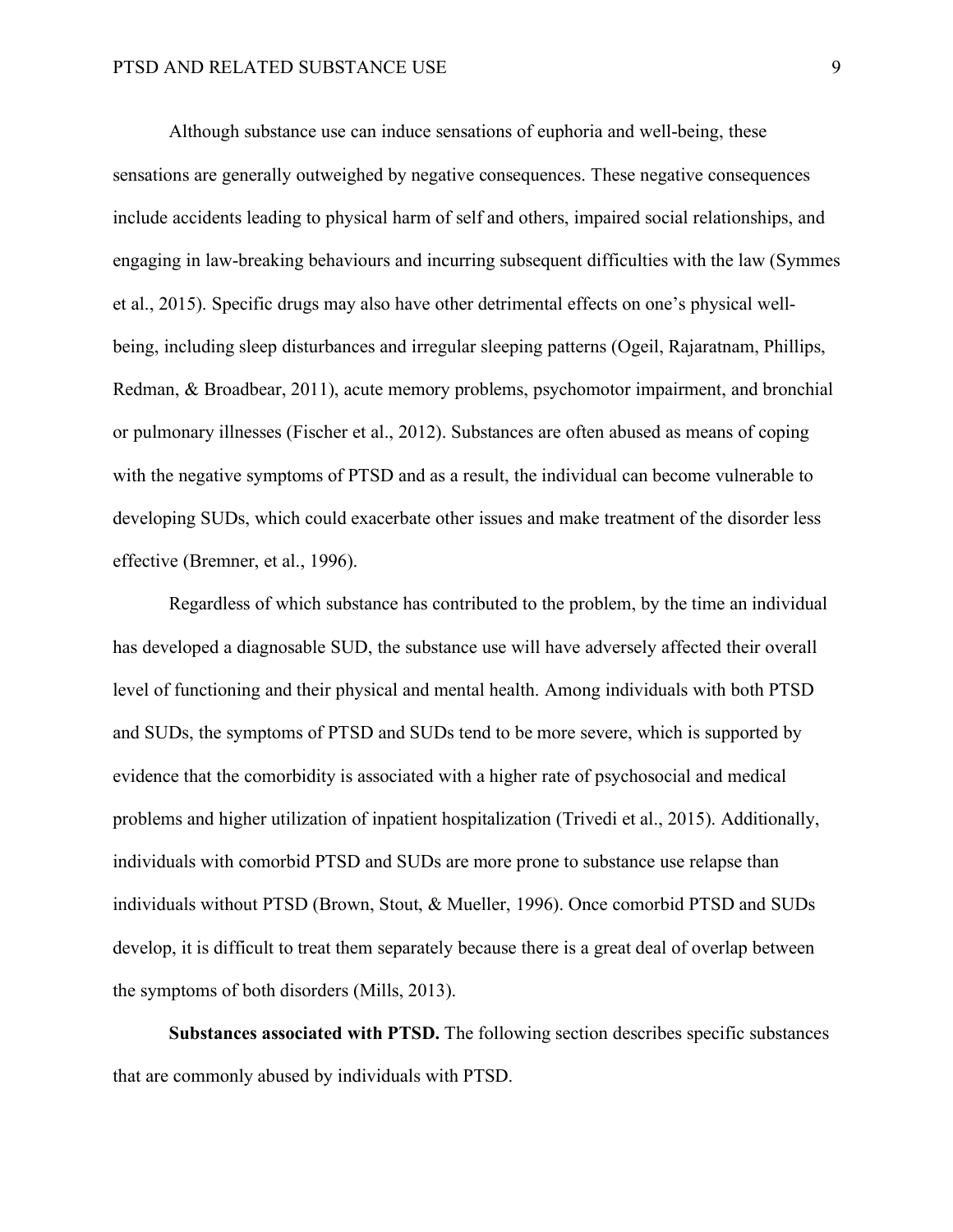*Nicotine.* Nicotine is a naturally derived substance of the tobacco plant, and it is nicotine that gives the tobacco plant its reinforcing and addictive properties (Berne, 2006). While nicotine can be self-administered via chewing or intranasally inhaling tobacco, the most common route of administration is by smoking, which is a profound contributor to mortality, bronchial or pulmonary illnesses, and various forms of cancer (Sellman, Wootton, Stoner, Deering, & Craig, 1999; Peto, 1994).

The prevalence of smoking in individuals with PTSD is twice that observed in the general population (Feldner et al., 2007; Lasser, Boyd, Woolhandler, Himmelstein, McCormick, & Bor, 2000). People with PTSD are more likely to be heavy smokers than the general population, with research suggesting that nearly 75% of individuals with PTSD smoke 20 cigarettes or more per day (Buckley, Susannah, Bedard, Dewulf, & Greif, 2004). Additionally, the rate of successfully quitting smoking among individuals with PTSD is lower than the rate among individuals without a mental health diagnosis (Hapke, Schumann, Rumpf, John, Konerding, & Meyer, 2005; Lasser et al., 2000).

*Alcohol.* Alcohol is a depressant with addictive properties that can contribute to or exacerbate medical and psychological conditions and therefore can negatively impact the lives of those who drink and the lives of others around them (Myers, Isralowitz, & Ebrary, 2011). Alcohol can have severe physical, personal, and societal consequences that include acute memory problems, liver disease, psychomotor impairment, increased risk-taking behaviours, accidents leading to physical harm, violent behaviours, and crime leading to imprisonment (Schuckit, 2006). Generally, alcohol has the effect of depressing the CNS, which is most evident with high levels of consumption though anxiolytic effects are noted at lower levels of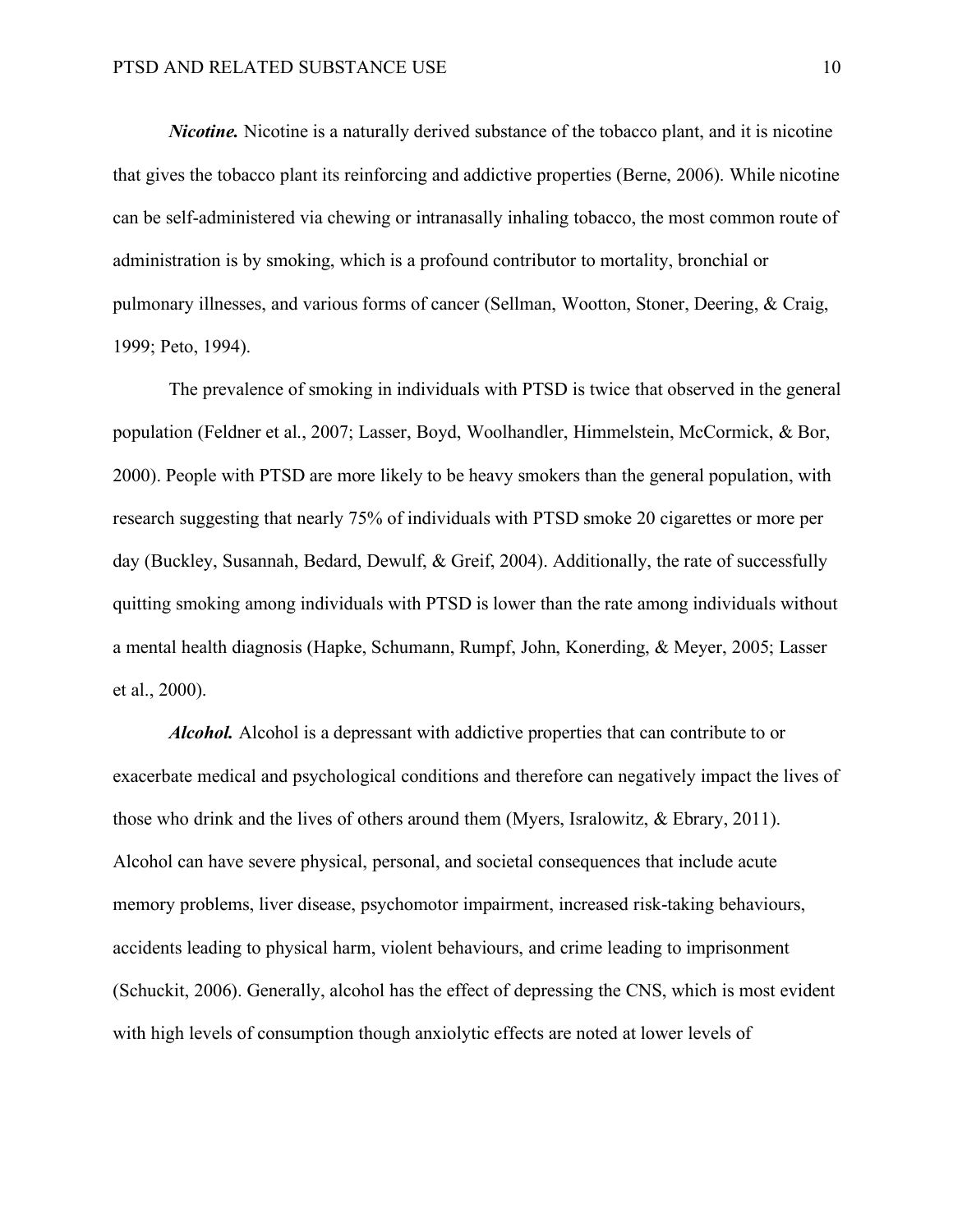consumption (Schuckit, 2006). Alcohol is not only abused due to its ease of access, but also for its dampening effects on stress (Hefner & Curtin, 2012).

Approximately half of individuals seeking treatment for alcohol dependence meet current criteria for PTSD (Brown, Stout, & Mueller, 1999). Among individuals with co-occurring PTSD and alcohol dependence, the symptoms of PTSD tend to be more severe, and there is evidence that these individuals are more prone to alcohol use relapse than non-co-morbid individuals (Mills 2013). Co-morbidity of PTSD and alcohol dependence is also associated with a higher rate of psychosocial and medical problems and higher utilization of inpatient hospitalization than either disorder alone (McCarthy & Petrakis, 2010).

*Other drugs.* There are numerous illicit and misused prescribed substances that have varying physical and psychological effects. Some of the most widely abused drugs among those with PTSD include cannabinoids and opioids (Kevorkian, Bonn-Miller, Belendiuk, Carney, Roberson-Nay, & Berenz, 2015; Tull, Gratz, Aklin, & Lejuez, 2010).

*Cannabinoids.* Cannabis is one of the most commonly abused illegal substances with approximately 42.5% of the Canadian population report having ever used cannabis (Rotermann & Langlois, 2015). The availability and ease of access to cannabis has been increasing as government regulations change towards legalization of the substance, and thus much of the reported use is recreational. However, epidemiological research in the United States has identified that a diagnosis of PTSD is associated with a 21% prevalence of meeting comorbid cannabis use disorder criteria (Kevorkian et al., 2015), compared to 9.1% among the general population (Grucza, Agrawal, Krauss, Cavazos-Rehg, & Bierut,2016).

A cannabinoid is a classification of diverse chemical compounds that act on cannabinoid receptors throughout the nervous system. There have been 113 different cannabinoids isolated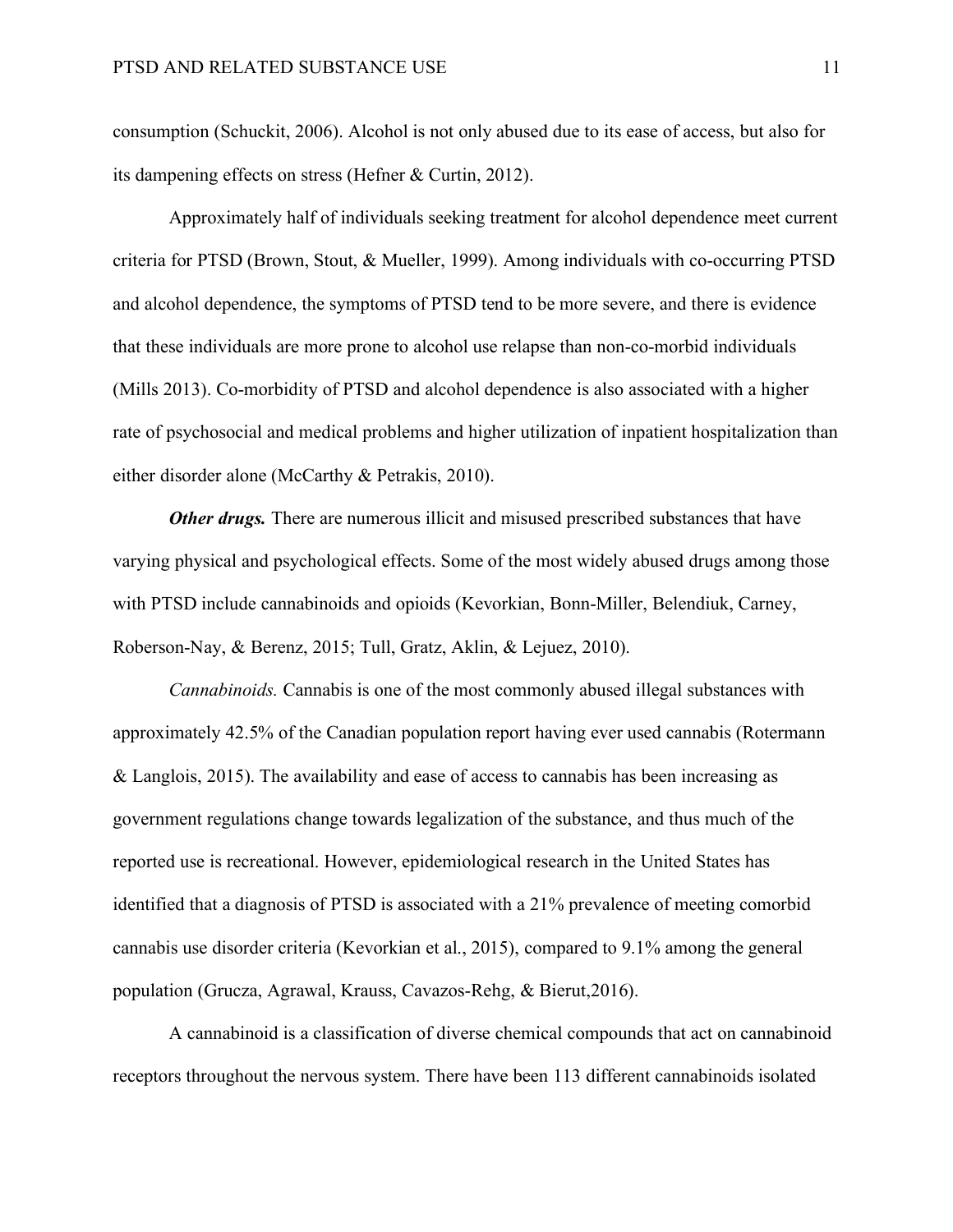from the cannabis plant, however tetrahydrocannabinol (THC) is the primary psychoactive compound in cannabis (Aizpurua-Olaizola et al. 2016). It has been suggested that the reinforcing and rewarding effects of cannabinoids occur as a result of cannabinoid receptor-mediated activation of the mesolimbic dopamine system in a manner similar to that observed with stimulants such as cocaine (Wickelgren, 1997). Recent research from the basic sciences (Covey, Mateo, Sulzer, Cheer & Lovinger, 2017) and clinical studies (Murray, Eisner, Obsuth, & Ribeaud, 2017) supports this idea.

Cannabis is frequently smoked to allow for the absorption of delta-THC into the lungs where it then passes quickly through the blood-brain barrier (Aldington et al., 2007). THC can also be administered through ingestion when dissolved in lipids, and *transdermal* patches able to deliver cannabinoids into the bloodstream (Borgelt, Franson, Nussbaum, & Wang, 2013). The user experiences a mild euphoria, a sense of relaxation, heightened sensory acuity, and a distorted perception of time (Cumo, 2013).

*Opioids.* Approximately one-third of individuals with an opioid use disorder will meet criteria for PTSD during their lifetime (Mills, Teesson, Ross, Darke, & Shanahan, 2005). Additionally, research on heroin and psychiatric diagnoses has suggested that those dependent on heroin with a comorbid diagnosis of PTSD have worse treatment outcomes, and have worse occupational functioning that those without a PTSD diagnosis (Teesson, Ross, & Darke, 2007).

The term opioids applies to any substance, whether endogenous or synthetic, peptidic or non-peptidic, that produces morphine-like effects through an action on opioid receptors (Katzung & Trevor, 2015). Opiods are all derived or synthesized from the opium poppy, Papaver somniferum. Each of these drugs has different characteristics, uses, and effects on the body. Whereas raw opium comes directly from the poppy plant, opiates such as morphine and heroin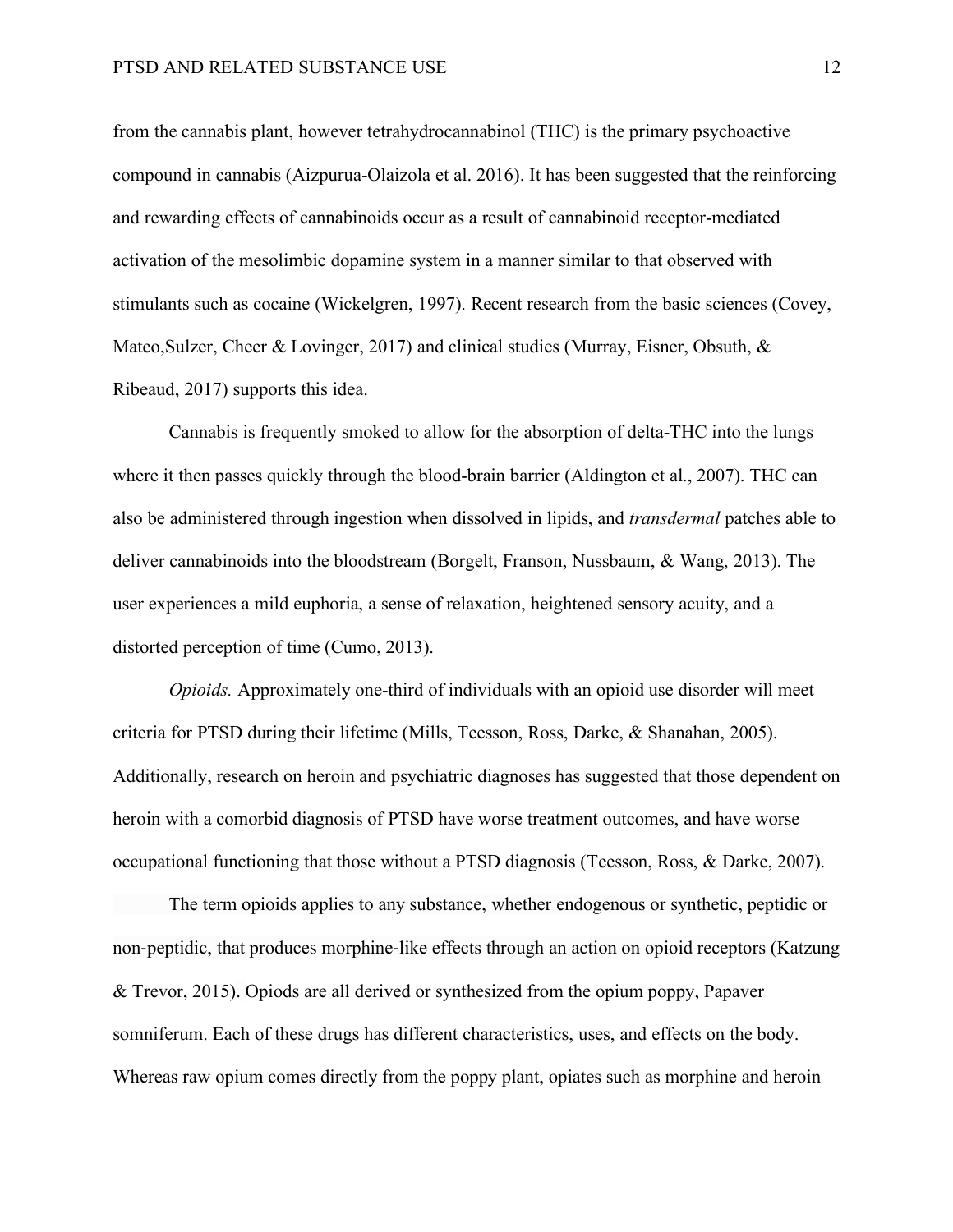are refined from opium (Scott, 1969). Other opioids such as OxyContin and methadone are synthetic derivatives of morphine. Many opioids are used medically and are prescribed for anxiety or for pain management. However, opioids are also used illegally and are often abused (Canadian Agency for Drugs Technologies in Health, 2012).

Over time, repeated use of opiates can desensitize the brain's natural opioid system, by inhibit the production of the body's natural opioid neuropeptides. This builds a tolerance, so the individual no longer responds to the drug as strongly and requires a higher dose to achieve the desired effect. Tolerance fuels addiction because the addict will need to continue to increase his dosage in order to experience the desired high. Tolerance can also contribute to overdose as higher doses are administered to reach the desired effect. Compared to all other illicit substance use, opiates are associated with the largest increase in deaths by overdose (Calcaterra et al., 2013). Because opiates are effective at reducing anxiety and pain, while providing a feeling of euphoria, they are commonly used as a form of self-medication among those with PTSD (Cottler, Compton, Mager, Spitznagel, & Janca, 1992; Tull et al., 2010).

## **Self-Medication of PTSD Symptoms**

Individuals may use psychoactive substances to ''self-medicate'' for physical or psychological ailments or neurological imbalances that would otherwise seem overwhelming or insurmountable (Khantzian, 1985; Lagoni, Crawford, & Huss, 2011; Posner, Kass, & Hulvershorn, 2014). The emphasis on medicating for these painful feelings and emotional states is central to the self-medication hypothesis (Mariani, Khantzian, & Levin, 2014). The main aspects of the self-medication hypothesis includes drug use to relieve suffering and distress, and some degree of drug preference (Khantzian, 1997; Khantzian, 1985). From a self-medication perspective, it is important to consider what co-occurring psychiatric symptoms might be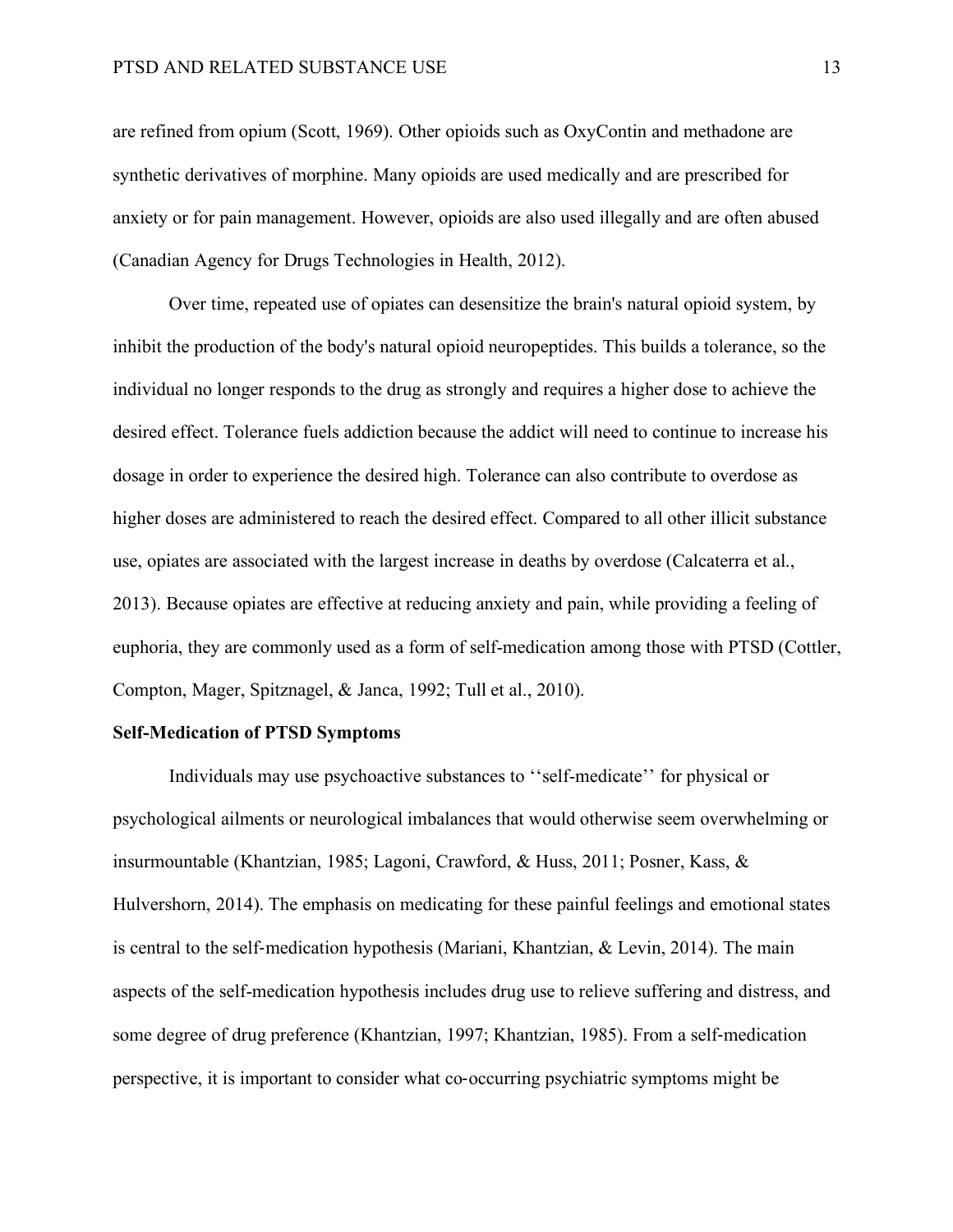targeted to alleviate the distress that individual is intentionally or unintentionally attempting to relieve with their drug-of-choice (Mariani, Khantzian, & Levin, 2014).

Self-medication is often cited as a possible explanation for the association between PTSD and SUDs (Kaysen et al., 2014; Kline et al., 2014; Miller, Vogt, Mozley, Kaloupek, & Keane, 2006; Ouimette, Moos, & Finney, 2000; Read, Wardell, & Colder, 2013). Proponents of selfmedication assert that substance use occurs as an effort to cope with trauma and serves as a means of avoidance from distress among sufferers of PTSD (Brown & Wolfe, 1994; Khantzian, 1996). Applied to SUD-PTSD comorbidity, the theory suggests that an individual is exposed to trauma, develops PTSD, and then uses substances to cope with PTSD symptoms. The use of nicotine, alcohol and other substances may provide temporary relief for PTSD symptoms, although with cessation of substance use PTSD symptoms re-emerge. With continual substance use, a diagnosable SUD then develops over time. From this perspective, substance use can be understood as a learned response to internal or environmental affect-related cues (Bandura, 1991; Khantzian, 1997; Lang, Patrick, & Stritzke, 1999; Stewart, 1996).

While some literature suggests that pre-existing SUDs are related to increased odds of subsequent PTSD, the findings are inconsistent (Berenz & Coffey, 2012). More often, studies indicate PTSD predicts subsequent SUD, as it is consistent with the self-medication hypothesis, or the theory that individuals use substances to cope with psychiatric distress (Khantzian, 1999). PTSD precedes SUD in retrospective (Kessler, 1995) and prospective studies (Chilcoat & Breslau, 1998). Cross-sectional studies have demonstrated links between PTSD and using substances to cope with negative affect (Waldrop, Back, Verduin, & Brady, 2007), and that selfmedication motives for use is a potential mediator of the relationship between PTSD and problem drinking/drug use (O'Hare & Sherrer, 2011). Taken together, there is a larger body of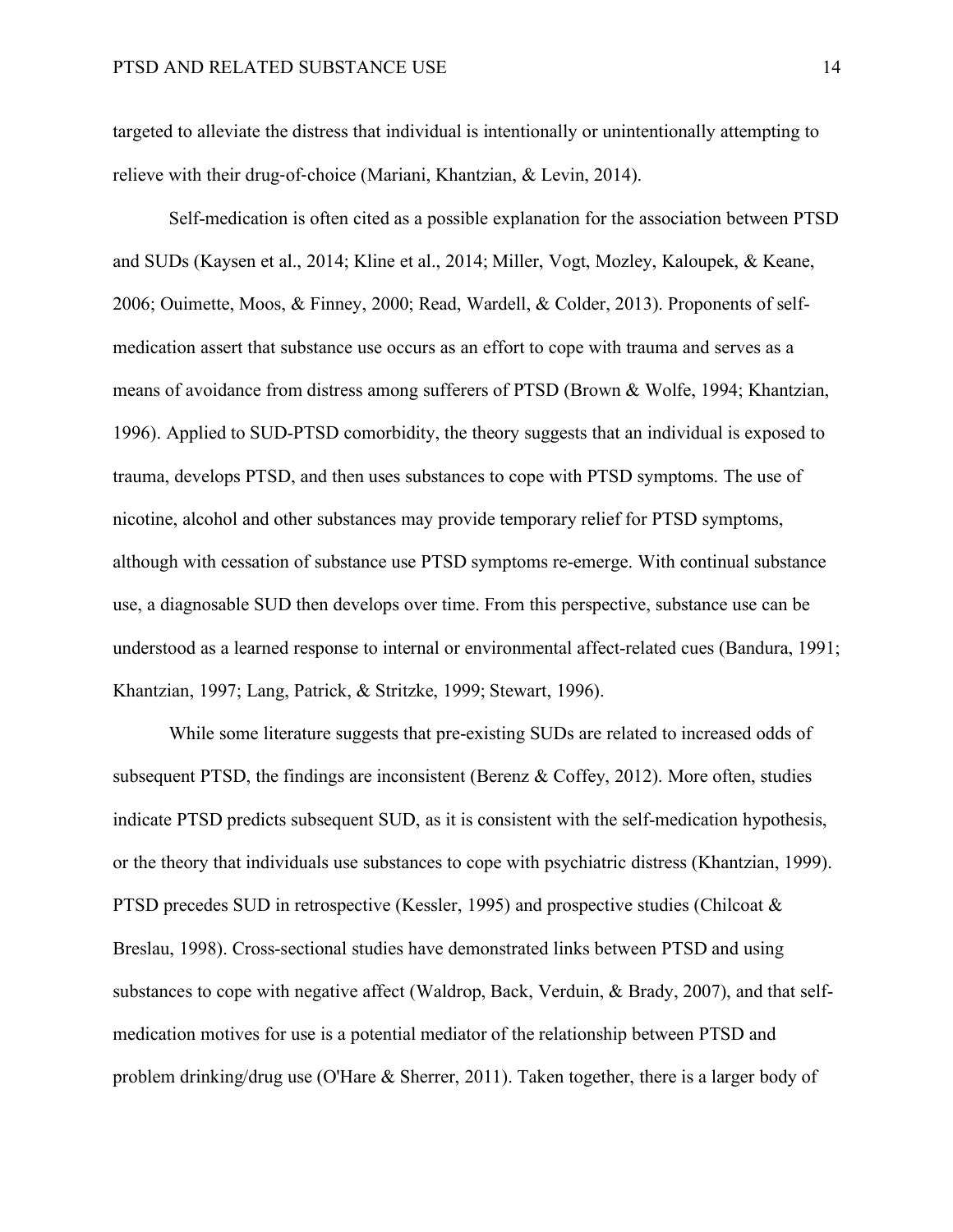literature supporting PTSD as a potential causal mechanism for the development of SUD rather than vice versa; however, causality has not been determined.

It is important to recognize that once an individual meets the criteria for both disorders, they influence each other. For example, past studies have shown that within-individual increases in PTSD symptoms are associated with increases in subjective cravings to administer substances (Simpson, Stappenbeck, Varra, Moore, & Kaysen, 2012), while improvements in PTSD symptoms are related to decreased substance use (Back, Brady, Jaanimagi, & Jackson, 2006). Research has shown that patients perceive a strong interrelationship between symptoms of PTSD and SUD in that when symptoms of one condition worsen, symptoms of the other condition also worsen, and that when symptoms of one condition improve, symptoms of the other condition improve (Back, Brady, Sonne, & Verduin, 2006; Brown, Stout, & Gannon-Rowley, 1998).

Consistent with the self-medication hypothesis, research has indicated that drug abuse is more strongly associated with avoidance and re-experiencing symptom clusters while alcohol use is associated with hyperarousal symptom clusters (McFall, Mackay, & Donovan, 1992). Essentially, these substances are used to avoid or dampen the negative symptoms that individuals with PTSD experience. Self-medication has been proposed as an explanation for the high levels of cannabis use reported by those with PTSD because the psychoactive properties of cannabis have the potential to alleviate some of the negative symptoms of PTSD, specifically those related to sleep and nightmares (Bonn-Miller, Babson, & Vandrey, 2014).

Self-medication could also account for the strong association between PTSD and smoking. It is possible that individuals with PTSD smoke to regulate their experience of PTSD symptoms (Beckham et al., 1997; Thorndike, Wernicke, Pearlman, & Haaga, 2006). This is supported by people with PTSD who smoke reporting that they smoke to reduce negative affect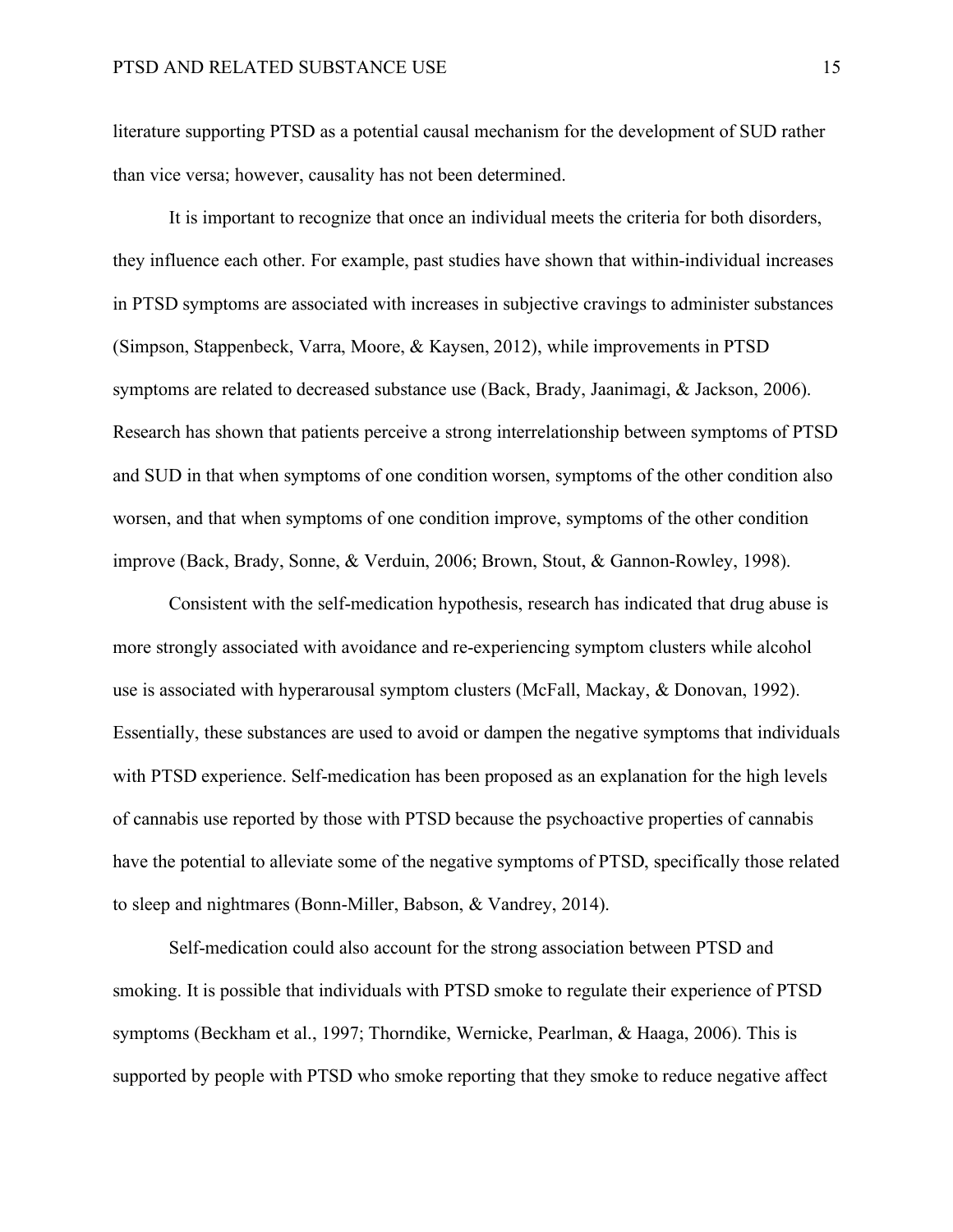and to increase stimulation (Feldner et al., 2007), which may reflect an attempt to avoid aversive emotions elicited by re-experiencing symptoms and to counteract numbing symptoms (Baschnagel, Coffey, Schumacher, Drobes, & Saladin, 2008).

While a specific mechanism to explain why individuals with a diagnosis of PTSD abuse substances is uncertain, it is known that substance use can exacerbate PTSD symptoms and lead to worse outcomes than the disorder alone. It is essential that health professionals are aware of comorbid substance abuse or dependence among those with PTSD because of the severity of these co-occurring disorders and the special attention that the comorbidity requires.

#### **The Current Study**

While there is a body of research investigating the associations between PTSD and smoking, alcohol use, and substance abuse or dependence, there has been no comprehensive investigation of these relationships using a population based study within a Canadian context. The aim of this study will be to estimate the prevalence and probabilities of PTSD and smoking, binge drinking, and SUDs from a nationwide Canadian sample. A series of hypotheses are made regarding expected relationships:

**Hypothesis 1:** Increased levels of smoking will be observed more frequently among individuals who report a diagnosis of PTSD than among individuals without a PTSD diagnosis.

**Hypothesis 2:** Increased levels of alcohol binge drinking will be observed more frequently among individuals who report a PTSD diagnosis than among individuals without a PTSD diagnosis.

Finally,

**Hypothesis 3:** SUDs will be observed more frequently among individuals who report a PTSD diagnosis than among individuals without a PTSD diagnosis.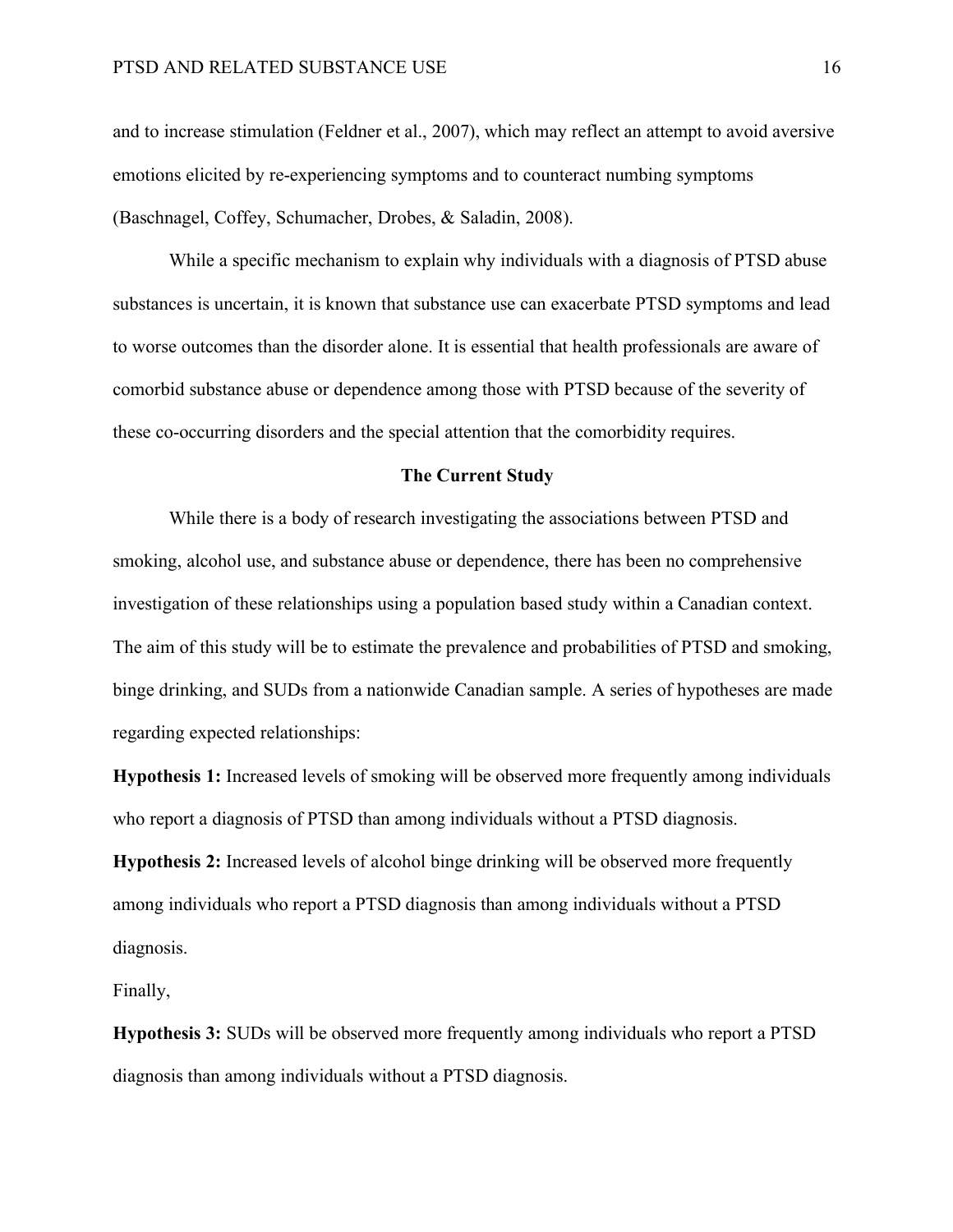#### **Method**

## **Participants**

Data from the Public Use Microdata File of the 2012 Canadian Community Health Survey (CCHS; Statistics Canada, 2013) were analyzed. During this year, the CCHS assessed the mental health (MH) status of Canadians in terms of selected MH disorders, assessed functioning in relation to MH, and examined potential links between MH and sociodemographic variables. Respondents for the survey were selected in three stages. First, geographical areas were selected, followed by households within each geographical area. Finally, one respondent from each household was randomly selected. The national response rate for the survey was 68.9% with the CCHS-MH providing cross-sectional data from 25,113 Canadians aged 15 years or older who were residing in private residences in the 10 provinces at the time of the survey. Statistics Canada (2013) estimates the total number of individuals excluded from the survey to represent less than 3% of the target population. In the survey database, age is recorded categorically and ranges from "15 to 19 years" to "80 years or older." As the focus of the present study was on adults, individuals in the age category "15 to 19 years"  $(n = X)$  and age categories 65 years and older  $(n = X)$  were not included in the analyses. The sample size for each outcome measure is recorded individually in each "Results" subsection of this article.

## **Data Collection**

The majority of interviews (87%) for the CCHS-MH (Statistics Canada, 2013) were conducted in person with the remaining interviews completed via telephone. No proxy interviews were allowed. Interviews were conducted by lay people trained by representatives from Statistics Canada's Collection Planning and Management Division. Interviews were completed using the computer-assisted personal inter- viewing (CAPI) method, which allows for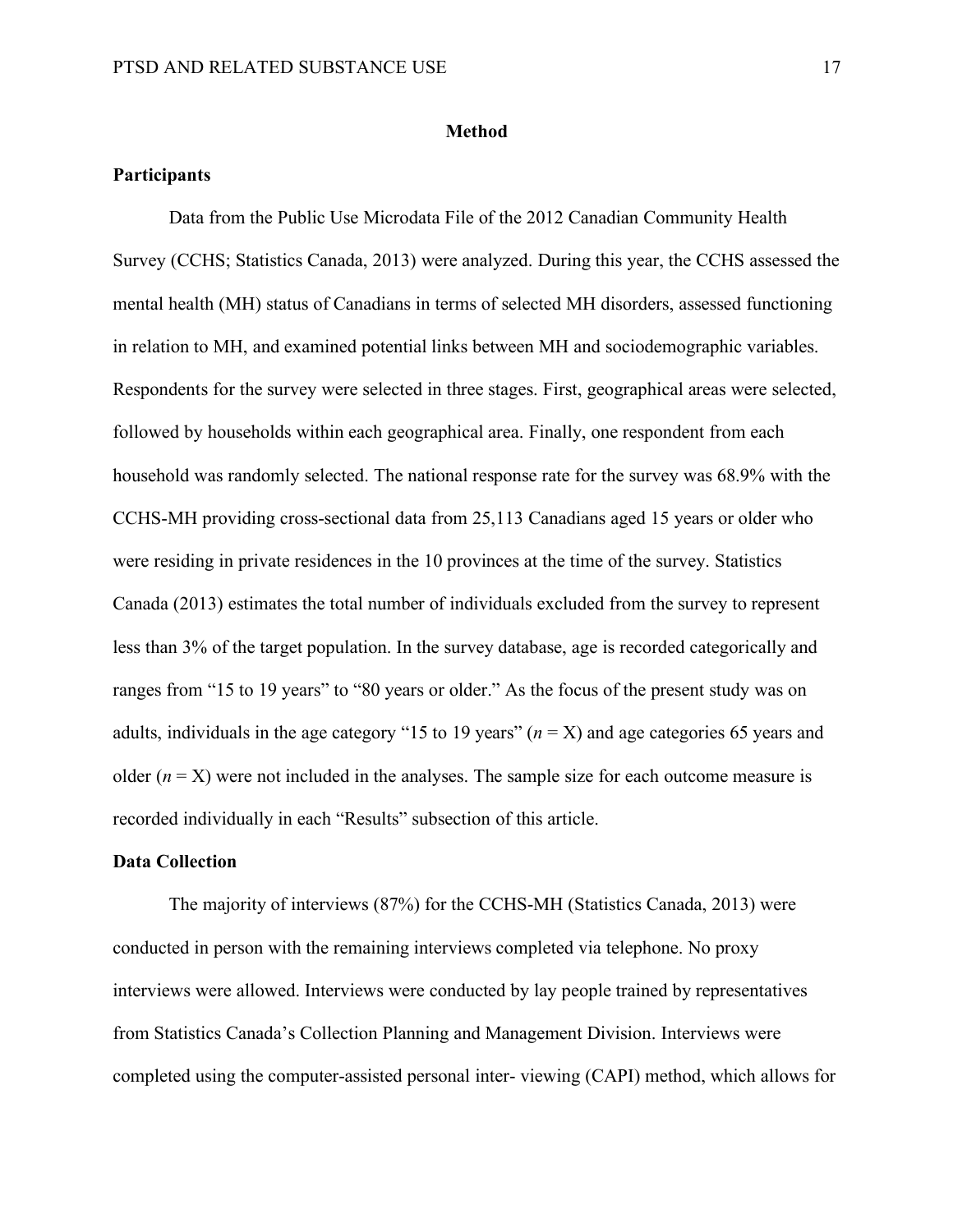customs interviews for each respondent based on his or her individual characteristics and survey results, ensuring that interviewers do not ask questions that do not apply to the respondent (Statistics Canada, 2013). Data were collected during the period from January to December 2012. The survey sample does not include individuals living in the three Canadian territories, individuals living on reserves, full-time members of the Canadian Forces, or individuals who are institutionalized.

#### **Materials**

**Self-report of PTSD.** As part of the CCHS-MH interview, respondents were asked to indicate whether they had been diagnosed by a health professional with a variety of mental health conditions that had lasted or were expected to last for 6 months or longer. One of these questions was, "Do you have post-traumatic stress disorder?" (no/yes). Prevalence of PTSD was determined based on the number of individuals in the entire sample of respondents who responded "yes" to the question of whether they had been diagnosed by a health professional with PTSD.

**Substance abuse behaviours.** Alcohol abuse and dependence and substance use, abuse, and dependence modules do not require screening questions as all respondents are administered a minimum set of questions on smoking, alcohol, and substance use. The questions used for the CCHS-MH modules on nicotine use, alcohol abuse and dependence, and substance abuse and dependence are based on a recognized WHO version of the *Composite International Diagnostic Interview* (CIDI) modified for the needs of CCHS-MH (Statistics Canada, 2013). The WHO-CIDI is a standardized instrument for the assessment of mental disorders and conditions based on the definitions and criteria of *Diagnostic and Statistical Manual of Mental Disorders* (4th ed.; *DSM-IV*; APA, 1994) and *International Classification of Diseases and Related Health Problems*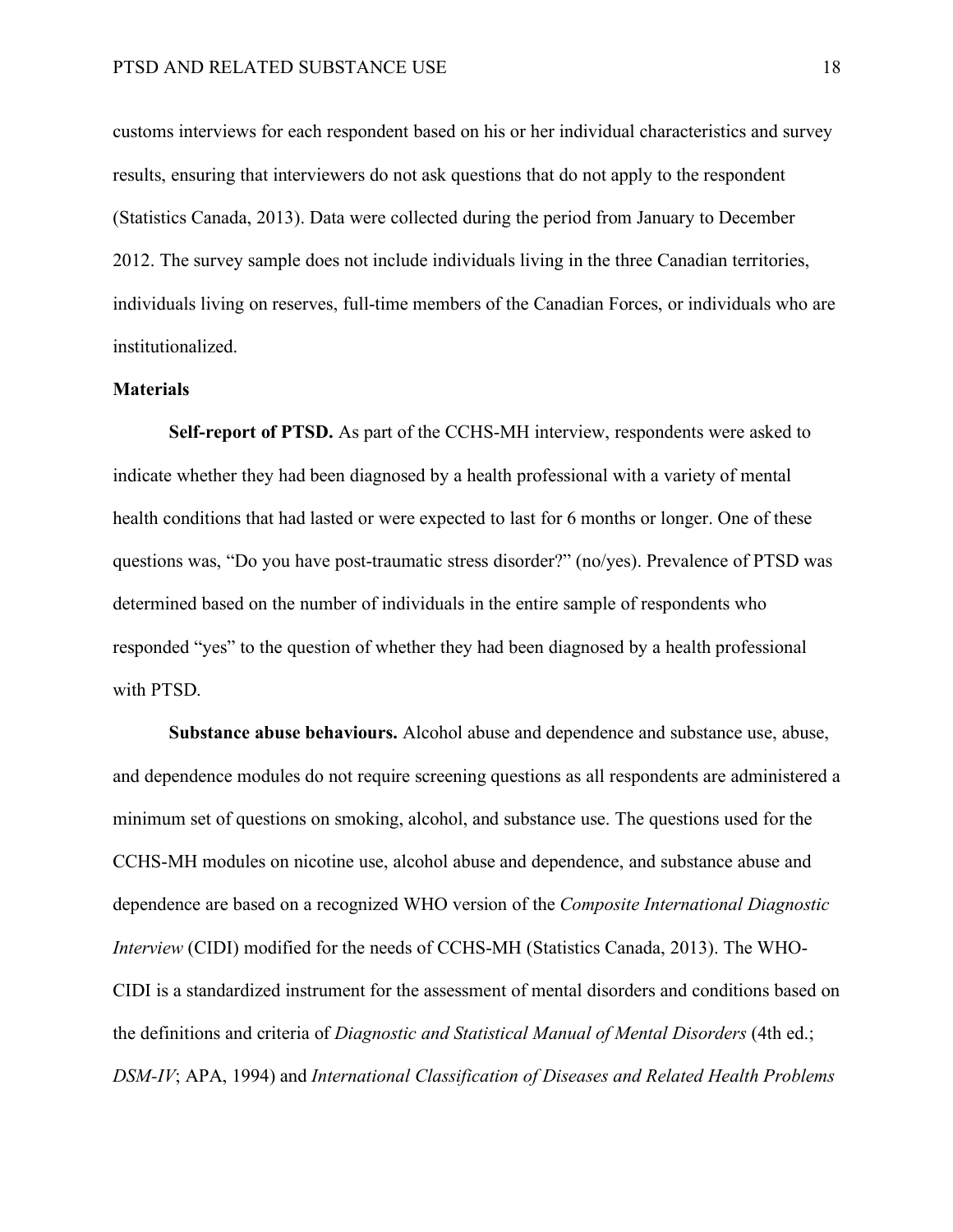(*ICD-10*; WHO, 1992). Mental conditions or problems found in the CCHS-MH are partially coded to *DSM-IV* (Statistics Canada, 2013).

Computer-based algorithms were used to calculate criteria for each disorder based on respondents' answers to the questions within each disorder module. For each disorder, 12-month criteria included meeting the criteria for a lifetime diagnosis of the disorder, experiencing an episode of the disorder within the previous 12 months, and experiencing a marked impairment in occupational and social functioning. Smoking habits, frequency of alcoholic beverage consumption, and criteria for substance abuse or dependence (including cannabis) were examined over a 12-month period.

**Type of smoker.** Type of smoker assessed smoking habits (daily smoker, occasional smoker, or not at all). Type of smoker was assessed with the question, "At the present time, do you smoke cigarettes daily, occasionally or not at all?"

**Alcohol binge drinking.** Alcohol binge drinking is assessed by the frequency of consuming more than five drinks at one occasion within the previous 12 months (*never*, *less than once a month*, *once a month*, *2 to 3 times a month*, *once a week*, *more than once a week*). Alcohol binge drinking was assessed with the question, "How often in the past 12 months have you had 5 or more drinks on one occasion?"

**Substance abuse or dependence.** Substance abuse or dependence is a composite variable that identifies whether the respondent meets CCHS-MH/WHO-CIDI criteria for any drug abuse or drug dependence for the past 12 months. The respondents' use of illegal drugs or nonmedical use of prescription drugs during the past 12 months was assessed with questions such as, "The second group of medicines is stimulants, sometimes called speed, ice, glass, crystal, crank, pep pills, or uppers. These are medicines that people sometimes use to stay awake,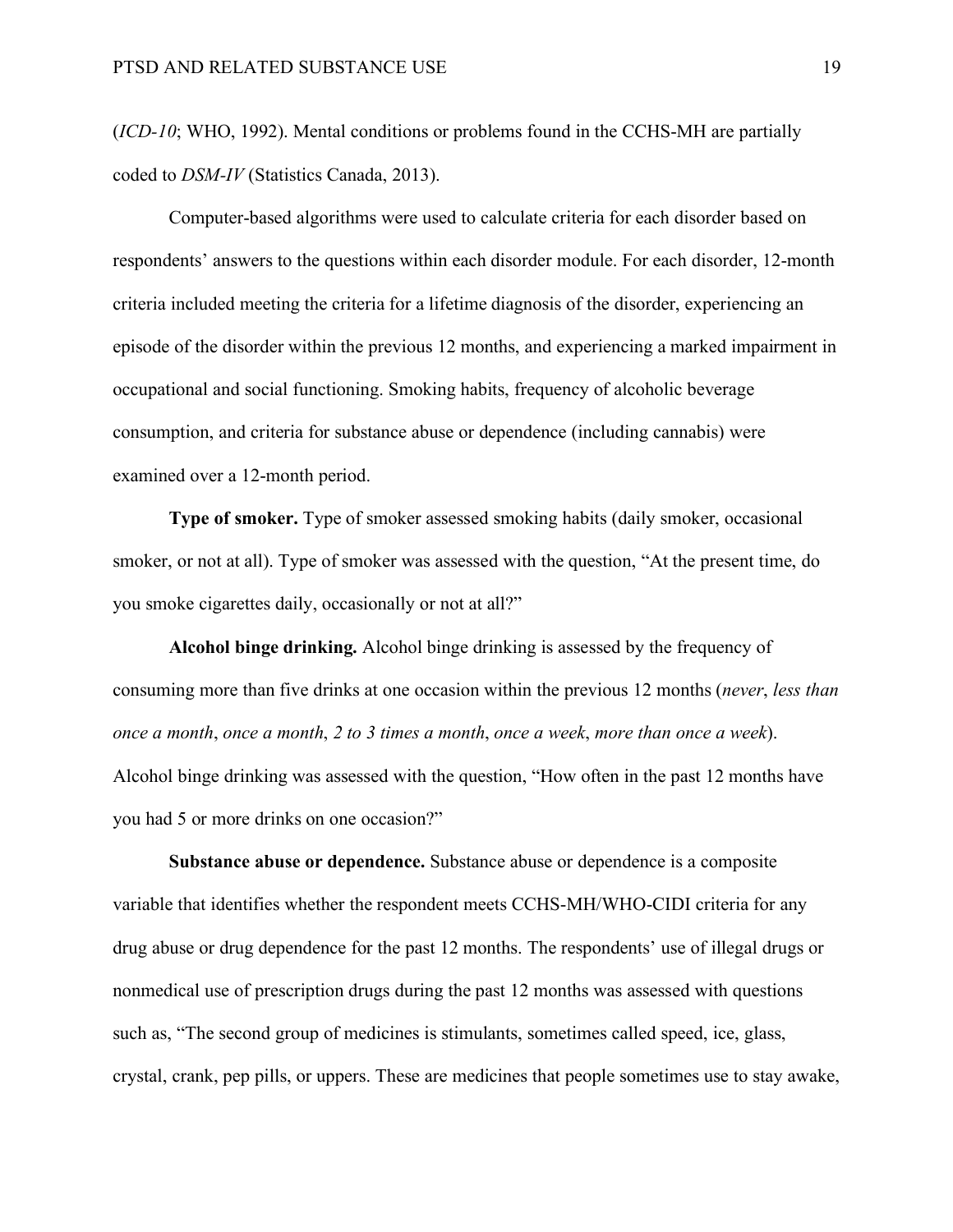to improve their low mood, or to lose weight. Examples include dexamyl, methamphetamine, Adderall, and Ritalin. Have you ever used a stimulant non-medically?" and "Have you used it in the past 12 months?" Substances included in this variable are cannabis, cocaine/crack, club drugs, hallucinogens, heroin/opium, inhalants/solvents, or any other substances.

**Sociodemographic covariates.** A battery of sociodemographic covariates were used within the regression analyses, which included sex (male/female), age (5-year increments from 20 to 64), race (White/non-White), marital status (married, common-law, widowed, divorced/separated, single), education (less than high school, high school, some post-secondary, post-secondary graduation), income in Canadian dollars (less than \$10,000; \$10,000-\$19,999; \$20,000-\$29,999; \$30,000-\$39,999; \$40,000-\$49,999; and \$50,000 and above), and province (see Table 1 for descriptive statistics).

**Mental health covariates.** Mental health covariates were also used within the regression analyses. These covariates included diagnoses of generalized anxiety disorder, major depressive disorder, and/or bipolar disorder. These mental health variables are included because they are known to be comorbid with PTSD (Hernandez, 2013; Price & Van Stolk-Cooke, 2015), and it is important to account for their effect on the relationships between PTSD and smoking, alcohol binge drinking, and SUDs.

The effect of anxiety on the relationships between PTSD and smoking, binge drinking, and SUDs by including General Anxiety Disorder as an MH covariate was examined. Respondents met the CCHS-MH/WHO-CIDI criteria for lifetime Generalized Anxiety Disorder, if they reported having an episode of generalized anxiety lasting at least 6 months in the 12 months prior to the interview, and clinically significant distress or impairment in social, occupational, or other important areas of functioning. Next, the effect of depression on the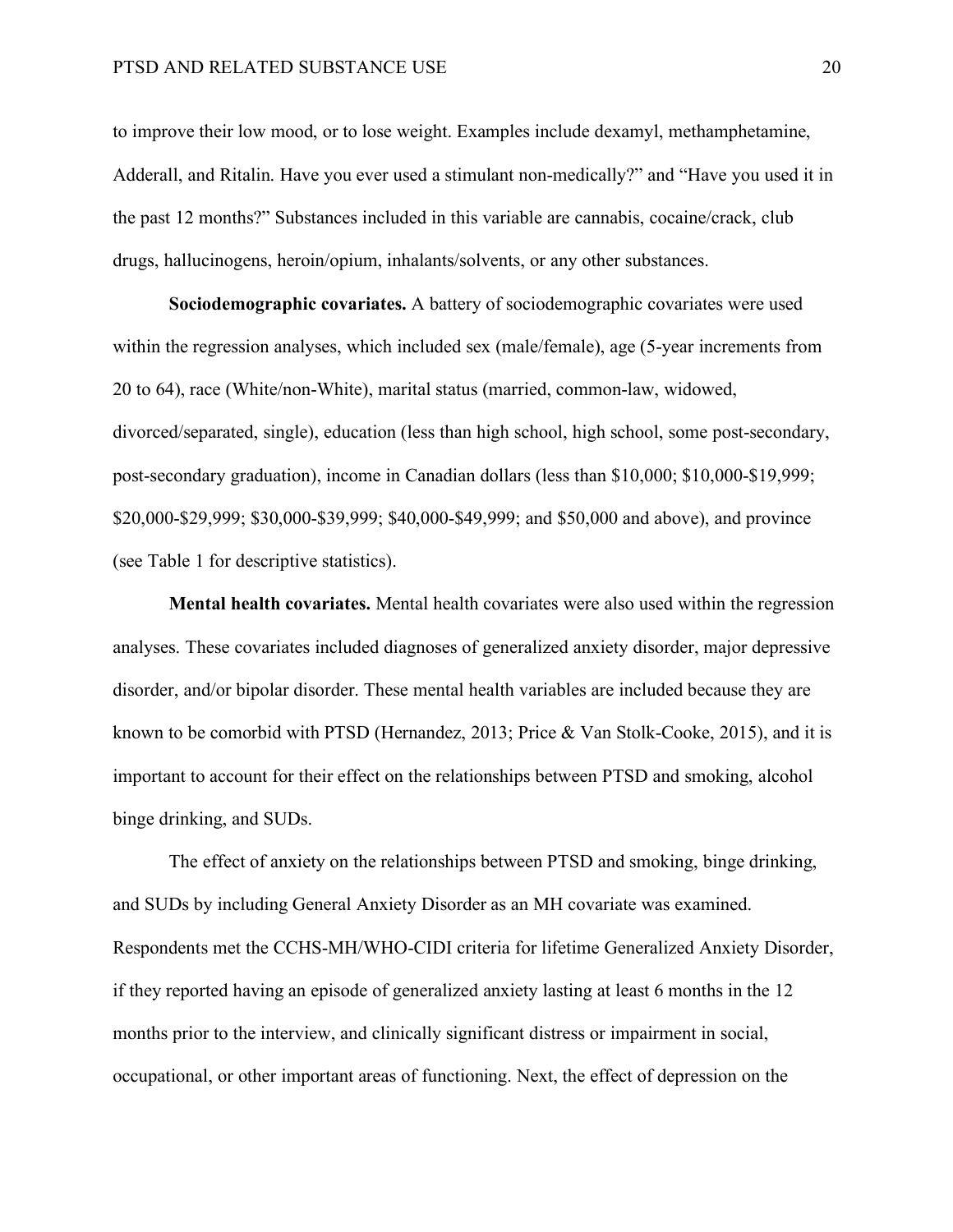relationships between PTSD and smoking, binge drinking, and SUDs by including Major Depression as an MH covariate was examined. Respondents who met the criteria reported meeting the criteria for lifetime major depressive episode, having a major depressive episode in the 12 months prior to the interview, and clinically significant distress or impairment in social, occupational, or other important areas of functioning. We examined the effect of Bipolar Disorder as a covariate on the relationships between PTSD and smoking, binge drinking, and SUDs. The criteria for bipolar disorder 12-month episode are met when the respondent has met the criteria for lifetime bipolar disorder and has had a 12-month episode of Bipolar I, Bipolar II, or hypomania (see Table 1 for descriptive statistics).

#### **Data Analysis**

Hierarchical multinomial logistic regression (cigarette smoking and binge drinking) and hierarchical binary logistic regression (drug abuse or dependence) were used to investigate whether PTSD predicted substance abuse or disorders. Odds ratios (ORs) or relative risk ratios (RRRs) were used for each model to remain consistent with previous research (Saunders, Lambert-Harris, McGovern, Meier, & Xie, 2015; Sripada, Pfeiffer, Valenstein, & Bohnert, 2014).

In each model, demographic covariates (age, sex, race, marital status, household income, education, and province of residence) was assessed in Block 1, and mental health covariates were assessed in Block 2. Mental health covariates were chosen because of their relationships with either PTSD or SUDs. Finally, PTSD was assessed as a predictor in Block 3. Data were weighted in accordance with instructions from CCHS-MH user guide (Statistics Canada, 2013).

Researchers used a weighting variable provided by Statistics Canada (2013) to ensure that the analyses were representative of the broader Canadian population. All regression models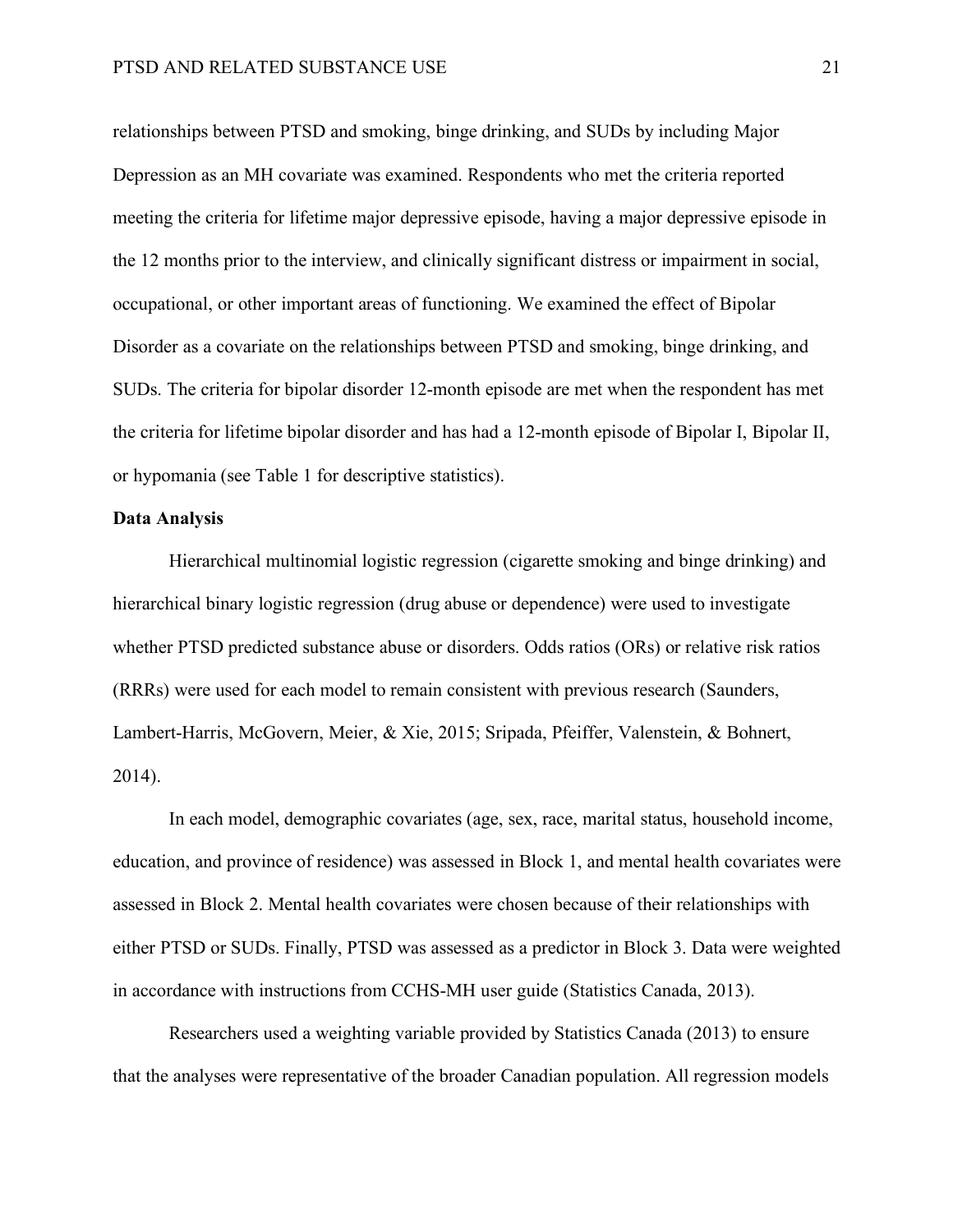used heteroscedastic-consistent corrections in their estimation of standard error. All significant results of interest to the researchers were discussed in the context of their effect sizes, because small differences between groups may become statistically significant at high levels of statistical power. Significant effect sizes that were less than small (i.e., Cohen's *d* < .20) were not discussed substantively as they failed to meet the cut-off point. All data analysis was performed with Stata 15.

#### **Results**

**Type of Smoker (***n* **= 16,557).** Using hierarchical multinomial logistic regression, researchers regressed smoking categories (using "Daily Smoker" as the base category) onto demographic covariates in Block 1,  $\chi^2(40) = 524.29$ ,  $p < .001$ . Smoking categories were regressed onto mental health covariates in Block 2,  $\chi^2(6) = 30.33$ ,  $p < .001$ . Anxiety, depression, and bipolar disorder predicted a greater likelihood of being in the base category than the "Never" and "Occasional Smoker" category.

In Block 3, researchers entered PTSD into the overall model,  $\chi^2(2) = 13.38$ ,  $p = .001$ , and it significantly improved the overall prediction of smoking categories. Overall, PTSD was not helpful in differentiating between "Occasional Smoker" and "Daily Smoker"; however, persons who had PTSD were 2.1 times more likely to be in the "Daily Smoker" group than in the "Never" group (see Table 3).

**Alcohol Binge-Drinking (** $n = 13,615$ **).** Using a hierarchical multinomial logistic regression, the prediction of binge drinking using "More than once a week" as a reference category was explored. Binge drinking categories were regressed onto demographic covariates in Block 1,  $\chi^2(100) = 1150.93$ ,  $p < .001$ , which significantly improved the prediction of binge drinking. Mental health covariates were entered in Block 2,  $\chi^2(100) = 26.98$ ,  $p = .029$ , which also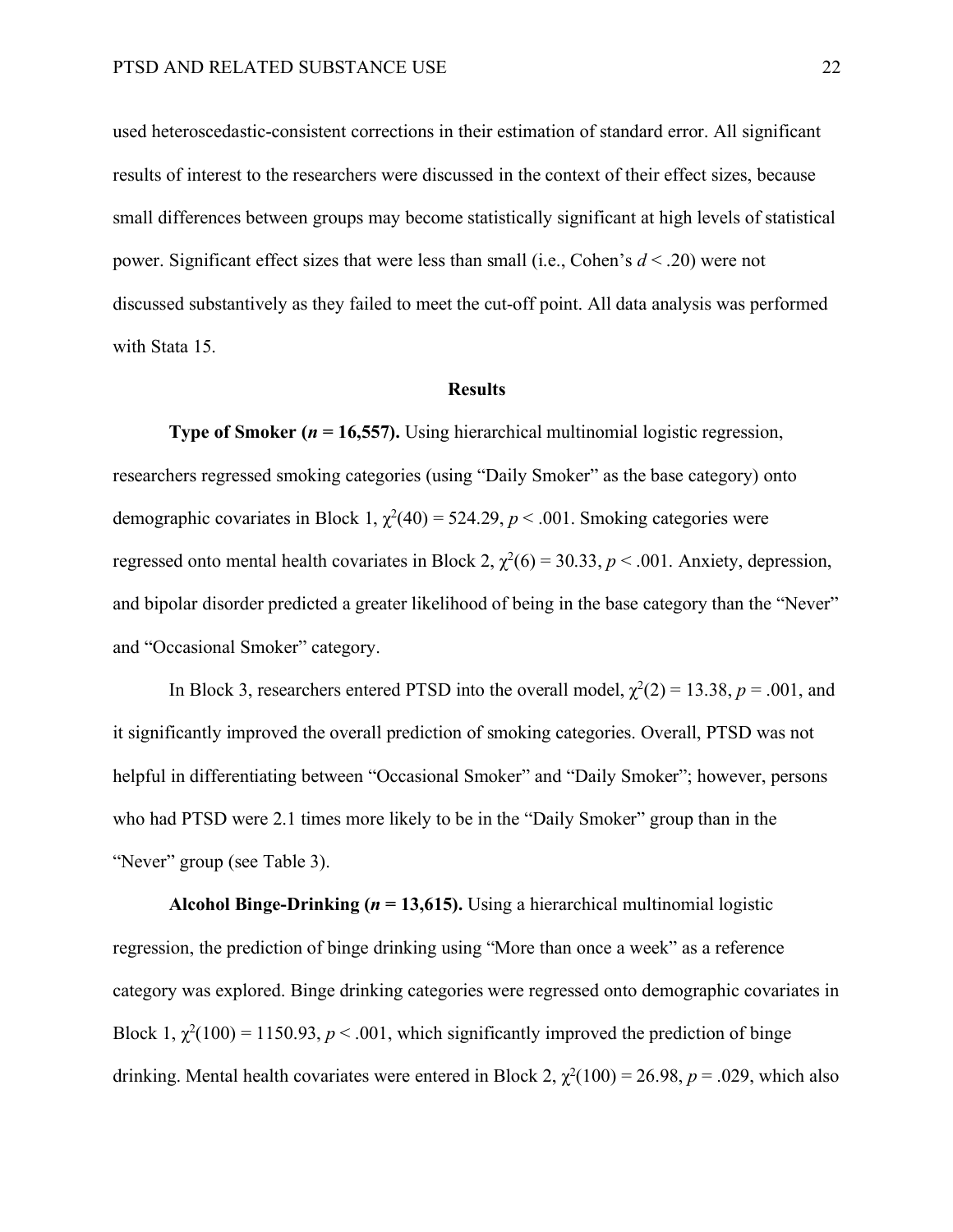significantly improved the overall model. Generally, when persons reported they had bipolar disorder it was associated with a reduced likelihood of being in categories other than the base categories. Anxiety was generally non-significant, and depression was only sporadically associated with an increased likelihood of being in the base category. Framed differently, mental health covariates were inconsistently related to binge-drinking categories, although bipolar disorder tended to have a more consistent relationship.

Post-traumatic stress disorder was entered in Block 3,  $\chi^2(5) = 13.47$ ,  $p = .019$ , which significantly improved the overall model. Participants who were identified as having PTSD were 3.7 times *more likely* to be in the base category ("Binge drink more than once a week") than the "Never binge drink" category, 5 times *more likely* to be in the base category than the "Bingedrink once a month" category, and 3.2 times *more likely* to be in the base category than the "Binge-drink 2-3 times a month" category. These significant findings represented medium-tolarge effects sizes. Please note that while there were non-significant comparisons in "Binge drink once a week" and "Binge drink less than once a month", the directionality of the findings were the same (~2 times *more likely* to be in the base category). Overall, the hypothesis that PTSD would predict membership in the more severe binge-drinking category, was supported (see Table 2).

**Substance Abuse or Dependence (** $n = 16,356$ **).** Using hierarchical binary logistic regression, researchers regressed drug abuse onto demographic covariates in Block 1,  $\chi^2(20)$  = 203.45, *p* < .001, which significantly improved the overall model. Researchers added mental health covariates in Block 2,  $\chi^2(3) = 89.18$ ,  $p < .001$ ; depression, bipolar disorder, and anxiety were all associated with scoring more positively for drug abuse or dependence.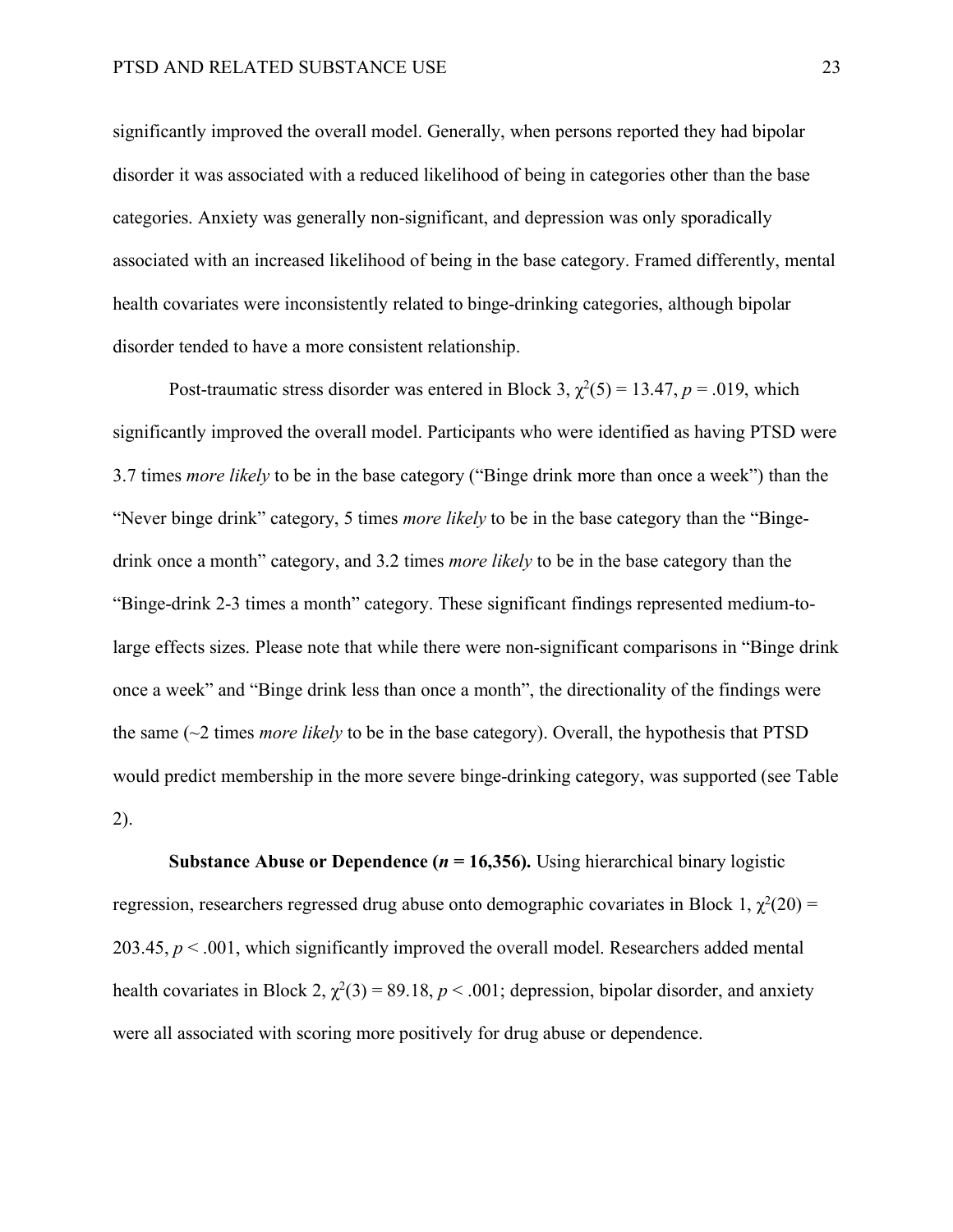Post-traumatic disorder was entered in Block 3,  $\chi^2(1) = 6.87$ ,  $p = .009$ , and was a significant, positive predictor of drug abuse or dependence that was in the medium-to-large effect size range, OR = 2.98, 95% CI [1.31, 6.78],  $z = 2.62$ ,  $p = .009$ . These results were consistent with the hypothesis that PTSD would be associated with substance abuse.

#### **Discussion**

Research indicates that co-occurring PTSD and substance abuse or dependence can have more severe negative consequences than either disorder alone, and the problems that individuals with PTSD experience are compounded with the addition of substance abuse or dependence symptoms (Mills, 2013). Therefore, the purpose of the present research was to estimate the prevalence and probabilities of smoking, alcohol binge drinking, and substance abuse or dependence among adults reporting a PTSD diagnosis within the general Canadian population.

Generally, the results from the current study suggest that having PTSD was associated with higher levels of binge-drinking, smoking, and substance abuse or dependence than not having PTSD. Results indicated that individuals who reported a diagnosis of PTSD were more likely to smoke on a daily basis, binge drink on a weekly basis, and to meet criteria for substance abuse or dependence than people who did not report a diagnosis of PTSD. These results were significant while including comorbid psychiatric variables for generalized anxiety, major depression, and bipolar disorder. Framed differently, these results suggest that while controlling for the shared variance between PTSD and generalized anxiety, major depression, and bipolar disorder, PTSD substantively and meaningfully contributed to the overall model. The significant effects associated with PTSD were in the medium-to-large effect size range, suggesting that there was practical significance to the current study's findings.

Although this analysis did not test the role of self-medication within these models, the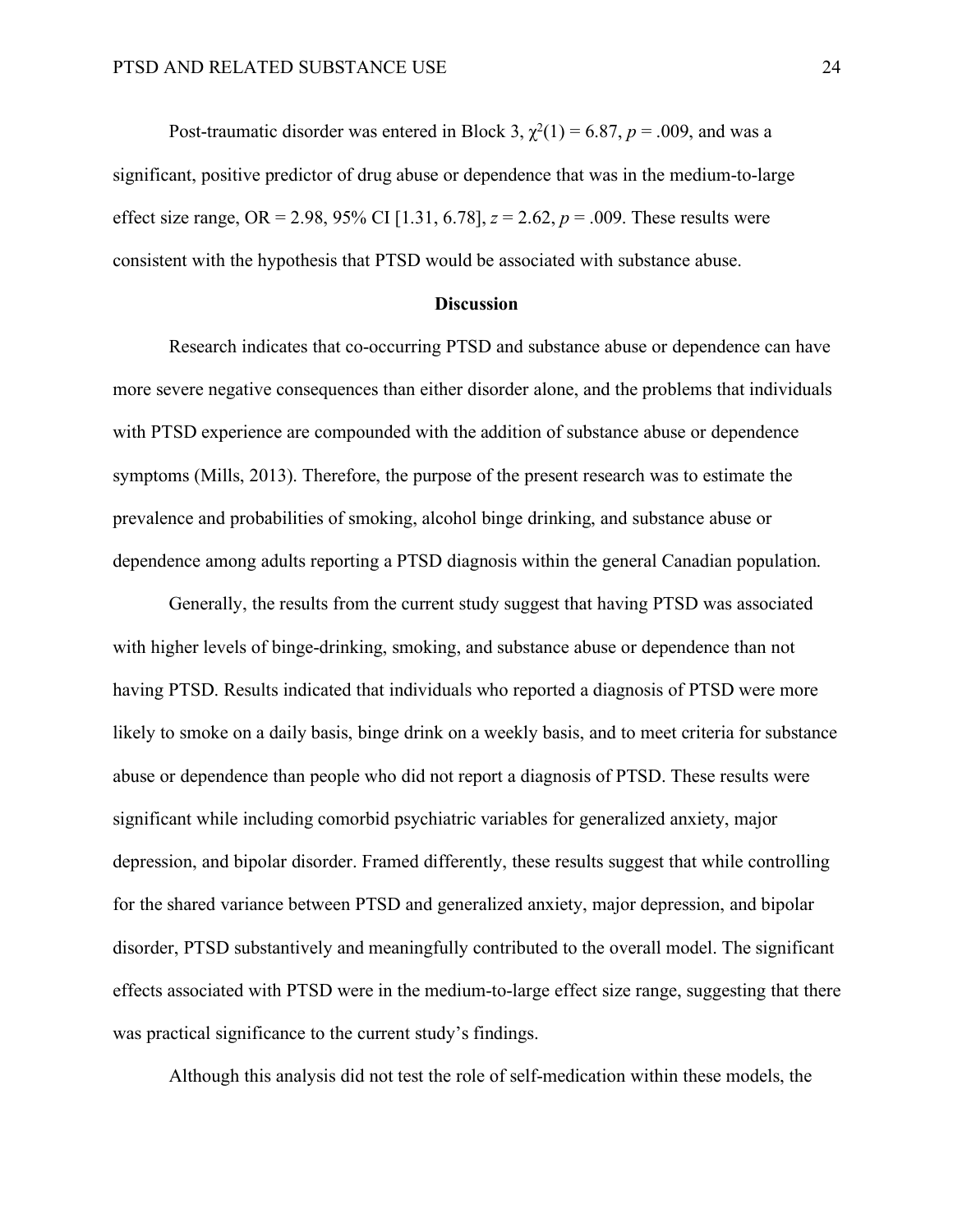results do suggest that individuals with PTSD could be using substances to medicate for the negative symptoms that they experience as a form of coping. In self-medication models of substance abuse, drugs are thought to serve a coping function whereby they facilitate general mood regulation (Khantzian, 1997). There is reason to believe that some people use a diverse array of psychoactive drugs, including tobacco (Kassel, Stroud, & Paronis, 2003), alcohol (Cooper, Russell, Skinner, & Windle, 1992), cannabis (Schafer & Brown, 1991), and opioids (Calhoun et al., 2000) as a means of coping with stressors and regulating mood. Those with PTSD are known to experience high levels of distress brought on by symptoms of the disorder, which makes it is highly plausible that the high levels of substance use observed among this population is a result of self-medication.

Virtually all smokers attribute their smoking, at least in part, to its anxiolytic properties (Spielberger, 1986). Smokers report that they smoke more when they are stressed, angry, anxious, or sad (Shiffman, 1993), and they hold the expectation that smoking will alleviate these negative moods (Copeland, Brandon, & Quinn, 1995). Additionally, much of the research on comorbid PTSD and alcohol dependence suggests that individuals with PTSD are more likely than those without PTSD to endorse using alcohol to cope with negative affect (O'Hare  $\&$ Sherrer, 2011; Waldrop, Back, Verduin, & Brady, 2007). This is likely because of the depressant properties of alcohol and the effect of decreasing stress and anxiety associated with PTSD. In terms of other drugs that are abused among those with a diagnosis of PTSD, cannabis and opioids are among the most commonly reported.

There is evidence that cannabis may be used by those with PTSD for affective vulnerability as a short-term emotion regulation strategy to reduce or manage perceived aversive psychological and mood states (Metrik, Kahler, McGeary, Monti, & Rohsenow, 2011). Cannabis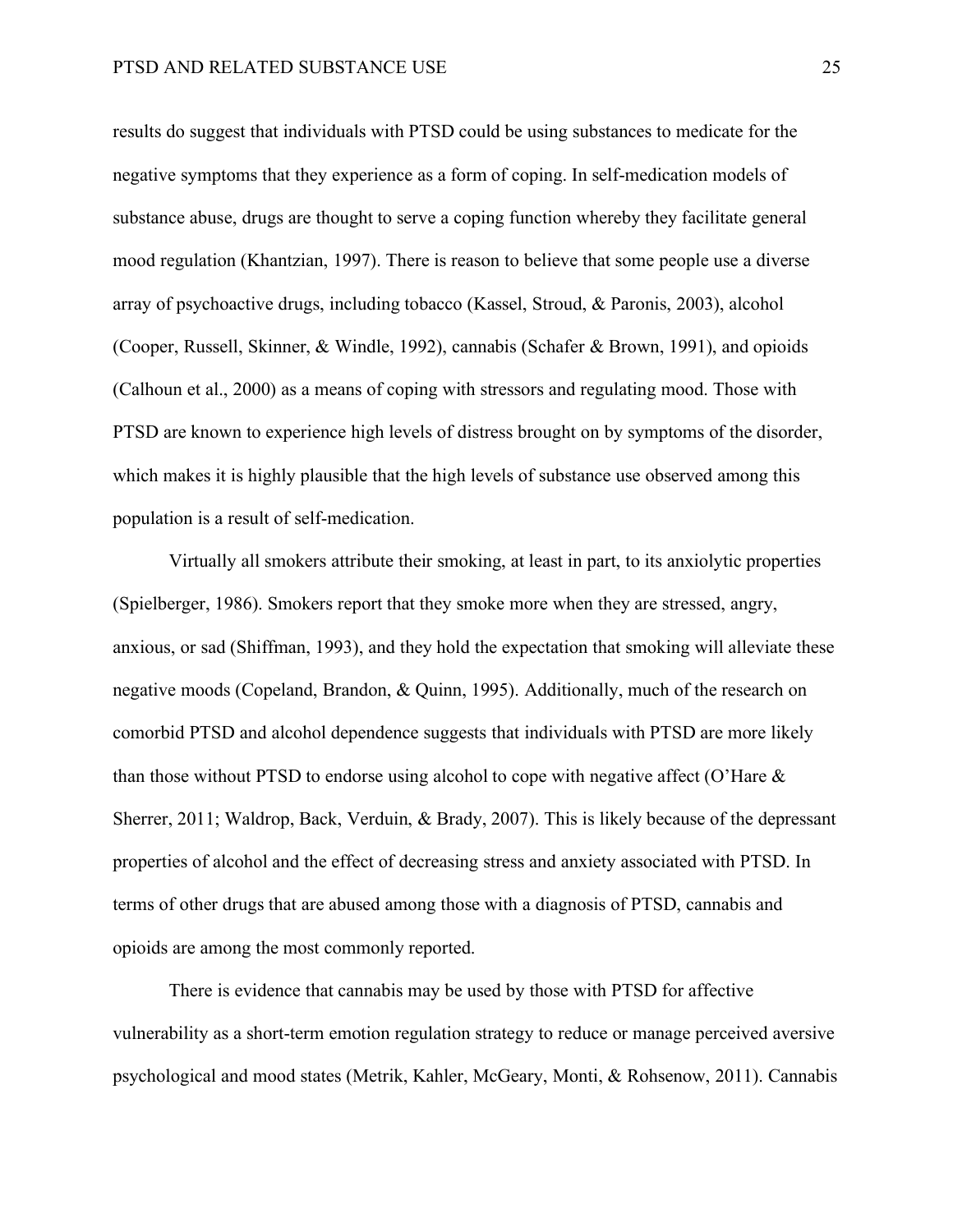is often abused to decrease distress (Potter, Vujanovic, Marshall- Berenz, Bernstein, & Bonn-Miller, 2011), or to cope with symptoms of anxiety among the general population (Bonn-Miller, Vujanovic, & Zvolensky, 2008). Among those with PTSD, coping to relieve PTSD-related negative affect has been established as a powerful motivator for cannabis use (Bonn-Miller, Vujanovic, Boden, & Gross, 2011; Bujarski et al., 2012; Potter et al., 2011). Opioids, such as heroin, are also described by PTSD patients as having benefits for coping with negative affect and distress due to their calming effects and ability to relieve stress and ease physical tension (Calhoun et al., 2000).

Although many individuals with PTSD smoke, binge drink alcohol, and abuse other drugs in an attempt to cope with their negative symptoms, the development of SUDs can worsen their symptoms by leading to greater psychological distress (Najavits, Weiss, & Shaw, 1999), and worse psychosocial adjustment (Riggs, Rukstalis, Volpicelli, Kalmanson, & Foa, 2003). Therefore, comorbid PTSD should be considered when an individual does not have an adequate response to the standard treatment for a diagnosed SUD (Benton, Deering, & Adamson, 2012). Health professionals working with individuals diagnosed with PTSD need to be aware of concomitant substance use issues and should tailor their assessments to screen for substance use among individuals with PTSD.

Current treatments for PTSD primarily include Cognitive Behavioural Therapy and pharmacological interventions. CBT is a time-limited therapy that involves setting specific treatment goals and working towards the remediation of problematic symptoms. CBT treatments have been specifically designed for PTSD symptoms, and have demonstrated particularly strong empirical support and, subsequently, have been designated as evidence-based interventions for PTSD (Bernardy & Friedman, 2015). These treatments include, but are not limited to, exposure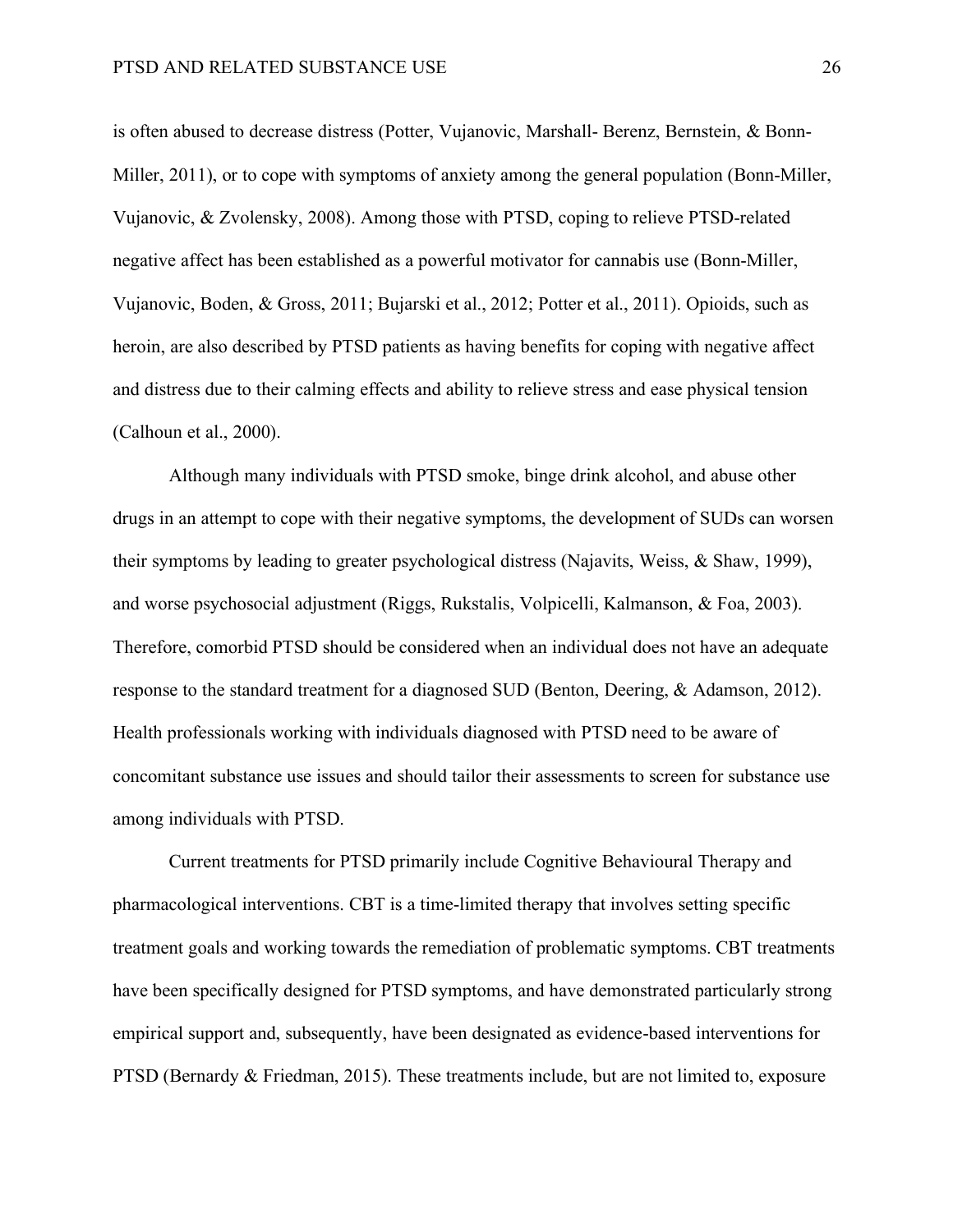therapy (Foa & Rothbaum, 1998), cognitive processing therapy (Resick, Monson, & Chard, 2010), and Imagery Rehearsal Therapy (Moore & Krakow, 2010).

In addition to CBT treatments, research in pharmacotherapy for PTSD has indicated that antidepressant and anxiolytic medications have been effective, specifically the selective serotonin reuptake inhibitors (SSRIs) and serotonin-norepinephrine reuptake inhibitors (SNRIs; Bernardy & Friedman, 2015; Friedman, Davidson, & Stein, 2009). The efficacy of SSRIs and other antidepressant medications is due primarily to the overlap of PTSD symptoms with those of depression and many anxiety disorders, and it has been suggested that SSRI or SNRI treatments are especially effective for PTSD symptoms such as irritability, anger, anxiety, and depression (Shiromani, Keane, & LeDoux, 2012). Treatment for PTSD symptoms will help reduce the level of substance use, but if substance dependence has developed it will need to be treated before the patient can benefit from treatments for PTSD (Berenz & Coffey, 2012). While the nature of PTSD and SUD comorbidity is largely unknown, it is clear that there are negative implications for comorbid PTSD and SUDs and that the individuals with this comorbidity represent a group with unique treatment needs.

## **Limitations**

There are several limitations to the study. First, the PTSD was assessed using self-report, which is in itself a limiting factor. Individuals may not have had the opportunity to be diagnosed by a health professional. Without access to medical files or a diagnostic interview from the respondents, it was not possible to confirm the accuracy of respondents' self-reports. This lack of verification of PTSD diagnosis may have also affected the association between self-reported PTSD and related SUDs. Second, a significant limitation is that full-time military personnel were not included in the CCHS database. Military personnel have higher rates of PTSD than the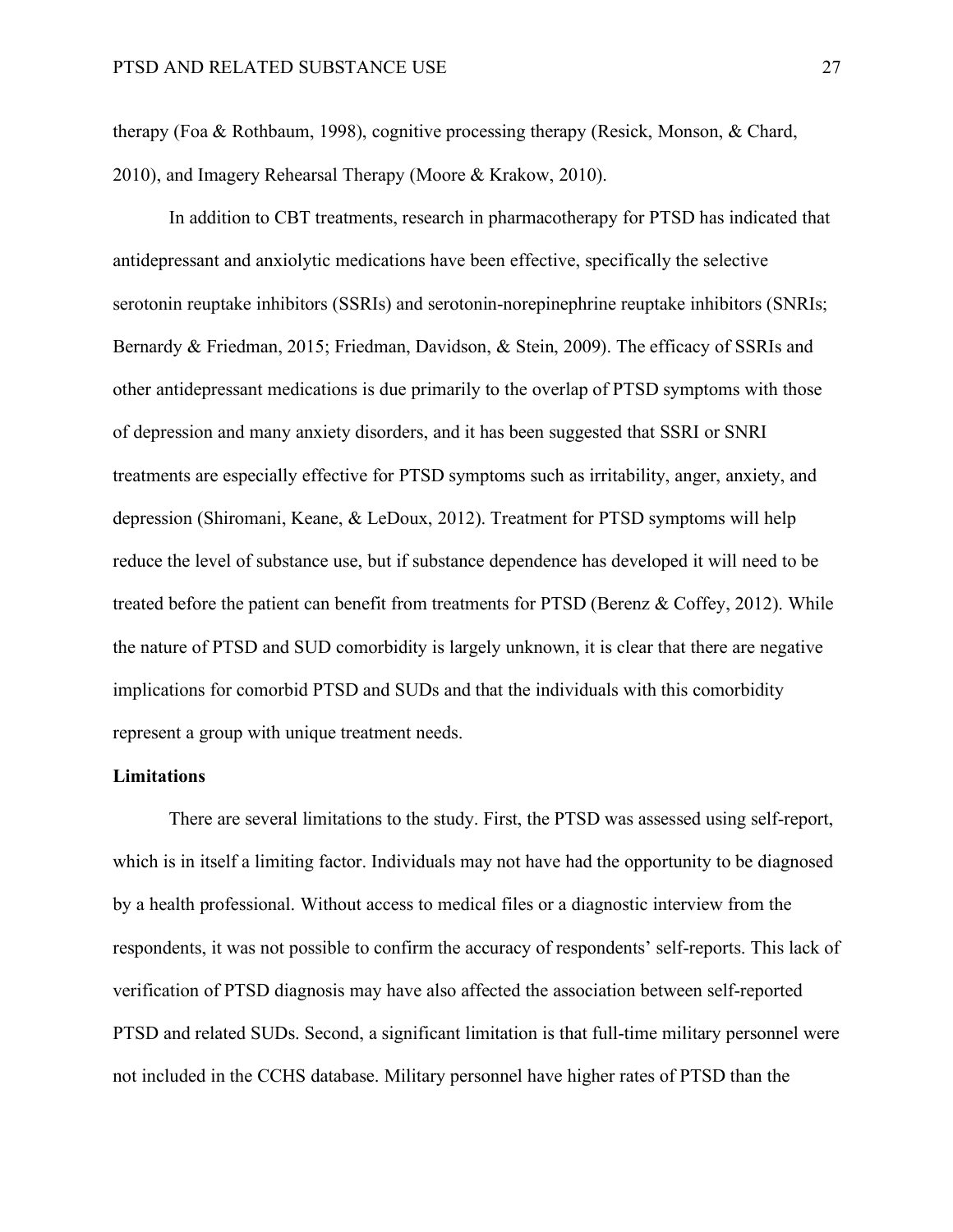general populations due to exposure to traumatic events that take place in combat (Misca, & Forgey, 2017). Additionally, the database does not include prison populations. Research indicates an interlink between traumatic experiences and criminal behaviour revealing that offenders present a higher prevalence of PTSD and associated symptoms when compared with the general population (Wright, Borrill, Teers & Cassidy, 2006). Third, there was no information in the data to indicate symptom severity or the nature of current PTSD symptoms. Fourth, there was no information available in the data to identify whether participants had received any form of treatment for PTSD. Without treatment information, the researchers could not determine whether treatment mitigated the relationship between PTSD and SUD. As the focus of the present study was adults aged 20 to 64, these findings cannot be generalized to teen or senior populations. These age groups should be a focus of future research.

Generalized anxiety disorder, major depressive disorder, and/or bipolar disorder were included as covariates in the analyses to control for the co-occurrence of these disorders. However, the literature suggests that these disorders can precede the development of PTSD, and that having a diagnosis of these disorders is predictive of developing PTSD following exposure to a traumatic event (Yehuda, Halligan, & Bierer, 2001). Additionally, anxiety and depression are symptoms of PTSD, and by controlling for generalized anxiety disorder, major depressive disorder, and/or bipolar disorder as covariates in the analyses, the analyses may have also partially controlled for PTSD and attenuated the degree to which PTSD was shown to predict smoking, alcohol binge drinking, and substance abuse or dependence. This pattern of findings could be considered evidence for the self-medication model, although it is important to note that causal inferences cannot be made.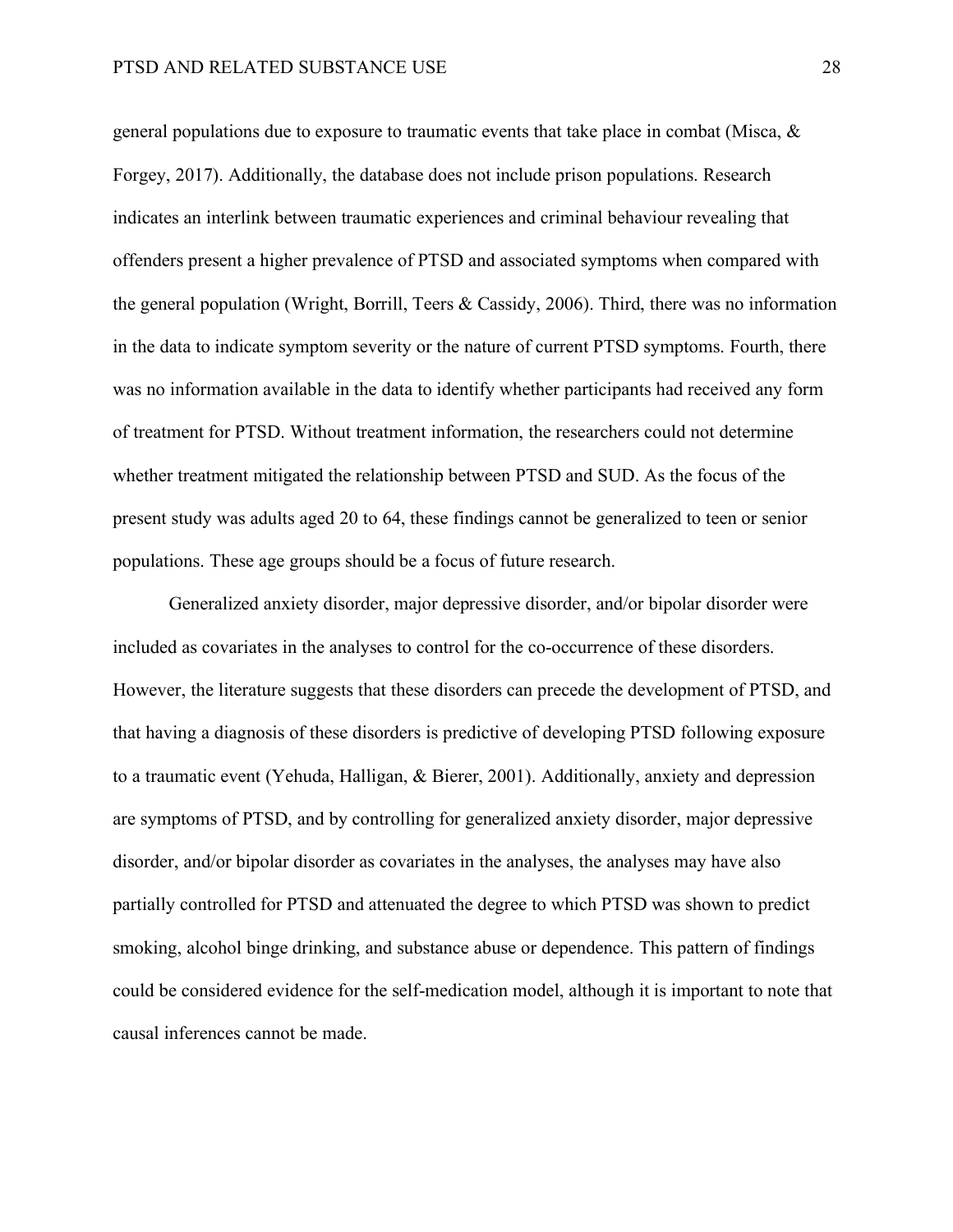Although the aforementioned issues do present some degree of ambiguity within interpreting the results, it is important to note the strength of the study: a nationally representative sample of Canadians. Although researchers excluded groups from analyses, the retained sample still offers a high degree of external validity. Canadians from every province between the age of 20 and 64 were selected in a representative fashion. This level of external validity is unusual and was only possible because the CCHS-MH database was accessible. Future research would benefit from using a more comprehensive measure of PTSD that includes classification of symptoms, rather than relying on a self-reported diagnosis from a medical professional.

#### **Conclusion**

Limitations notwithstanding, this study improves our understanding of the relationship between PTSD and SUDs in a nationally representative sample. The results add to the literature suggesting that an individual with a diagnosis of PTSD is at an increased risk for developing a SUD. Further, the findings from this research highlight the importance of screening individuals with PTSD for comorbid SUDs, given the high rate of comorbidity between the two disorders.

Exposure to trauma cannot be prevented, therefore the prevention of PTSD is virtually impossible. Given that it is not possible to prevent traumatic events from occurring, the next best approach would be to promote resilience and provide behavioural strategies that provide individuals exposed to trauma the tools necessary to cope effectively with severely stressful situations. Therefore, future research should investigate the impact of improving resiliency and teaching behavioural strategies on reducing comorbid PTSD and SUDs symptom development.

The comorbidity of substance use disorders is a significant problem among people with PTSD. This study demonstrates that a self reported diagnosis of PTSD is associated with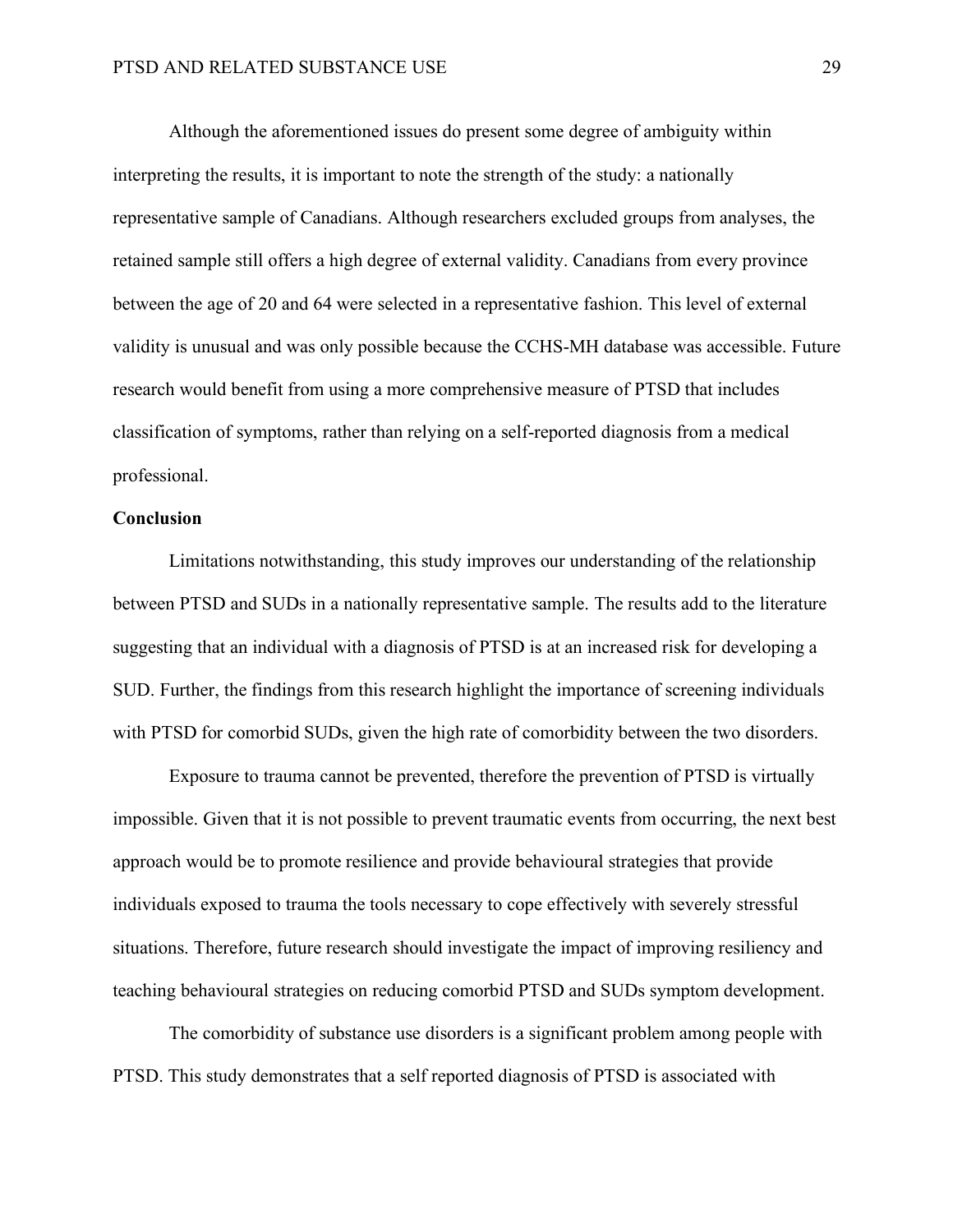increased severity of smoking, alcohol binge drinking, and drug abuse or dependence in a national Canadian sample. Routine screening and treatment of SUDs should be undertaken among those receiving treatment for PTSD, and conversely screening and treatment of PTSD may be justified in substance disorder treatment settings. Although these findings do not show cause and effect, they do support the self-medication hypothesis as they demonstrate a link both between the severity of PTSD symptoms and the severity of substance use.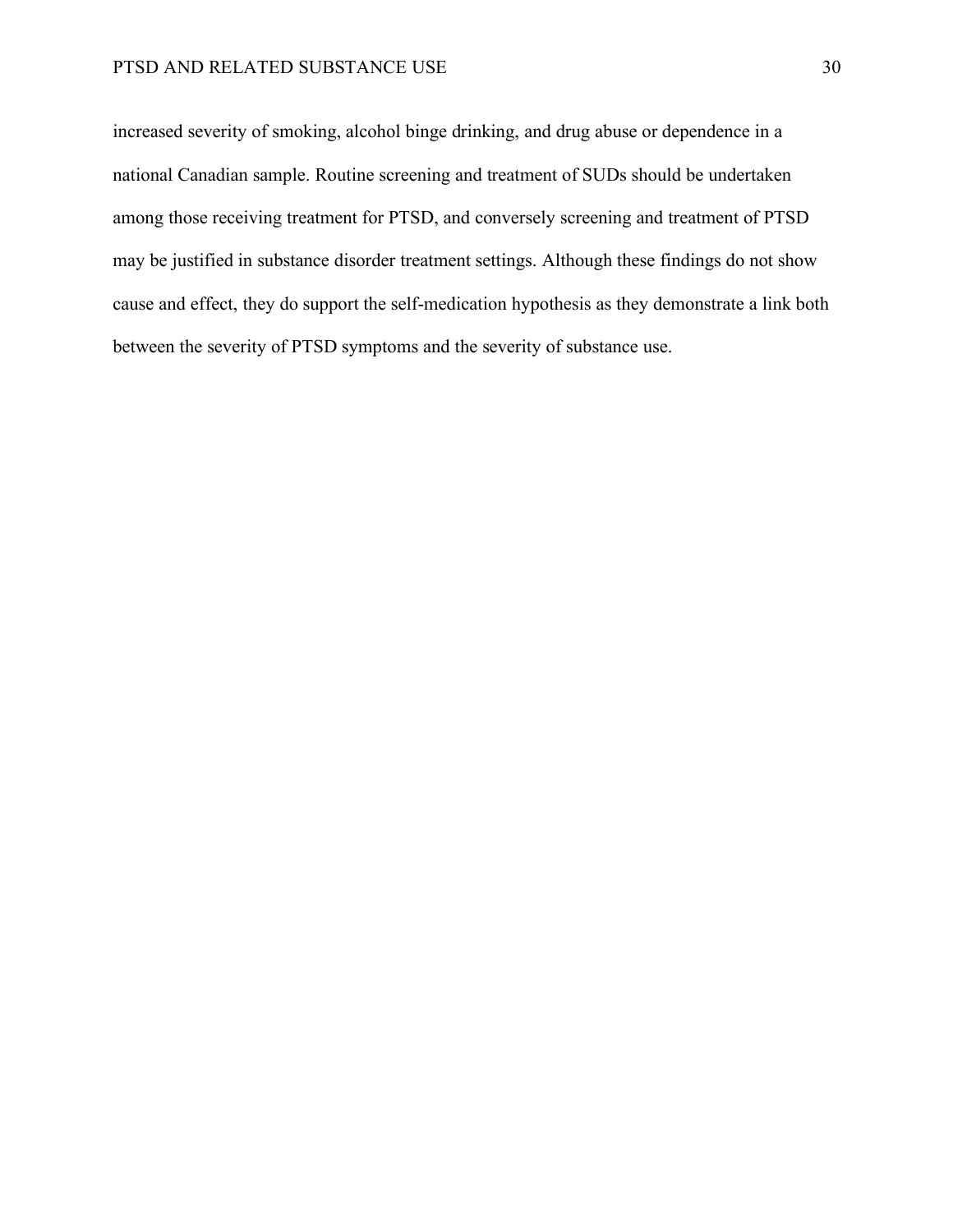## References

Aizpurua-Olaizola, O., Soydaner, U., Öztürk, E., Schibano, D., Simsir, Y., Navarro,P., Etxebarria, N., Usobiaga, A. (2016). Evolution of the Cannabinoid and Terpene Content during the Growth of Cannabis sativa Plants from Different Chemotypes. *Journal of Natural Products, 79*, 324-331. doi:10.1021/acs.jnatprod.5b00949

- Aldington S, Williams S, Nowitz M, Weatherall M, Pritchard A, McNaughton A, et al. (2007). Effects of cannabis on pulmonary structure, function, and symptoms. *Thorax, 62*, 1058- 63.
- American Psychiatric Association. (1994). *Diagnostic and statistical manual of mental disorders* (4th ed.). Washington, DC: Author.
- American Psychiatric Association. (2013). *Diagnostic and statistical manual of mental disorders* (5th ed.). Arlington, VA: American Psychiatric Publishing. https://doi.org/10.1176/appi.books.9780890425596
- Arnerić, S., & Brioni, J. (1999). Neuronal nicotinic receptors: Pharmacology and therapeutic opportunities. New York; Toronto: Wiley-Liss.
- Back, S., Brady, K., Jaanimagi, U., & Jackson J. (2006). Cocaine dependence and PTSD: a pilot study of symptom interplay and treatment preferences. *Addictive Behavior, 31*, 351-354.
- Back, S., Brady, K., Sonne, S., & Verduin, M. (2006). Symptom improvement in co-occurring PTSD and alcohol dependence. *The Journal of Nervous and Mental Disease, 194*, 690- 696.
- Bandura, A. (1991). Social cognitive theory of self-regulation. *Organizational Behaviour and Human Decision Processes, 50*, 248-287. https://doi.org/10.1016/07495978(91)90022L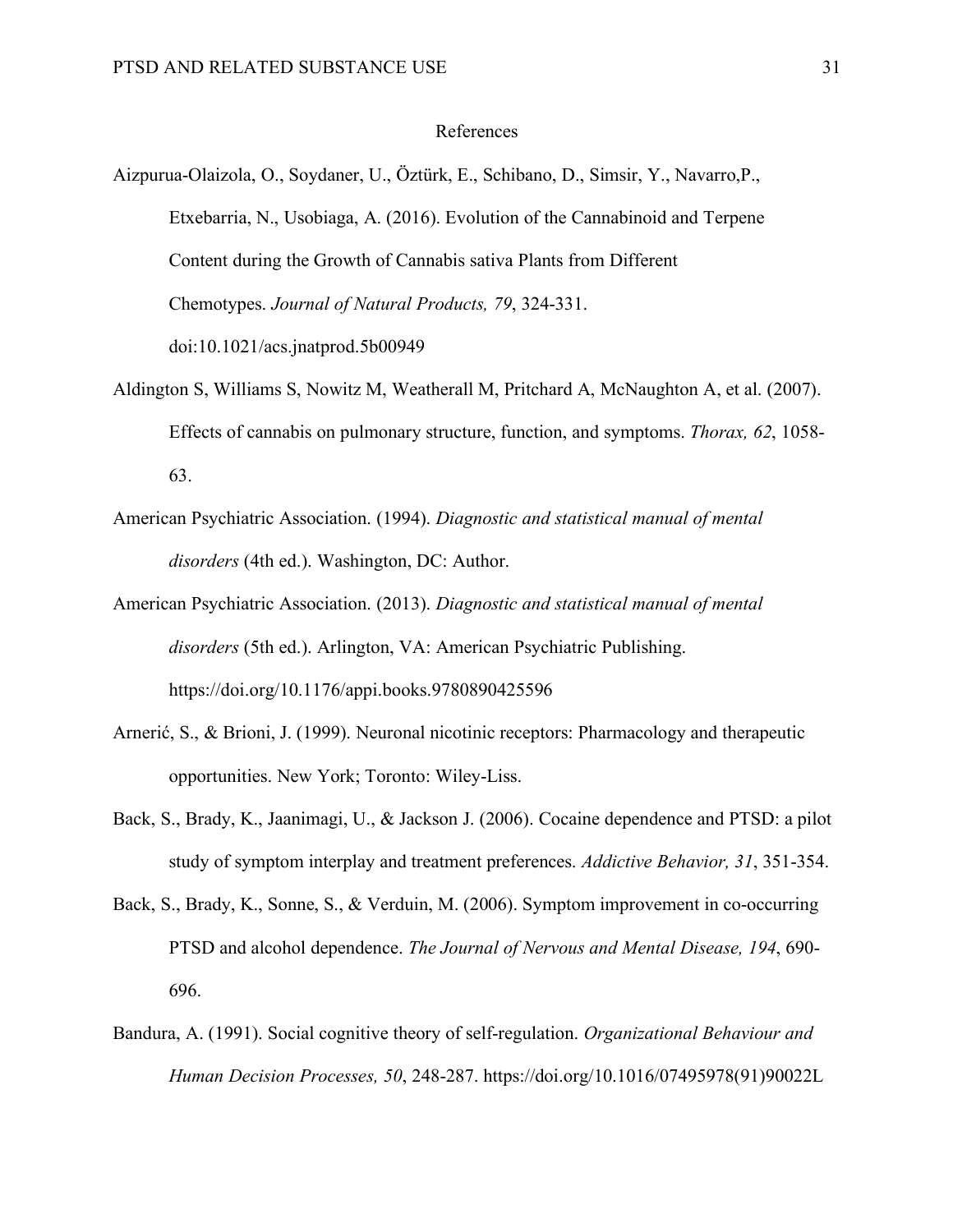- Baschnagel, J., Coffey, S., Schumacher, J., Drobes, D., & Saladin, M. (2008). Relationship between PTSD symptomatology and nicotine dependence severity in crime victims. *Addictive Behaviors, 33*, 1441-1447.
- Beckham, J. C., Kirby, A. C., Feldman, M. E., Hertzberg, M. A., Moore, S. D., Crawford, A. L., et al. (1997). Prevalence and correlates of heavy smoking in Vietnam veterans with chronic posttraumatic stress disorder. *Addictive Behaviors, 22*, 637−647.
- Benton, D., Deering, D., & Adamson, S. (2012). Treating co-occurring posttraumatic stress disorder and substance use disorders in an outpatient setting in New Zealand. *New Zealand Journal of Psychology, 41*, 30-37.
- Berenz, E. C., & Coffey, S. F. (2012). Treatment of Co-occurring Posttraumatic Stress Disorder and Substance Use Disorders. *Current Psychiatry Reports*, *14*, 469–477. http://doi.org/10.1007/s11920-012-0300-0

Berne, E. (2006). Nicotine (History of drugs). Detroit: Greenhaven Press/Thomson Gale.

- Bernardy, N., & Friedman, C. (2015). Psychopharmacological Strategies in the Management of Posttraumatic Stress Disorder (PTSD): What Have We Learned? *Current Psychiatry Reports, 17*, 1-10.
- Bonn-Miller, M., Babson, K., & Vandrey, R. (2014). Using cannabis to help you sleep: Heightened frequency of medical cannabis use among those with PTSD. *Drug and Alcohol Dependence, 136*, 162-165
- Borgelt, L., Franson, K., Nussbaum, A., & Wang, G. (2013). The Pharmacologic and Clinical Effects of Medical Cannabis. *Pharmacotherapy, 33*, 195-209.
- Brady, K. (1997). Posttraumatic stress disorder and comorbidity: Recognizing the many faces of PTSD. *Journal of Clinical Psychiatry, 58*, 12-15.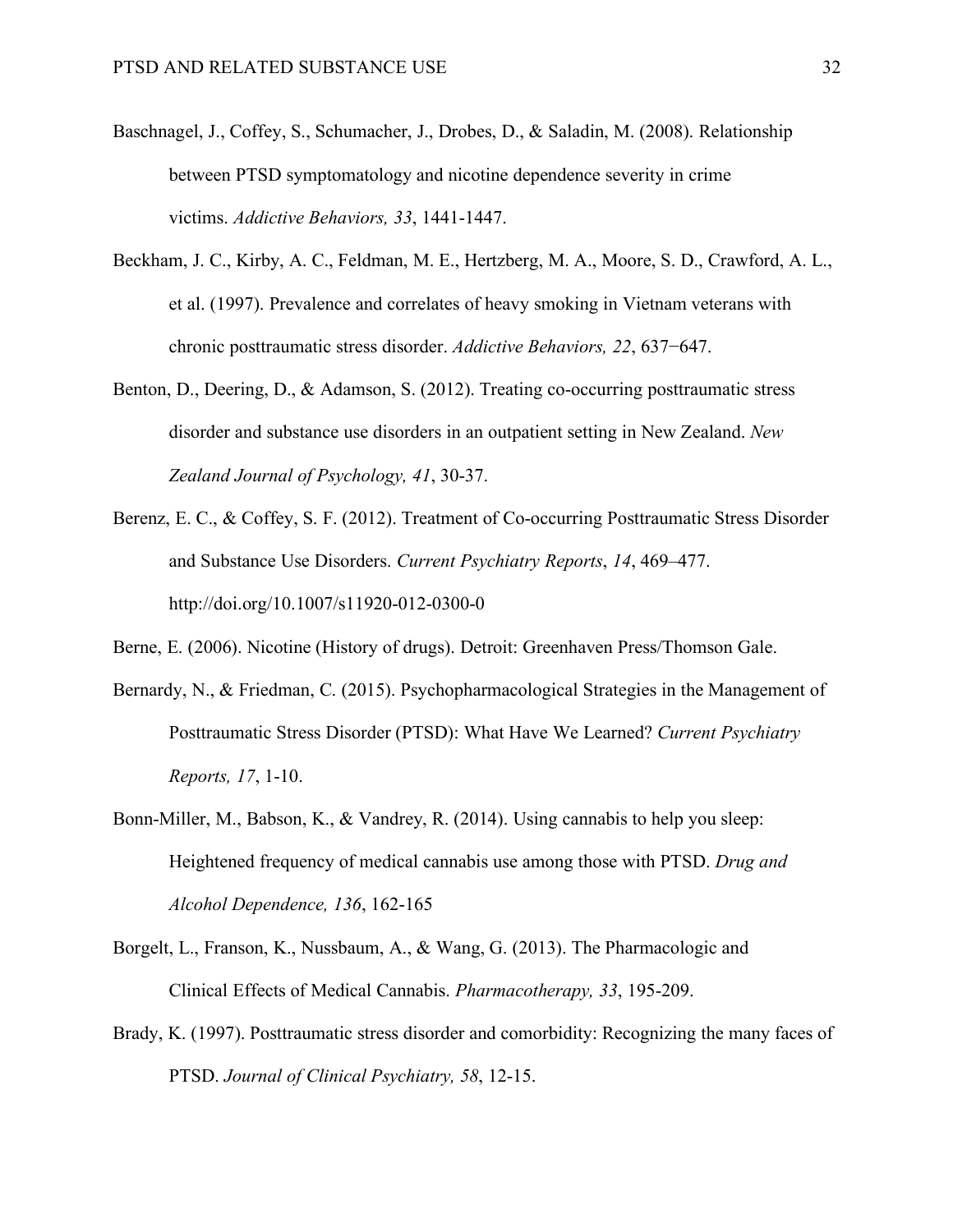- Bremner, J., Southwick, S., Darnell, A., & Charney, D. (1996). Chronic PTSD in Vietnam combat veterans: Course of illness and substance abuse. *The American Journal of Psychiatry, 153*, 369-75.
- Brown, P., Stout, R., & Mueller, T. (1996). Posttraumatic stress disorder and substance abuse relapse among women: a pilot study. *Psychology of Addictive Behaviours, 10,* 124-128.
- Brown, P., Stout, R., & Gannon-Rowley J. (1998). Substance use disorder-PTSD comorbidity. Patients' perceptions of symptom interplay and treatment issues. *Journal of Substance Abuse Treatment, 15,* 445-448.
- Buckley, T., Mozley, S., Bedard, M., Dewulf, A., & Greif, J. (2004). Preventive health behaviors, health-risk behaviors, physical morbidity, and health-related role functioning impairment in veterans with post-traumatic stress disorder. *Military Medicine, 169*, 536- 40.
- Burnett-Zeigler, I., Ilgen, M., Valenstein, M., Zivin, K., Gorman, L., Blow, A., Duffy, S., Chermack, S. (2011). Prevalence and correlates of alcohol misuse among returning Afghanistan and Iraq veterans. *Addictive Behavior, 36,* 801–806.
- Calhoun, P. S., Sampson, W. S., Bosworth, H. B., Feldman, M. E., Kirby, A. C., Hertzberg, M. A., & ... Beckham, J. C. (2000). Drug use and validity of substance use self-reports in veterans seeking help for posttraumatic stress disorder. *Journal Of Consulting And Clinical Psychology, 68,* 923-927. doi:10.1037/0022-006X.68.5.923

Canadian Agency for Drugs Technologies in Health (2012). *Opioid trial periods for management of chronic non-cancer pain a review of clinical effectiveness, guidelines and recommendations* (Rapid response report). Ottawa, Ont. Canadian Agency for Drugs and Technologies in Health.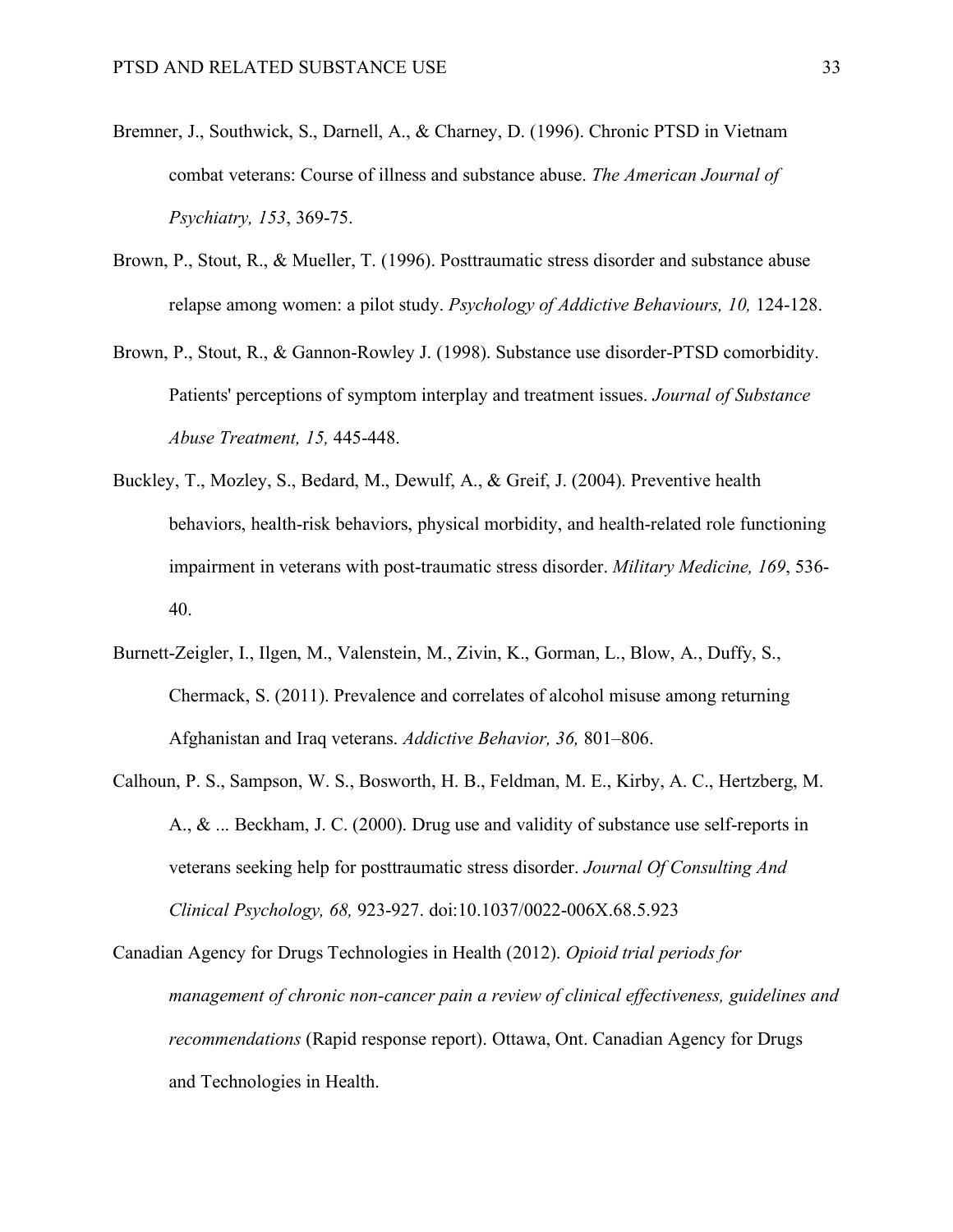- Canadian Centre on Substance Abuse, issuing body. (2016a). *Cocaine.* (Canadian drug summary).
- Canadian Centre on Substance Abuse, issuing body. (2016b). *Prescription stimulants.* (Canadian drug summary).
- Cerimele, J., Bauer, A., Fortney, J., & Bauer, M. (2017). Patients With Co-Occurring Bipolar Disorder and Posttraumatic Stress Disorder: A Rapid Review of the Literature. *The Journal of Clinical Psychiatry, 78*, 506-514.
- Chilcoat, H. D. & Breslau, N. (1998). Posttraumatic stress disorder and drug disorders: testing causal pathways. *Arch Gen Psychiatry, 55*, 913-917.
- Covey, L. S., Manubay, J., Jiang, H., Nortick, M., & Palumbo, D. (2008). Smoking cessation and inattention or hyperactivity/impulsivity: A post hoc analysis. *Nicotine & Tobacco Research*, *10*, 1717-1725. https://doi.org/10.1080/14622200802443536
- Cumo, C. (2013). Encyclopedia of cultivated plants from acacia to zinnia. Santa Barbara, Calif.: ABC-CLIO.
- Diamond, D., Campbell, A., Park, C., Halonen, J., & Zoladz, P. (2007). The Temporal Dynamics Model of Emotional Memory Processing: A Synthesis on the Neurobiological Basis of Stress-Induced Amnesia, Flashbulb and Traumatic Memories, and the Yerkes-Dodson Law. *Neural Plasticity, 33.*
- Diamond, D. M., Campbell, A. M., Park, C. R., Halonen, J., & Dekel, R. & Monson, C. (2010). Military-related post-traumatic stress disorder and family relations: Current knowledge and future directions. *Aggression and Violent Behavior, 15*, 303-309.

Dunmore, E., Clark, D. M. & Ehlers, A. (1998). The role of cognitive factors in posttraumatic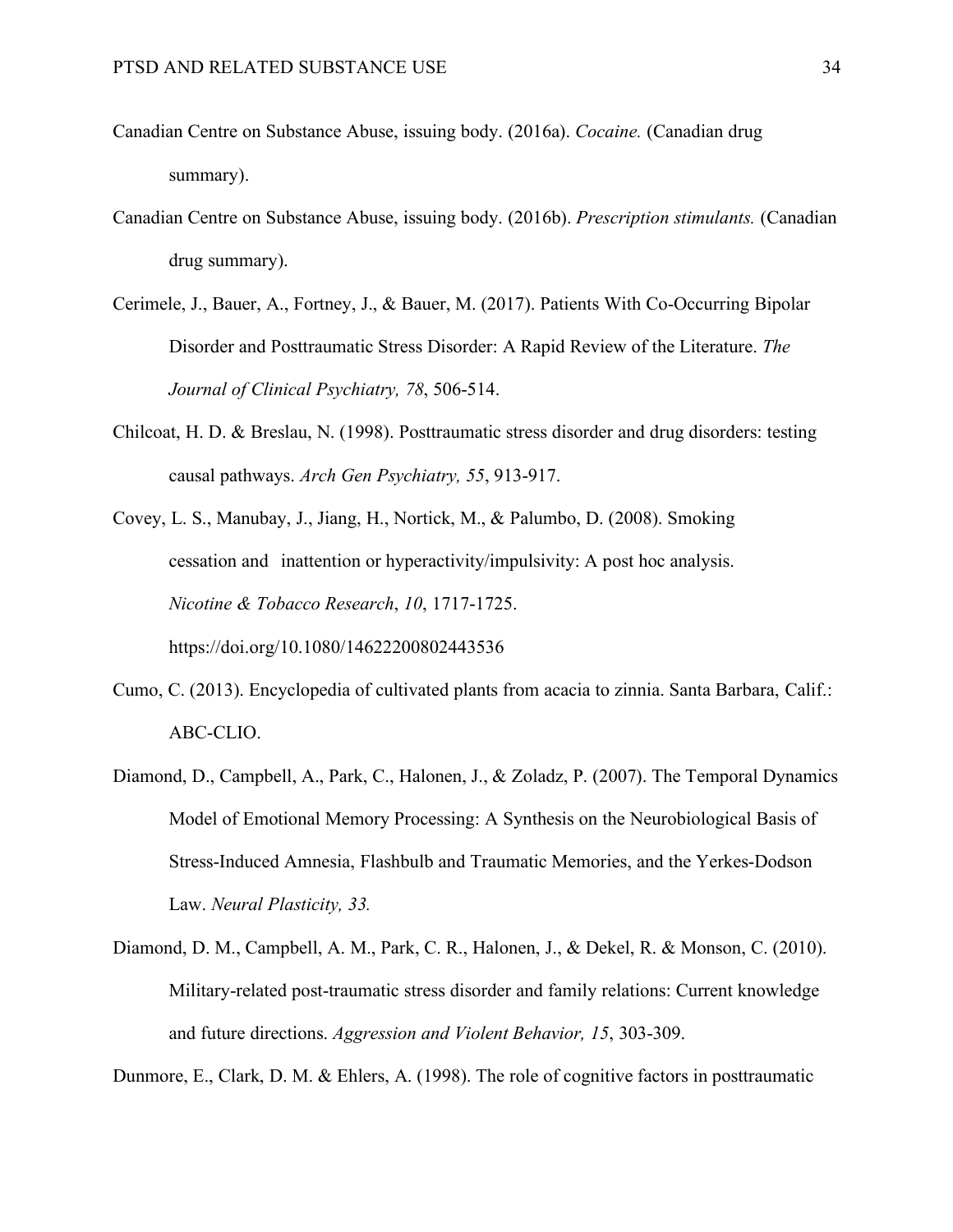stress disorder following physical or sexual assault: Findings from retrospective and prospective investigations. Paper presented at Annual Conference of British Association of Behavioural and Cognitive Therapies. Durham, UK, July 9-11.

- Ehlers, A., & Clark, D.M. (2000). A cognitive model of posttraumatic stress disorder. *Behaviour Research and Therapy, 38*, 319-345.
- Ehlers, A., Mayou, R., & Bryant, B. (1998). Psychological predictors of chronic posttraumatic stress disorder after motor vehicle accidents. *Journal of Abnormal Psychology, 107*, 508- 19.
- Feldner, M., Babson, K., & Zvolensky, M. (2007). Smoking, traumatic event exposure, and posttraumatic stress: A critical review of the empirical literature. *Clinical Psychology Review, 27*, 14-45.
- Feldner, M. T., Babson, K. A., Zvolensky, M. J., Vujanovic, A. A., Lewis, S. F., Gibson, L. E., et al. (2007). Posttraumatic stress symptoms and smoking to reduce negative affect: An investigation of trauma-exposed daily smokers. *Addictive Behaviors, 32*, 214−227.
- Ferri, C., & Gossop, M. (1999). Route of cocaine administration: Patterns of use and problems among a Brazilian sample. *Addictive Behaviors, 24*, 815-821. https://doi.org/10.1016/S0306-4603(99)00036-2
- Fischer, B., Dawe, M., Mcguire, F., Shuper, P., Jones, W., Rudzinski, K., & Rehm, J. (2012). Characteristics and predictors of health problems from use among high frequency cannabis users in a Canadian university student population. *Drugs: Education, Prevention, and Policy*, *19*, 49-58. https://doi.org/10.3109/09687637.2011.614970
- Fleisher, C. & McGough, J. (2014). Sofinicline: a novel nicotinic acetylcholine receptor agonist in the treatment of attention-deficit/hyperactivity disorder. *Expert Opinion on*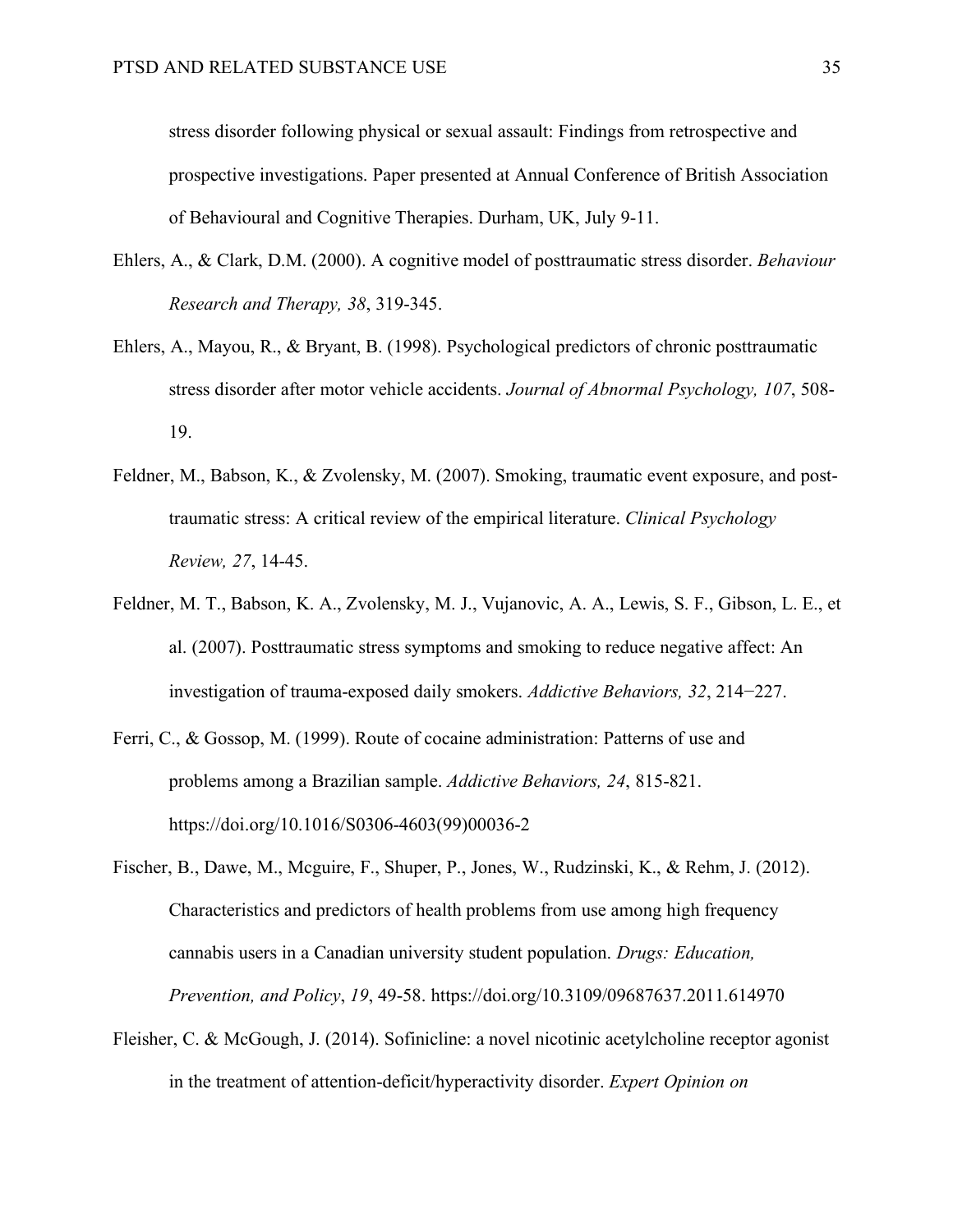*Investigational Drugs, 23,* 1157-1163. doi:10.1517/13543784.2014.934806

- Foa, E., Keane, T.M., & Friedman, M.J. (2000). The effective treatments for PTSD. New York: The Guilford Press.
- Foa, E., & Kozak, M. (1986). Emotional processing of fear: Expo- sure to corrective information. *Psychological Bulletin*, *99*, 20-35.
- Foa, E., & Meadows, E. (1997). Psychosocial treatments for post- traumatic stress disorder: A critical review. *Annual Review of Psychology, 48*, 449-480.
- Foa, E. B., & Rothbaum, B. O. (1998). *Treating the trauma of rape: Cognitive- behavioral therapy for PTSD.* New York, NY: Guilford Press.
- Foa, E. B., Stein, D. J., & McFarlane, A. C. (2006). Symptomatology and psychopathology of mental health problems after disaster. *Journal of Clinical Psychiatry, 67*, 15-25.
- Foa, E., & Tolin, D. (2000). Comparison of the PTSD Symptom Scale Interview Version and the Clinician-Administered PTSD Scale. *Journal of Traumatic Stress, 13*, 181-191.
- Frans, O., Rimmo, P., Aberg, L., & Fredrikson, M. (2005) Trauma exposure and post-traumatic stress disorder in the general population. *Acta Psychiatr Scand, 111*, 291–299.
- Friedman, M. J., Davidson, J. R. T., & Stein, D. J. (2009). Psychopharmacotherapy for adults. In E. B. Foa, T. M. Keane, M. J. Friedman, & J. A. Cohen (Eds.), *Effective treatments for PTSD: Practice guidelines from the International Society for Traumatic Stress Studies*  (2nd ed., pp. 245–268). New York, NY: Guilford Press.
- Galatzer-Levy, I., Nickerson, A., Litz, B., & Marmar, C. (2013). Patterns of Lifetime PTSD Comorbidity: A Latent Class Analysis. *Depression and Anxiety, 30*, 489-496.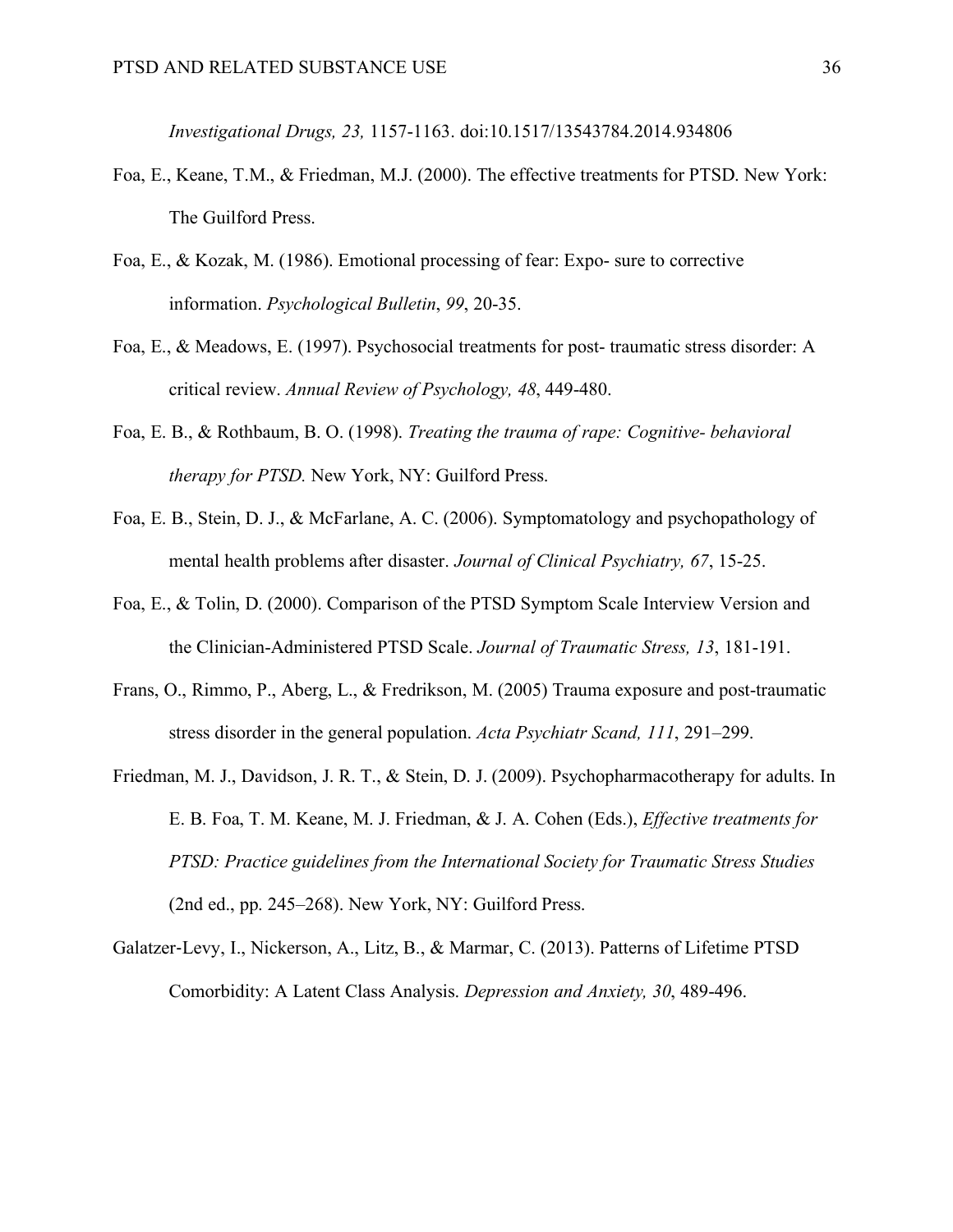- Gellis, L., & Gehrman, P. (2011). Cognitive behavioral treatment for insomnia in veterans with long-standing posttraumatic stress disorder: A pilot study. *Journal of Aggression, Maltreatment and Trauma, 20*, 904-916.
- Grucza, R., Agrawal, A., Krauss, M., Cavazos-Rehg, P., & Bierut, L. (2016). Recent Trends in the Prevalence of Marijuana Use and Associated Disorders in the United States. *JAMA Psychiatry, 73*, 300-301.
- Hapke, U., Schumann, A., Rumpf, H. J., John, U., Konerding, U., & Meyer, C. (2005). Association of smoking and nicotine dependence with trauma and posttraumatic stress disorder in a general population sample. *Journal of Nervous & Mental Disease, 193*, 843−846.
- Hefner, K., & Curtin, J. (2012). Alcohol stress response dampening: Selective reduction of anxiety in the face of uncertain threat. *Journal of Psychopharmacology, 26*, 232-244. https://doi.org/10.1177/0269881111416691
- Hernandez, J., Cordova, M., Ruzek, J., Reiser, R., Gwizdowski, I., Suppes, T., & Ostacher, M. (2013). Presentation and prevalence of PTSD in a bipolar disorder population: A STEP-BD examination. *Journal of Affective Disorders, 150*, 450-455.
- Jakupcak, M., Tull, M., McDermott, M., Kaysen, D., Hunt, S., & Simpson, T., (2010). PTSD symptom clusters in relationship to alcohol misuse among Iraq and Afghanistan war veterans seeking post-deployment VA health care. *Addictive Behavior, 35*, 840–843.
- Kassel, J., Stroud, L., & Paronis, C. (2003). Smoking, stress, and negative affect: Correlation, causation, and context across stages of smoking. *Psychological Bulletin, 129*, 270-304.
- Katzung, B., & Trevor, A. (2015). *Basic & clinical pharmacology* (13th ed., McGraw-Hill's AccessPharmacy). New York, N.Y.: McGraw-Hill Education LLC.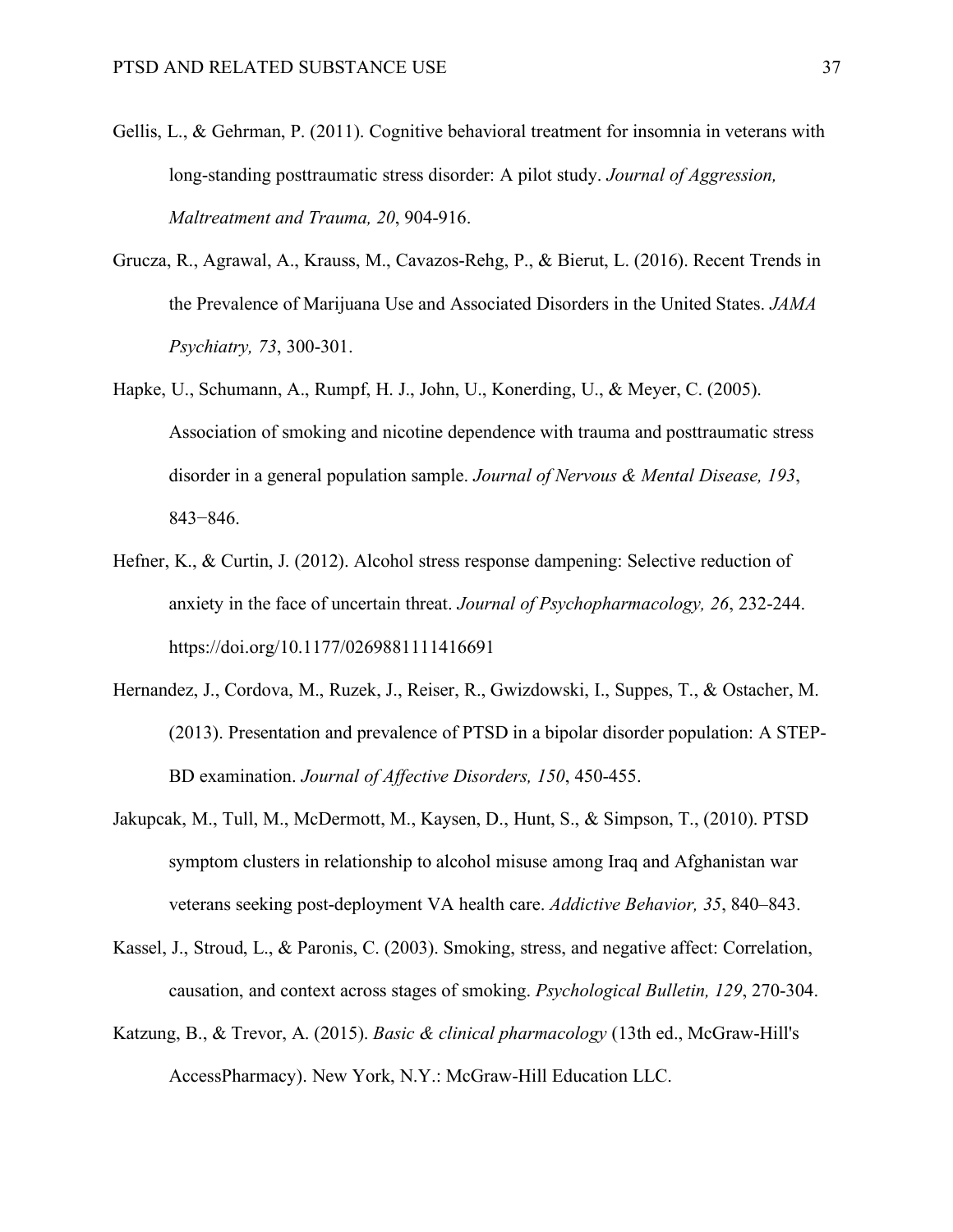- Kaysen, D., Schumm, J., Pedersen, E., Seim, R., Bedard-Gilligan, M. & Chard, K. (2014). Cognitive Processing Therapy for veterans with comorbid PTSD and alcohol use disorders. *Addictive Behaviors, 39*, 420-427.
- Kessler, R. (2000). Posttraumatic stress disorder: The burden to the individual and to society. *The Journal of Clinical Psychiatry, 61*, 4-12.
- Kessler, R., Sonnega, A., Bromet E., Hughes, M., Nelson, C. (1995). Posttraumatic stress disorder in the National Comorbidity Survey. *Arch Gen Psychiatry, 52*, 1048-1060.
- Kevorkian, S., Bonn-Miller, M., Belendiuk, K., Carney, D., Roberson-Nay, R., & Berenz, E. (2015). Associations among trauma, posttraumatic stress disorder, cannabis use, and cannabis use disorder in a nationally representative epidemiologic sample. *Psychology of Addictive Behaviors: Journal of the Society of Psychologists in Addictive Behaviors, 29*, 633-638.
- Khantzian, E. J. (1985). The self-medication hypothesis of addictive disorders: focus on heroin and cocaine dependence. *American Journal of Psychiatry, 142*, 1259-1264 https://doi.org/10.1176/ajp.142.11.1259
- Khantzian, E. J. (1997). The self-medication hypothesis of substance use disorders: A reconsideration and recent applications. *Harvard Review of Psychiatry, 4,* 231-244. https://doi.org/10.3109/10673229709030550

Khantzian, E. J. (1999). Treating addiction as a human process. Jason Aronson; Northvale, NJ.

Kish, S. (2009). *Stimulants.* Encyclopedia of Neuroscience. 3843-3847. https://doi.org/10.1007/978-3-540-29678-2\_5671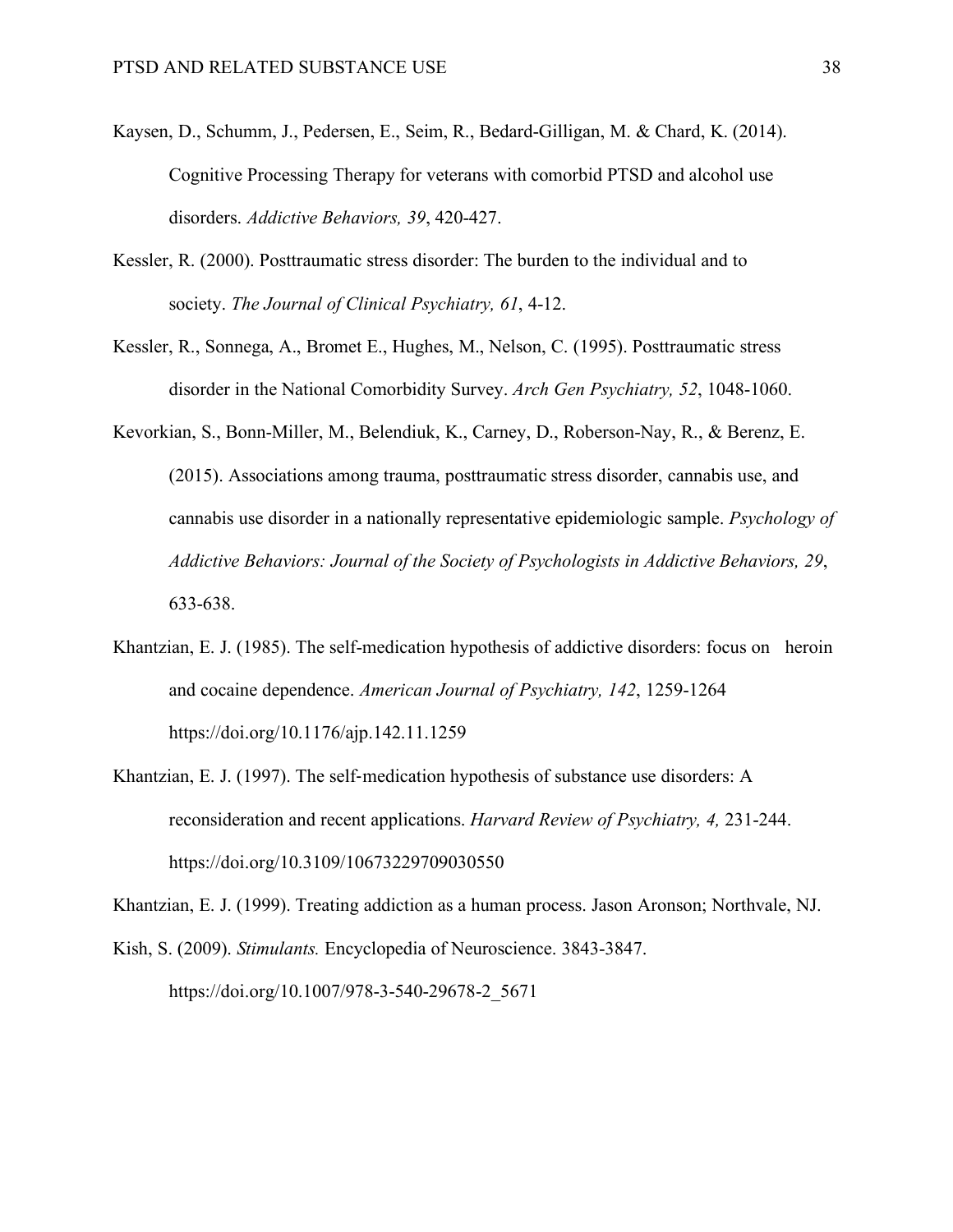- Kline, A., Weiner, M., Ciccone, D., Interian, A., Hill, L., & Losonczy, M. (2014). Increased risk of alcohol dependency in a cohort of National Guard troops with PTSD: A longitudinal study. *Journal of Psychiatric Research, 50*, 18-25.
- Lagoni, L., Crawford, E., & Huss, M. (2011). An examination of the self-medication hypothesis via treatment completion. *Addiction Research & Theory, 19,* 416-426.
- Lasser, K., Boyd, J. W., Woolhandler, S., Himmelstein, D. U., McCormick, D., & Bor, D. H. (2000). Smoking and mental illness: A population-based prevalence study. *JAMA, 284*, 2606−2610.
- Lissek, S., & Van Meurs, B. (2015). Learning models of PTSD: Theoretical accounts and psychobiological evidence. *International Journal of Psychophysiology, 98*, 594-605.
- Lommen, M., Engelhard, I., Sijbrandij, M., Van Den Hout, M., & Hermans, D. (2013). Pretrauma individual differences in extinction learning predict posttraumatic stress. *Behaviour Research and Therapy, 51*, 63-67.
- McCarthy, E., & Petrakis, I. (2010). Epidemiology and Management of Alcohol Dependence in Individuals with Post-Traumatic Stress Disorder. *CNS Drugs, 24*, 997-1007.
- McFall, M., Mackay, P., & Donovan, D. (1992). Combat-related posttraumatic stress disorder and severity of substance abuse in Vietnam veterans. *Journal of Studies on Alcohol, 53*, 357−363.
- Miller, M., Vogt, D., Mozley, S., Kaloupek, D., & Keane, T. (2006). PTSD and substancerelated problems: The mediating roles of disconstraint and negative emotionality. *Journal of Abnormal Psychology, 115*, 369-379.
- Mills, K. (2013). Treatment of comorbid substance dependence and posttraumatic stress disorder. *Journal of the American Medical Association, 310*, 482-483.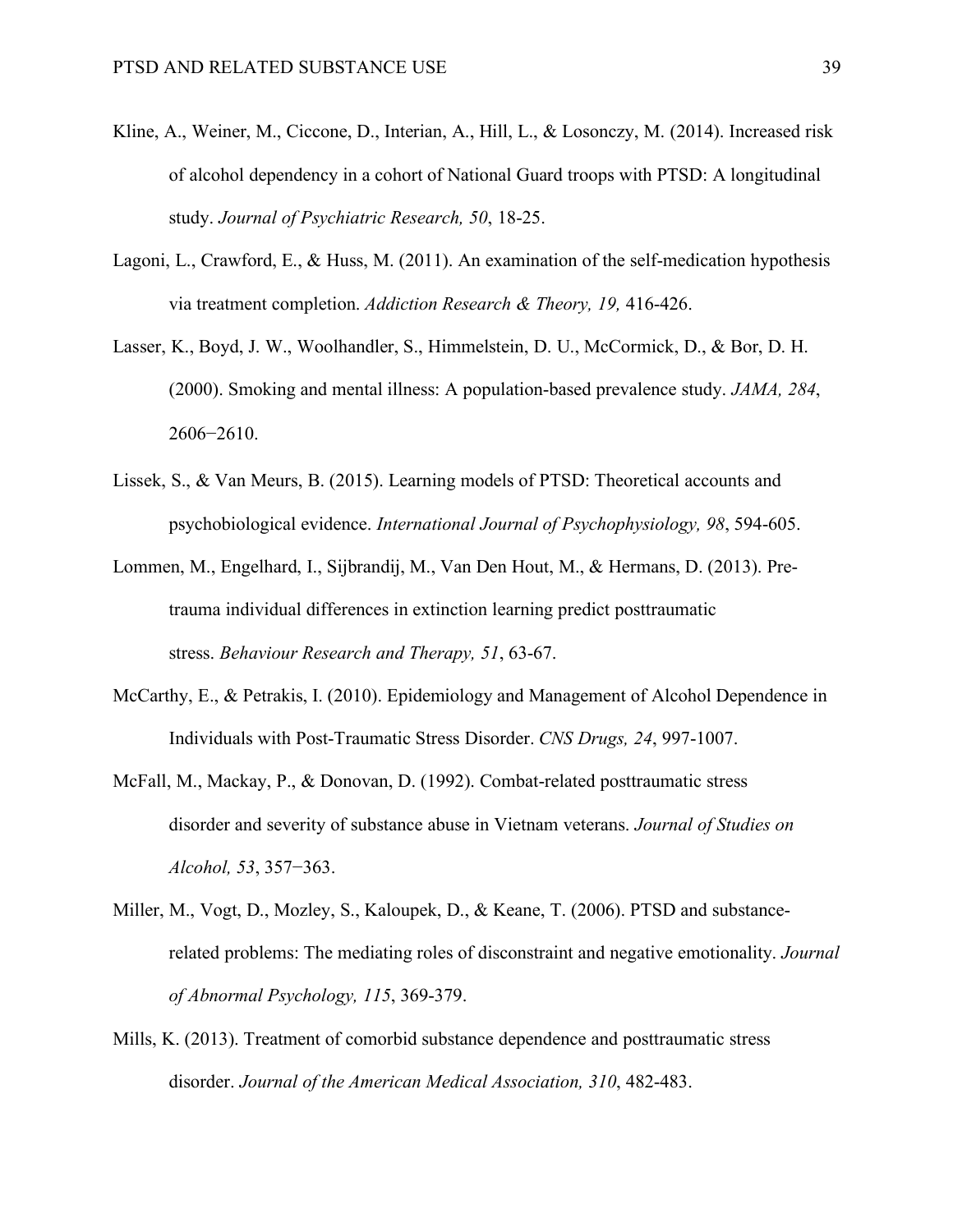- Mills, K., Lynskey, M., Teesson, M., Ross, J., & Darke, S. (2005). Post-traumatic stress disorder among people with heroin dependence in the Australian treatment outcome study (ATOS): Prevalence and correlates. *Drug and Alcohol Dependence, 77*, 243-249.
- Mills, K., Teesson, M., Ross, J., & Peters, L. (2006). Trauma, PTSD, and substance use disorders: Findings from the Australian National Survey of Mental Health and Well-Being. *The American Journal of Psychiatry, 163*, 652-658.
- Mills, K., Teesson, M., Ross, J., Darke, S., Shanahan, M. (2005). The costs and outcomes of treatment for opioid dependence associated with posttraumatic stress disorder. *Psychiatr. Serv. 56,* 940-945.
- Misca, G., & Forgey, M. A. (2017). The Role of PTSD in Bi-directional Intimate Partner Violence in Military and Veteran Populations: A Research Review. *Frontiers in Psychology*, *8*, 1394. http://doi.org/10.3389/fpsyg.2017.01394
- Moore, B. A., & Krakow, B. (2010). Imagery rehearsal therapy: An emerging treatment for posttraumatic nightmares in veterans. *Psychological Trauma: Theory, Research, Practice, and Policy*, *2*, 232-238. doi:10.1037/a0019895
- Murray, A., Eisner, M., Obsuth, I., & Ribeaud, D. (2017). No Evidence That Substance Use Causes ADHD Symptoms in Adolescence. *Journal of Drug Issues, 47*, 405-410. https://doi.org/10.1177/0022042617697018
- Myers, P., Isralowitz, R., & Ebrary, Inc. (2011). *Alcohol* (Health and medical issues today). Santa Barbara, Calif.: Greenwood.
- Najavits, L., Weiss, R., & Shaw, S. (1999). A clinical profile of women with posttraumatic stress disorder and substance dependence. Psychology of Addictive Behaviors, *13*, 98–104.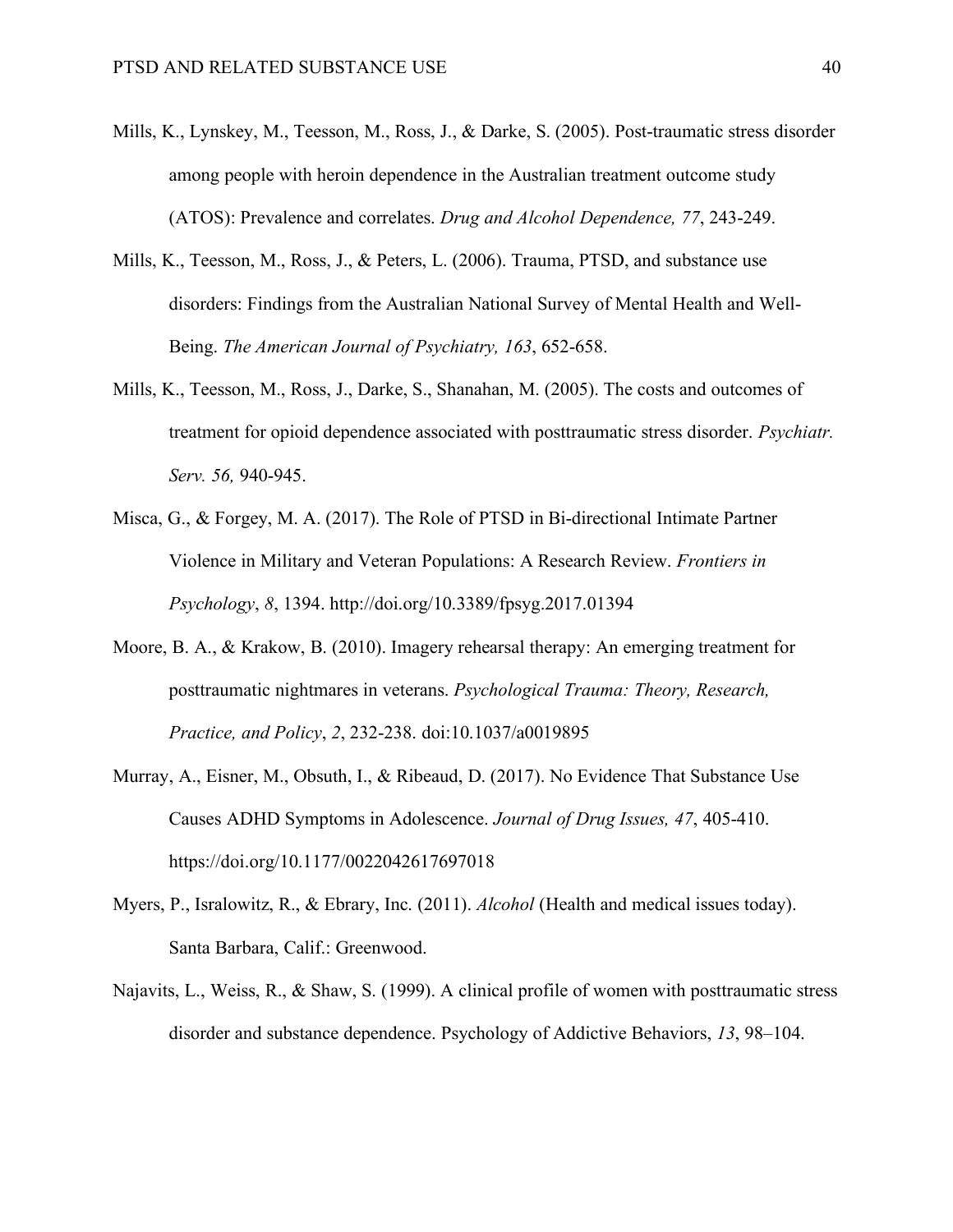- O'Brien, C. P. (2001). Drug addiction and drug abuse. In Hardman, J.G., Limbird, L.E., & Gilman, A.G. (Eds.), *The Pharmacological Basis of Therapeutics* (pp. 621-642). New York: McGraw-Hill.
- Ogeil, R. P., Rajaratnam, S. W., Phillips, J. G., Redman, J. R., & Broadbear, J. H. (2011). Ecstasy use and self-reported disturbances in sleep. *Human Psychopharmacology: Clinical & Experimental*, *26*, 508-516. https://doi.org/10.1002/hup.1233
- O'Hare, T. & Sherrer, M. (2011). Drinking motives as mediators between PTSD symptom severity and alcohol consumption in persons with severe mental illnesses. *Addictive Behavior, 36,* 465-469.
- Ohayon, & Shapiro. (2000). Sleep disturbances and psychiatric disorders associated with posttraumatic stress disorder in the general population. *Comprehensive Psychiatry, 41*, 469-478.
- Opiates. (2009). Encyclopedia of Substance Abuse Prevention, Treatment, and Recovery.
- Ouimette, P., Moos, R., & Finney, J. (2003). PTSD treatment and 5-year remission among patients with substance use and posttraumatic stress disorders. *Journal of Consulting and Clinical Psychology, 71*, 410-414.
- Peto, R., Imperial Cancer Research Fund, & World Health Organization. (1994). Mortality from smoking in developed countries, 1950-2000: Indirect estimates from national vital statistics (Oxford medical publications). Oxford; New York: Oxford University Press.
- Posner, J., Kass, E., & Hulvershorn, L. (2014). Using Stimulants to Treat ADHD-Related Emotional Lability. *Current Psychiatry Reports*, *16*, 478. http://doi.org/10.1007/s11920- 014-0478-4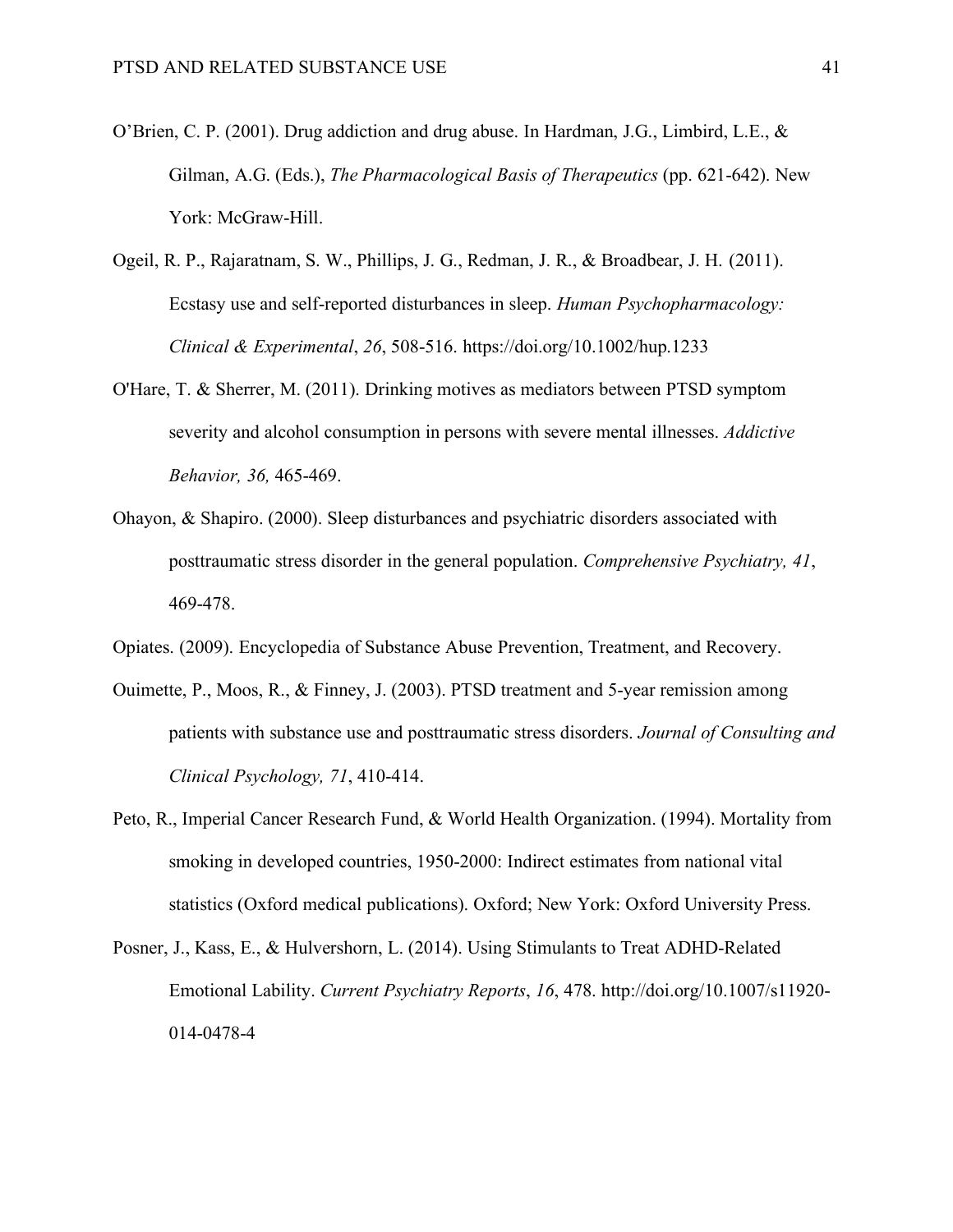- Price, M. & Van Stolk-Cooke, K. (2015). Examination of the interrelations between the factors of PTSD, major depression, and generalized anxiety disorder in a heterogeneous traumaexposed sample using DSM 5 criteria. *Journal of Affective Disorders, 186*, 149-155.
- Read, J., Wardell, J., & Colder, C. (2013). Reciprocal associations between PTSD symptoms and alcohol involvement in college: A three-year trait-state-error analysis. *Journal of Abnormal Psychology, 122*, 984-97.
- Recupero, P.R., Brown, P.J., & Stout, R. Traumatic exposure and PTSD symptomatology among substance abusers. In: New Research Program and Ab tracts of the 147th Annual Meeting of the American Psychiatric Association; May 25, 1994; Philadelphia, Pa. Abstract NR394:159
- Reddy, Anderson, Liebschutz, & Stein. (2013). Factor structure of PTSD symptoms in opioiddependent patients rating their overall trauma history. *Drug and Alcohol Dependence, 132*, 597-602.
- Repetto, M., & Gold, M. S. (2004). Cocaine and Crack: Neurobiology. In J. H. Lowinson, P. Ruiz, R. B. Millman, & J. G. Langrod (Eds.), *Substance Abuse: A Comprehensive Textbook* (4th ed.). Baltimore, MD: Lippincott, Williams & Wilkins, pp. 195–217.
- Resick, P. A., Monson, P. A., & Chard, K. M. (2010). *Cognitive processing therapy: Veteran/military version.* Washington, DC: Department of Veterans Affairs.
- Riggs, D., Rukstalis, M., Volpicelli, J., Kalmanson, D., & Foa, E. (2003). Demographic and social adjustment characteristics of patients with comorbid posttraumatic stress disorder and alcohol dependence: Potential pitfalls to PTSD treatment. Addictive Behaviors, *28*, 1717-1730.
- Rosen, C., Ouimette, P., Sheikh, J., Gregg, J., & Moos, R. (2002). Physical and sexual abuse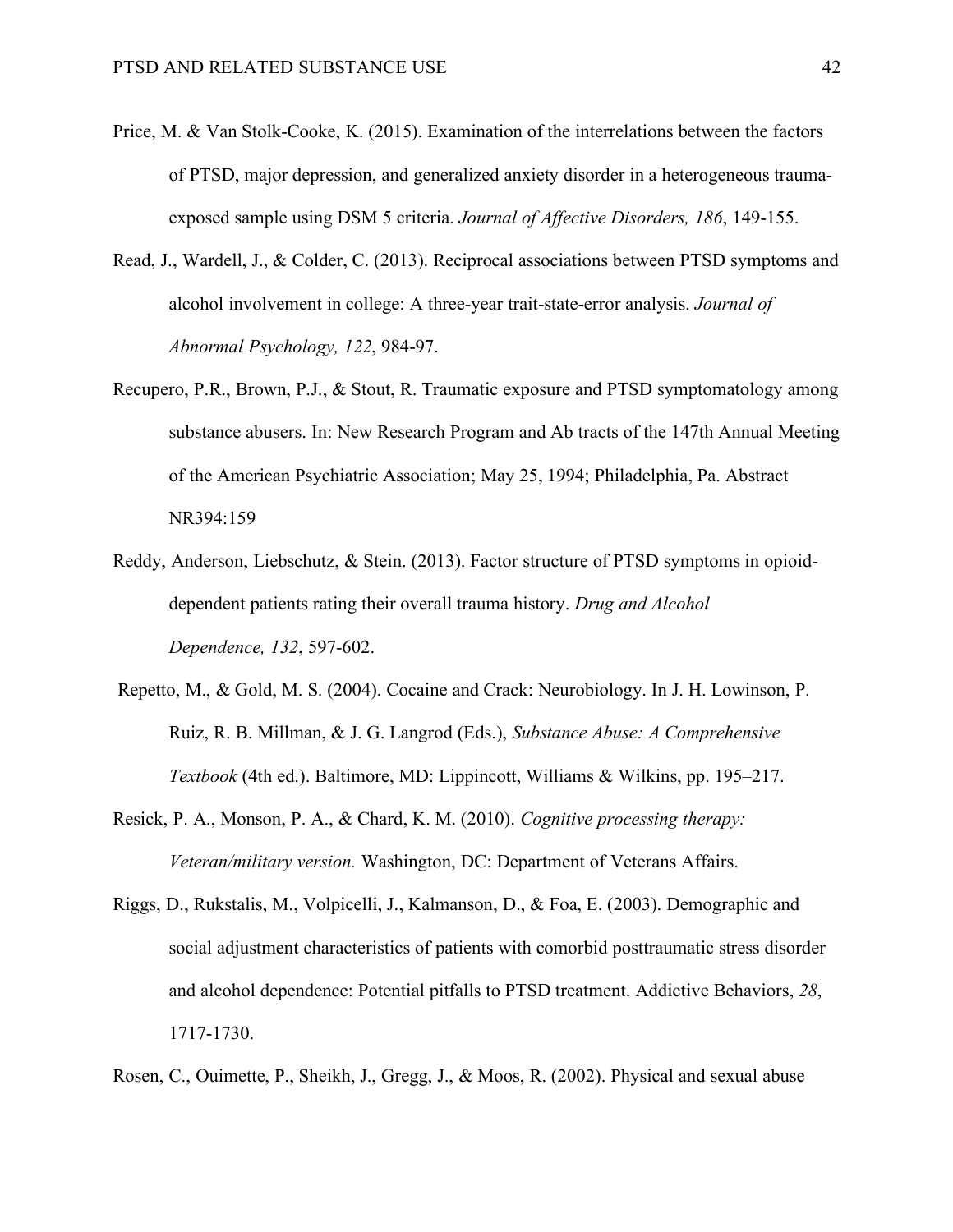history and addiction treatment outcomes. J Stud Alcohol., 63, 683-687.

- Rotermann, M., & Langlois, K. (2015). Prevalence and correlates of marijuana use in Canada, 2012. *Health Reports, 26*, 10-15.
- Saunders, E., Lambert-Harris, C., McGovern, M., Meier, A., & Xie, H. (2015). The Prevalence of Posttraumatic Stress Disorder Symptoms among Addiction Treatment Patients with Cocaine Use Disorders. *Journal of Psychoactive Drugs, 47*, 42-50.
- Schmajuk, N. (2008). Classical Conditioning. *Scholarpedia, 3*, 2316. doi:10.4249/scholarpedia.2316
- Schuckit, M. (2006). *Drug and Alcohol Abuse: A Clinical Guide to Diagnosis and Treatment (Sixth ed.).* Retrieved from https://link-springer-com.qe2aproxy.mun.ca/book/10.1007%2Fb135903
- Scott, J. (1969). *The White Poppy; a History of Opium*. New York: Funk & Wagnalls.
- Sellman, J., Wootton, A., Stoner, D., Deering, D., & Craig, B. (1999). Increasing Diagnosis of Nicotine Dependence in Adolescent Mental Health Patients. *Australian and New Zealand Journal of Psychiatry, 33*, 869-873. https://doi.org/10.1046/j.1440- 1614.1999.00619.x
- Sharkansky, E. J., Brief, D. J., Peirce, J. M., Meehan, J. C., & Mannix, L. M. (1999). Substance abuse patients with posttraumatic stress disorder (PTSD): Identifying specific triggers of substance use and their associations with PTSD symptoms. *Psychology of Addictive Behaviors, 13*, 89-97. http://dx.doi.org.qe2a-proxy.mun.ca/10.1037//0893-164X.13.2.89
- Shiromani, P., Keane, T. M., & LeDoux, J. E. (Eds.). (2012). *Post-traumatic stress disorder: Basic science and clinical practice.* New York, NY: Humana Press.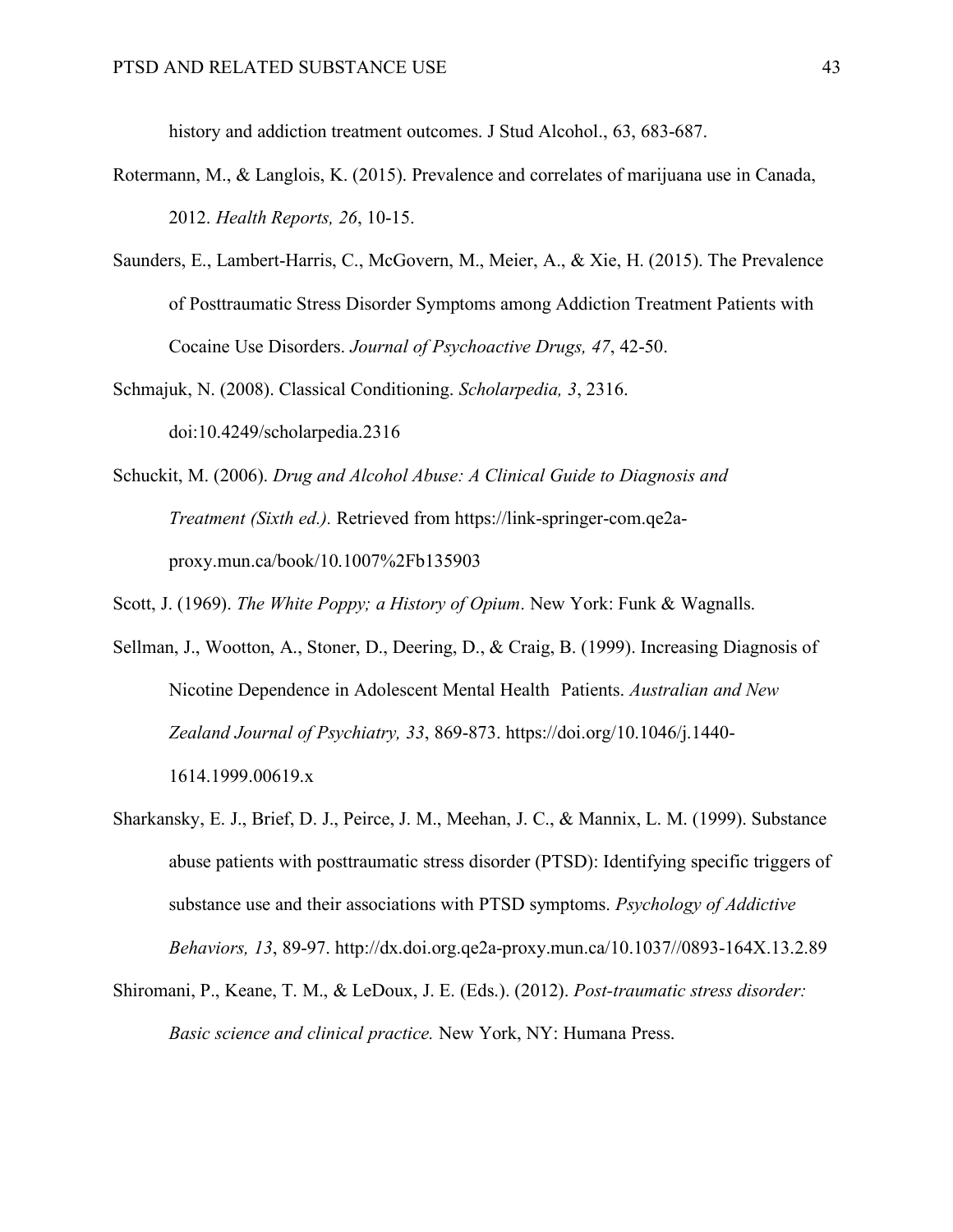- Simpson, T., Stappenbeck, C., Varra, A, Moore, S., & Kaysen, D. (2012). Symptoms of posttraumatic stress predict craving among alcohol treatment seekers: results of a daily monitoring study. *Psychol Addictive Behavior, 26*, 724-733.
- Sripada, R., Pfeiffer, P., Valenstein, M., & Bohnert, K. (2014). Medical illness burden is associated with greater PTSD service utilization in a nationally representative survey. *General Hospital Psychiatry, 36*, 589-593.
- Stasiewicz, P., & Maisto, S.A. (1993). Two-factor avoidance theory: The role of negative affect in the maintenance of substance use and substance use disorder**.** *Behavior Therapy, 24*, 337-356, https://doi.org/10.1037/0021-843X.106.1.95
- Statistics Canada. (2013). *Canadian Community Health Survey (CCHS)-Mental health user guide*. Ottawa, Ontario: Author.
- Statistics Canada. (2015). *Canadian Tobacco, Alcohol and Drugs Survey: Summary of results for 2013*. Ottawa, Ont.: Author.
- Stein, M., Walker, J., Hazen, A., & Forde, D. (1997). Full and partial posttraumatic stress disorder: Findings from a community survey. *American Journal of Psychiatry, 154*, 1114-1119.
- Stewart, S. (1996). Alcohol abuse in individuals exposed to trauma: A critical review. *Psychological Bulletin, 120*, 83-112.

Stewart, S. H., & Conrod, P. J. (2003). Psychosocial models of functional associations between posttraumatic stress disorder and substance use disorder. In P. Ouimette, P. J. Brown, P. Ouimette, P. J. Brown (Eds.), *Trauma and substance abuse: Causes, consequences, and treatment of comorbid disorders* (pp. 29-55). Washington, DC, US: American Psychological Association. doi:10.1037/10460-002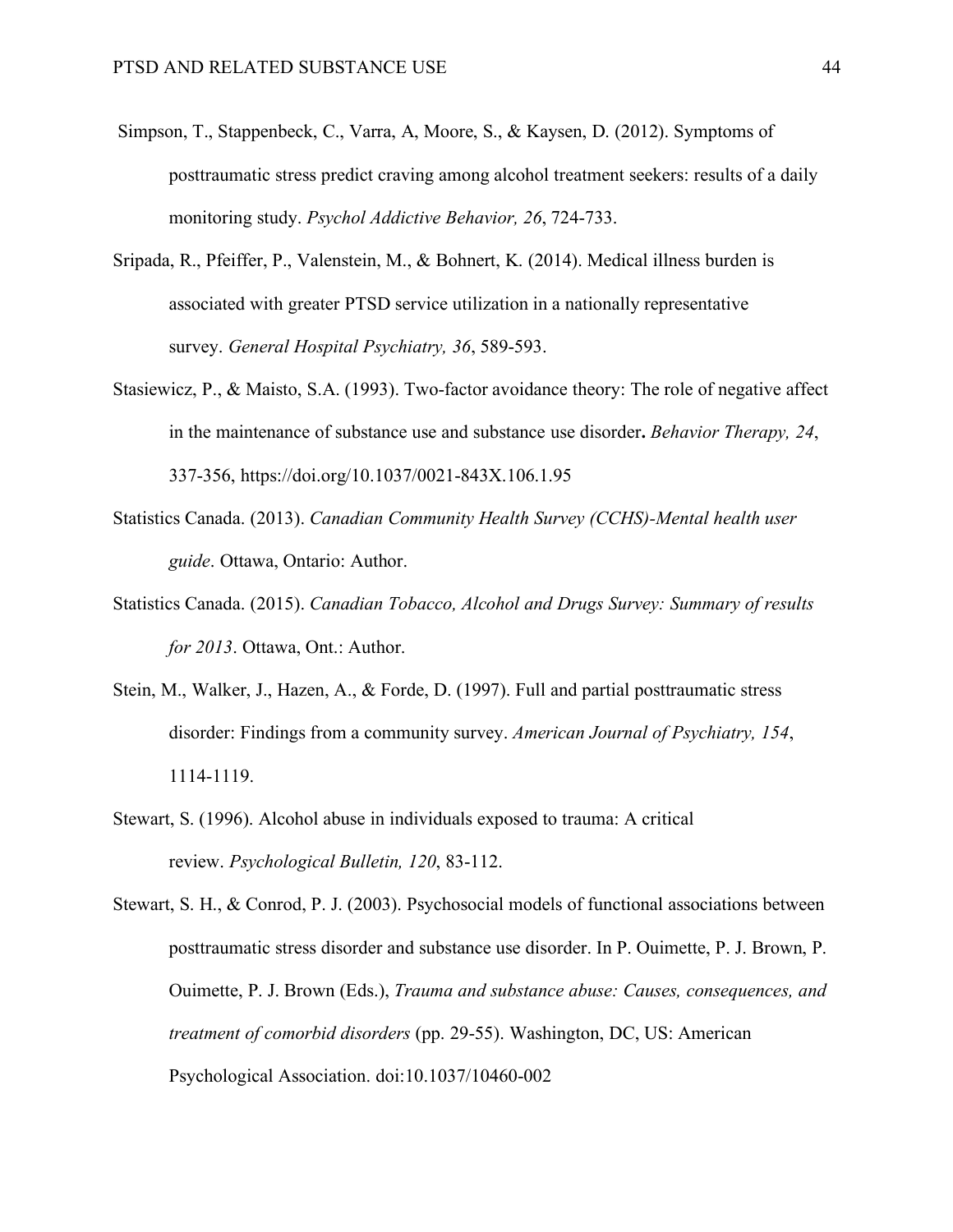- Stritzke, W., Lang, A., & Patrick, C. (1996). Beyond stress and arousal: A reconceptualization of alcohol-emotion relations with reference to psychophysiological methods. *Psychological Bulletin, 120*, 376-95.
- Symmes, A., Winters, K. C., Fahnhorst, T., Botzet, A. M., Lee, S., August, G. J., & Realmuto, G. M. (2015). The association between attention deficit hyperactivity disorder and nicotine use among adolescents and young adults. *Journal of Child & Adolescent Substance Abuse*, *24*, 37-45. https://doi.org/10.1080/1067828X.2012.756442
- Thorndike, F. P., Wernicke, R., Pearlman, M. Y., & Haaga, D. A. F. (2006). Nicotine dependence, PTSD symptoms, and depression proneness among male and female smokers. *Addictive Behaviors, 31*, 223-231.
- Trivedi, R., Post, E., Sun, H., Pomerantz, A., Saxon, A., Piette, J., . . . Nelson, K. (2015). Prevalence, Comorbidity, and Prognosis of Mental Health Among US Veterans. *American Journal of Public Health, 105*, 2564-2569.
- Waldrop, A., Back, S., Verduin, M., & Brady K. (2007). Triggers for cocaine and alcohol use in the presence and absence of posttraumatic stress disorder. *Addictive Behavior, 32,* 634- 639.
- Wessa, M., & Flor, H. (2007). Failure of extinction of fear responses in posttraumatic stress disorder: Evidence from second-order conditioning. *American Journal of Psychiatry, 164*, 1684-1692.
- White, F. J., & Kalivas, P. W. (1998). Neuroadaptations involved in amphetamine and cocaine addiction. *Drug and Alcohol Dependence, 51*, 141-153.

Wickelgren, I. (1997). Marijuana: Harder than thought? *Science (Washington), 276*, 1967-1968.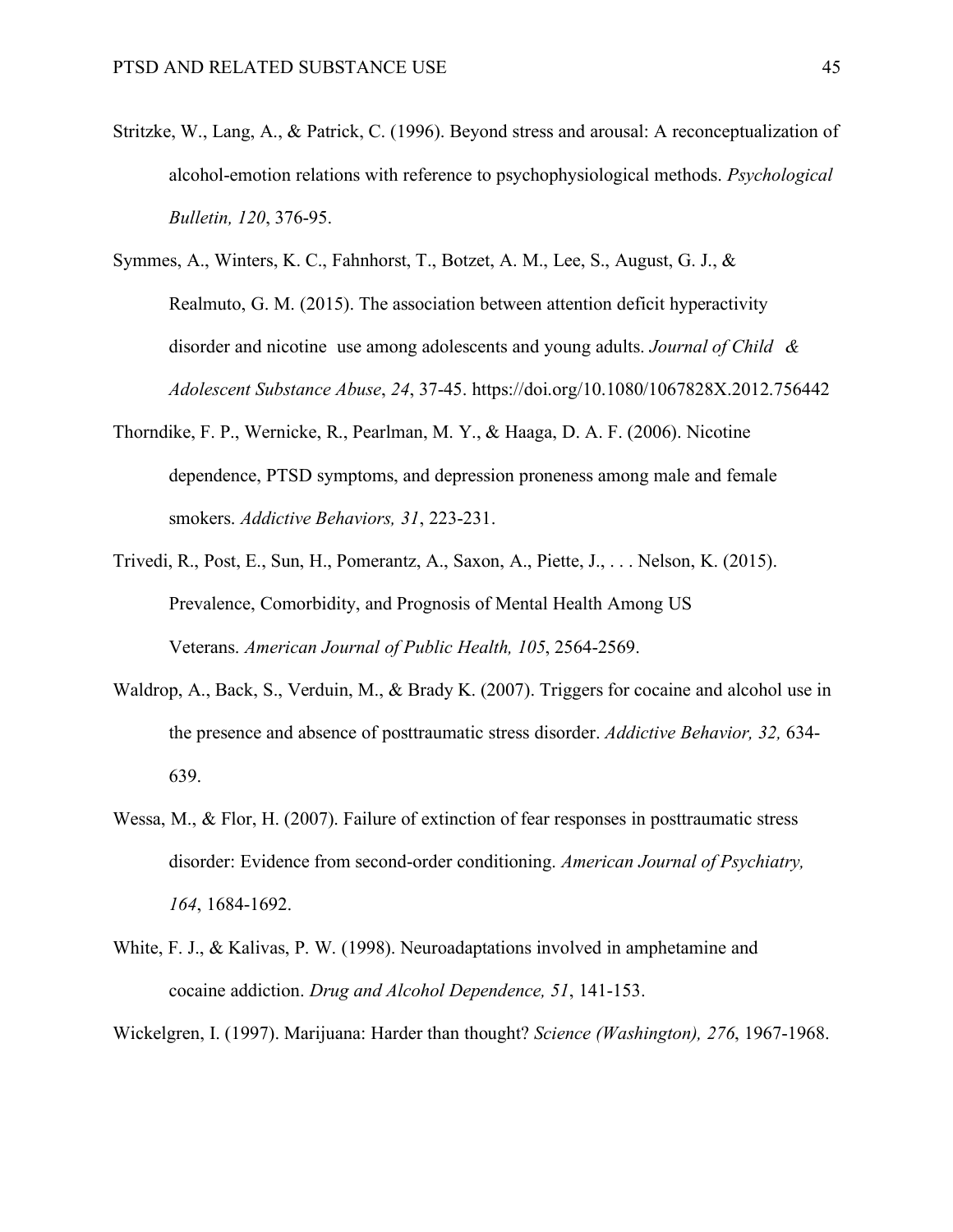- World Health Organization. (1992). *International classification of diseases and related health problems* (10th rev.). Geneva, Switzerland: Author.
- Wright, E., Borrill, J., Teers, R., & Cassidy, T. (2006). The mental health consequences of dealing with self-inflicted death in custody. *Counselling Psychology Quarterly, 19*, 165-180.
- Yehuda, R., Halligan, S., & Bierer, L. (2001). Relationship of parental trauma exposure and PTSD to PTSD, depressive and anxiety disorders in offspring. *J Psychiatr Res, 35*, 261- 270.
- Zoladz, P. R. (2007). The Temporal Dynamics Model of Emotional Memory Processing: A Synthesis on the Neurobiological Basis of Stress-Induced Amnesia, Flashbulb and Traumatic Memories, and the Yerkes-Dodson Law. *Neural Plasticity*, *2007*, 60803. http://doi.org/10.1155/2007/60803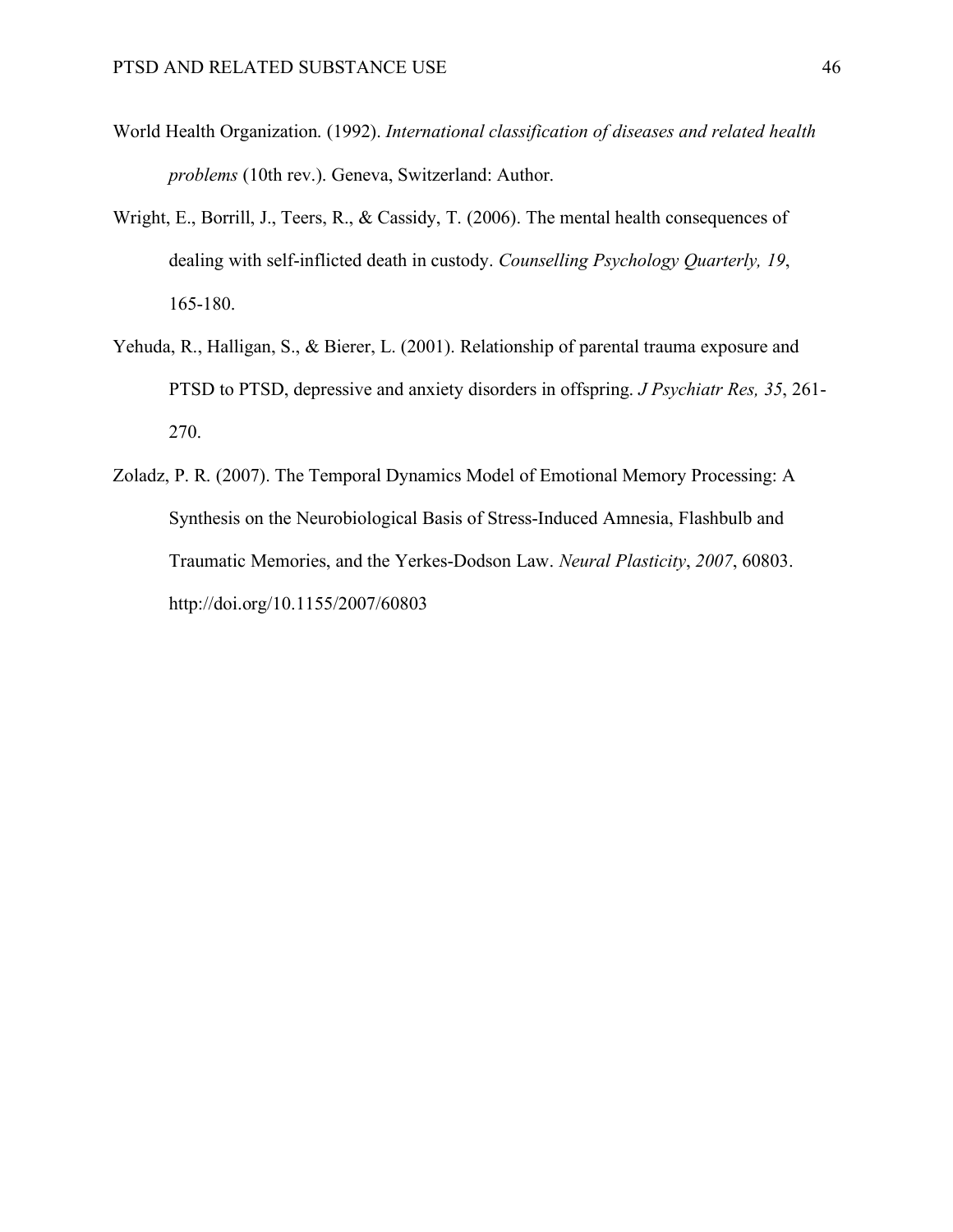Table 1.

*Descriptive Statistics for Demographic Substance Use, Demographic Covariates, and Mental Health Covariates by Post-Traumatic Stress Diagnosis (PTSD).* 

|                                     | No PTSD      | <b>PTSD</b> |
|-------------------------------------|--------------|-------------|
|                                     | $n = 13,210$ | $n = 242$   |
| Frequency of 5+ drinks in past year |              |             |
| <b>Never</b>                        | 44.04%       | 39.74%      |
| Less than once a month              | 26.02%       | 32.09%      |
| Once a month                        | 10.40%       | 6.06%       |
| 2-3 times a month                   | 9.67%        | 5.73%       |
| Once a week                         | 6.21%        | 7.15%       |
| More than once a week               | 3.48%        | 9.24%       |
| Type of smoker                      |              |             |
| Not at all                          | 75.33%       | 55.06%      |
| Occasional                          | 6.81%        | 9.73%       |
| Daily                               | 17.85%       | 35.20%      |
| Drug abuse/dependence past year     |              |             |
| Yes                                 | 1.75%        | 8.67%       |
| N <sub>0</sub>                      | 98.25%       | 91.33%      |
| Male                                | 47.43%       | 73.98%      |
| White                               | 80.62%       | 76.88%      |
| <b>Marital Status</b>               |              |             |
| Married                             | 51.48%       | 30.21%      |
| Common-law                          | 14.84%       | 12.78%      |
| Widowed                             | 1.00%        | 6.75%       |
| Divorced/Separated                  | 8.23%        | 22.92%      |
| Single                              | 24.45%       | 27.34%      |
| Education                           |              |             |
| Less than high school               | 8.54%        | 17.08%      |
| High school                         | 15.33%       | 10.40%      |
| Some post-secondary                 | 6.79%        | 11.10%      |
| Post-secondary graduate             | 69.34%       | 61.42%      |
| Anxiety                             | 6.01%        | 22.36%      |
| Depression                          | 6.18%        | 43.69%      |
| Bipolar                             | 2.26%        | 16.11%      |
| Age (M/SD)                          | 6.01/2.53    | 5.76/2.37   |
| Income (M/SD)                       | 6.18/2.79    | 4.61/3.04   |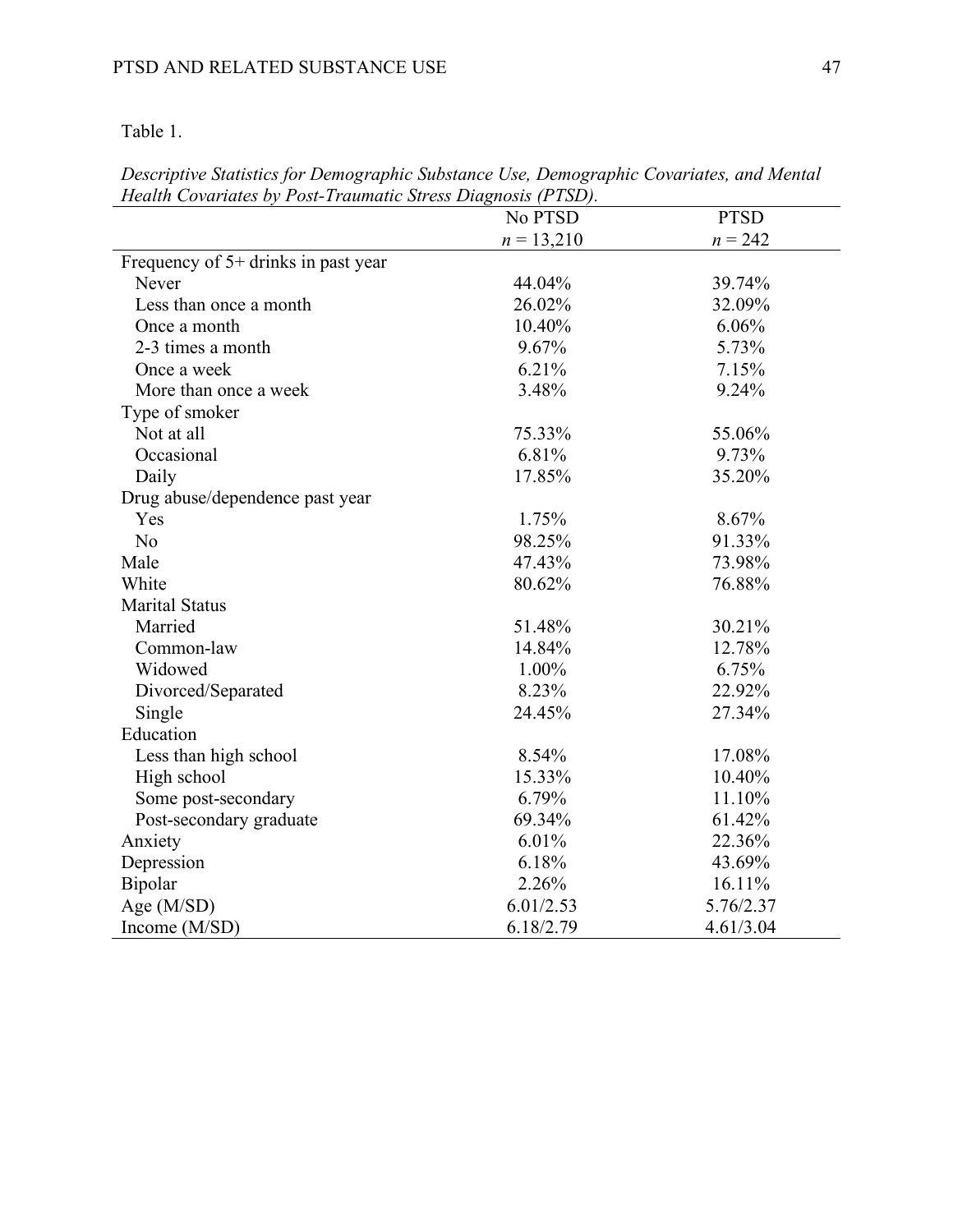# Table 2.

|                                                                                                                                                                                                                                                                                                                                                                                                                                                                                                                                                                                                                                                                                                                                                                                                                                                                                                  | Relative Risk Ratios/95% Confidence Intervals (from Robust SE) |                                   |                                    |
|--------------------------------------------------------------------------------------------------------------------------------------------------------------------------------------------------------------------------------------------------------------------------------------------------------------------------------------------------------------------------------------------------------------------------------------------------------------------------------------------------------------------------------------------------------------------------------------------------------------------------------------------------------------------------------------------------------------------------------------------------------------------------------------------------------------------------------------------------------------------------------------------------|----------------------------------------------------------------|-----------------------------------|------------------------------------|
|                                                                                                                                                                                                                                                                                                                                                                                                                                                                                                                                                                                                                                                                                                                                                                                                                                                                                                  | Block 1                                                        | Block 2                           | Block 3                            |
| Daily Smoker [Base Category]                                                                                                                                                                                                                                                                                                                                                                                                                                                                                                                                                                                                                                                                                                                                                                                                                                                                     |                                                                |                                   |                                    |
| Never Smoker                                                                                                                                                                                                                                                                                                                                                                                                                                                                                                                                                                                                                                                                                                                                                                                                                                                                                     |                                                                |                                   |                                    |
| Constant                                                                                                                                                                                                                                                                                                                                                                                                                                                                                                                                                                                                                                                                                                                                                                                                                                                                                         | $2.57$ [1.68, 3.92] <sup>***</sup>                             | $2.74$ [1.79, 4.19] <sup>**</sup> | $2.74$ [1.79, 4.20] <sup>***</sup> |
| Anxiety                                                                                                                                                                                                                                                                                                                                                                                                                                                                                                                                                                                                                                                                                                                                                                                                                                                                                          |                                                                | $0.84$ [0.61, 1.15]               | $0.90$ [0.65, 1.24]                |
| Depression                                                                                                                                                                                                                                                                                                                                                                                                                                                                                                                                                                                                                                                                                                                                                                                                                                                                                       |                                                                | $0.71$ [0.55, 0.91] <sup>**</sup> | $0.77$ [0.59, 1.00] <sup>*</sup>   |
| <b>Bipolar</b>                                                                                                                                                                                                                                                                                                                                                                                                                                                                                                                                                                                                                                                                                                                                                                                                                                                                                   |                                                                | $0.62$ [0.42, 0.92] <sup>*</sup>  | 0.64 $[0.44, 0.95]$ <sup>*</sup>   |
| <b>PTSD</b>                                                                                                                                                                                                                                                                                                                                                                                                                                                                                                                                                                                                                                                                                                                                                                                                                                                                                      |                                                                |                                   | $0.47$ [0.32, 0.71]                |
| Occasional Smoker                                                                                                                                                                                                                                                                                                                                                                                                                                                                                                                                                                                                                                                                                                                                                                                                                                                                                |                                                                |                                   |                                    |
| Constant                                                                                                                                                                                                                                                                                                                                                                                                                                                                                                                                                                                                                                                                                                                                                                                                                                                                                         | $0.65$ [0.28, 1.51]                                            | $0.70$ [0.30, 1.64]               | $0.70$ [0.30, 1.64]                |
| Anxiety                                                                                                                                                                                                                                                                                                                                                                                                                                                                                                                                                                                                                                                                                                                                                                                                                                                                                          |                                                                | $0.47$ [0.27, 0.84] <sup>*</sup>  | 0.48 $[0.27, 0.86]$ <sup>*</sup>   |
| Depression                                                                                                                                                                                                                                                                                                                                                                                                                                                                                                                                                                                                                                                                                                                                                                                                                                                                                       |                                                                | $0.77$ [0.44, 1.33]               | $0.79$ [0.44, 1.40]                |
| <b>Bipolar</b>                                                                                                                                                                                                                                                                                                                                                                                                                                                                                                                                                                                                                                                                                                                                                                                                                                                                                   |                                                                | $0.67$ [0.29, 1.56]               | $0.68$ [0.29, 1.58]                |
| <b>PTSD</b>                                                                                                                                                                                                                                                                                                                                                                                                                                                                                                                                                                                                                                                                                                                                                                                                                                                                                      |                                                                |                                   | $0.82$ [0.35, 1.94]                |
| Pseudo $R^2$                                                                                                                                                                                                                                                                                                                                                                                                                                                                                                                                                                                                                                                                                                                                                                                                                                                                                     | ***<br>.069                                                    | ***<br>.071                       | $.073$ <sup>**</sup>               |
| <i>Note.</i> Due to space constraints, coefficients for Block 1 were omitted. Block 1 consisted of sex<br>$\mathbf{1}$ $\mathbf{10}$ $\mathbf{11}$ $\mathbf{12}$ $\mathbf{13}$ $\mathbf{14}$ $\mathbf{15}$ $\mathbf{16}$ $\mathbf{17}$ $\mathbf{18}$ $\mathbf{18}$ $\mathbf{19}$ $\mathbf{19}$ $\mathbf{18}$ $\mathbf{19}$ $\mathbf{19}$ $\mathbf{19}$ $\mathbf{19}$ $\mathbf{19}$ $\mathbf{19}$ $\mathbf{19}$ $\mathbf{19}$ $\$<br>$\mathcal{L} = \mathcal{L} = \mathcal{L} = \mathcal{L} = \mathcal{L} = \mathcal{L} = \mathcal{L} = \mathcal{L} = \mathcal{L} = \mathcal{L} = \mathcal{L} = \mathcal{L} = \mathcal{L} = \mathcal{L} = \mathcal{L} = \mathcal{L} = \mathcal{L} = \mathcal{L} = \mathcal{L} = \mathcal{L} = \mathcal{L} = \mathcal{L} = \mathcal{L} = \mathcal{L} = \mathcal{L} = \mathcal{L} = \mathcal{L} = \mathcal{L} = \mathcal{L} = \mathcal{L} = \mathcal{L} = \mathcal$ |                                                                |                                   |                                    |

*Predicting Smoking with Demographic Covariates, Mental Health Covariates, and PTSD.*

(male/female), age, ethnicity (non-white/white), marital status, education, income, and province.

\*\*\**p* < .001, \*\**p* < .01, \* *p* < .05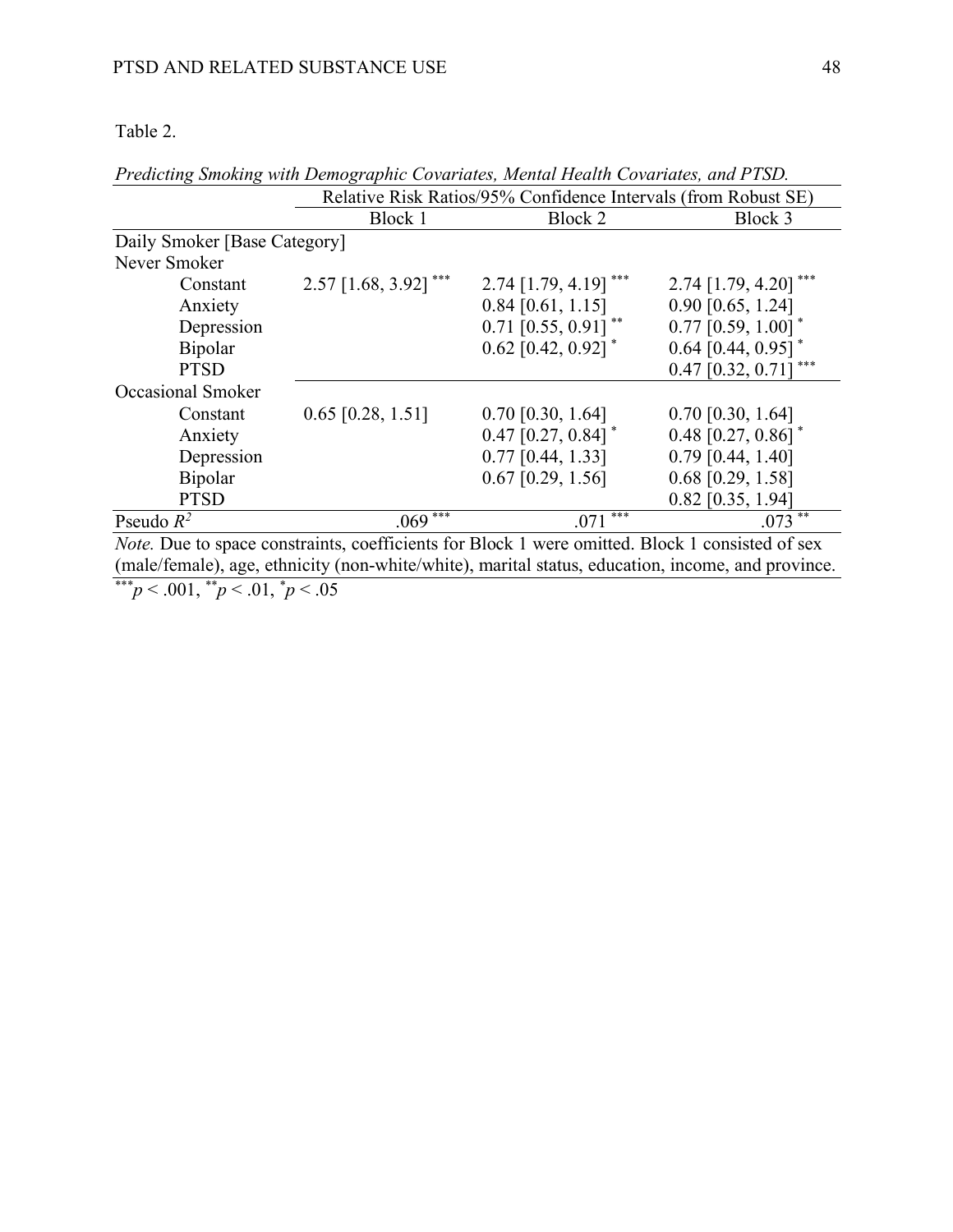Table 3.

|                                       | Relative Risk Ratios/95% Confidence Intervals (from Robust SE) |                                  |                                   |
|---------------------------------------|----------------------------------------------------------------|----------------------------------|-----------------------------------|
|                                       | Block 1                                                        | Block 2                          | Block 3                           |
| More than once a week [Base Category] |                                                                |                                  |                                   |
| Never                                 |                                                                |                                  |                                   |
| Constant                              | $3.09$ [1.15, 8.33] <sup>*</sup>                               | 3.71 $[1.41, 9.73]$ **           | $3.78$ [1.48, 9.61] <sup>**</sup> |
| Anxiety                               |                                                                | 1.14 [0.45, 2.93]                | 1.28 [0.50, 3.24]                 |
| Depression                            |                                                                | $0.60$ [0.34, 1.07]              | $0.68$ [0.40, 1.16]               |
| Bipolar                               |                                                                | $0.35$ [0.14, 0.89] <sup>*</sup> | $0.39$ [0.17, 0.90]               |
| <b>PTSD</b>                           |                                                                |                                  | $0.27$ [0.11, 0.65]               |
| Less than once a month                |                                                                |                                  |                                   |
| Constant                              | 5.86 [2.16, 15.87] **                                          | 7.06 [2.69, 18.56]               | 7.14 [2.78, 18.32]                |
| Anxiety                               |                                                                | $0.80$ [0.32, 2.04]              | $0.87$ [0.34, 2.19]               |
| Depression                            |                                                                | $0.70$ [0.40, 1.21]              | $0.73$ [0.44, 1.24]               |
| Bipolar                               |                                                                | $0.31$ [0.14, 0.70] **           | $0.33$ [0.16, 0.69]**             |
| <b>PTSD</b>                           |                                                                |                                  | $0.48$ [0.20, 1.15]               |
| Once a month                          |                                                                |                                  |                                   |
| Constant                              | 2.77 [0.94, 8.19]                                              | 3.29 [1.14, 9.47] $*$            | 3.36 $[1.20, 9.43]$ <sup>*</sup>  |
| Anxiety                               |                                                                | $0.85$ [0.32, 2.23]              | $0.95$ [0.36, 2.47]               |
| Depression                            |                                                                | $0.70$ [0.37, 1.31]              | $0.80$ [0.44, 1.46]               |
| Bipolar                               |                                                                | $0.39$ [0.15, 1.02]              | $0.44$ [0.18, 1.07]               |
| <b>PTSD</b>                           |                                                                |                                  | $0.20$ [0.07, 0.53]               |
| 2-3 times a month                     |                                                                |                                  |                                   |
| Constant                              | 1.99 [0.65, 6.11]                                              | 2.43 [0.81, 7.27]                | 2.47 [0.84, 7.24]                 |
| Anxiety                               |                                                                | $0.94$ [0.35, 2.51]              | 1.03 [0.39, 2.77]                 |
| Depression                            |                                                                | $0.45$ [0.24, 0.86]              | $0.49$ [0.26, 0.93] <sup>*</sup>  |
| Bipolar                               |                                                                | $0.41$ [0.17, 0.97]              | $0.45$ [0.20, 1.00]               |
| <b>PTSD</b>                           |                                                                |                                  | $0.32$ [0.12, 0.82]               |
| Once a week                           |                                                                |                                  |                                   |
| Constant                              | $2.2$ [0.74, 6.57]                                             | 2.61 [0.90, 7.57]                | 2.63 [0.92, 7.49]                 |
| Anxiety                               |                                                                | 1.39 [0.53, 3.66]                | 1.48 [0.56, 3.89]                 |
| Depression                            |                                                                | $0.66$ [0.34, 1.27]              | $0.69$ [0.36, 1.34]               |
| Bipolar                               |                                                                | $0.33$ [0.13, 0.86]              | $0.35$ [0.14, 0.87]               |
| <b>PTSD</b>                           |                                                                |                                  | $0.54$ [0.18, 1.64]               |
| Pseudo $R^2$                          | ***<br>.076                                                    | $.078*$                          | $.079^{*}$                        |

*Predicting Frequency of Binge Drinking with Demographic Covariates, Mental Health Covariates, and PTSD.*

*Note.* Due to space constraints, coefficients for Block 1 were omitted. Block 1 consisted of sex (male/female), age, ethnicity (non-white/white), marital status, education, income, and province. \*\*\**p* < .001, \*\**p* < .01, \* *p* < .05